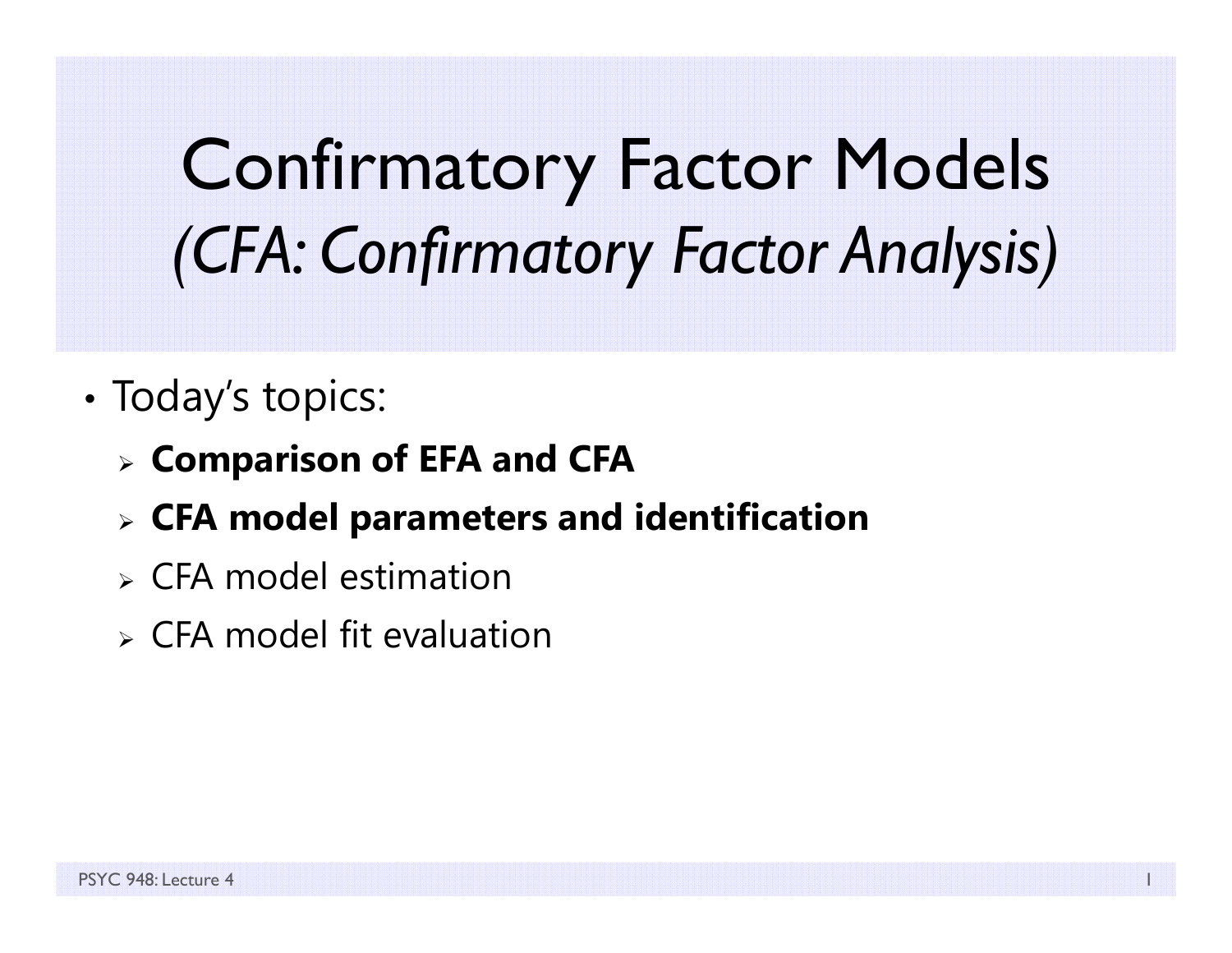### EFA vs. CFA: What gets analyzed

#### •**EFA: Correlation matrix (of items = indicators)**

- $\triangleright$  Only correlations among observed item responses are used
- $\triangleright$  Only a standardized solution is provided, so the original means and variances of the observed item responses are irrelevant

#### •**CFA: Covariance matrix (of items = indicators)**

- $\triangleright$  Variances and covariances of observed item responses are analyzed
- $\triangleright$  Item response means historically have been ignored (but not by us!)
- $\triangleright$  Output includes unstandardized AND standardized solutions
	- Unstandardized solution predicts the original item covariance matrix (regression solution retains original absolute information)
	- Standardized solution predicts the item correlation matrix (easier to interpret relative sizes of relationships as correlations)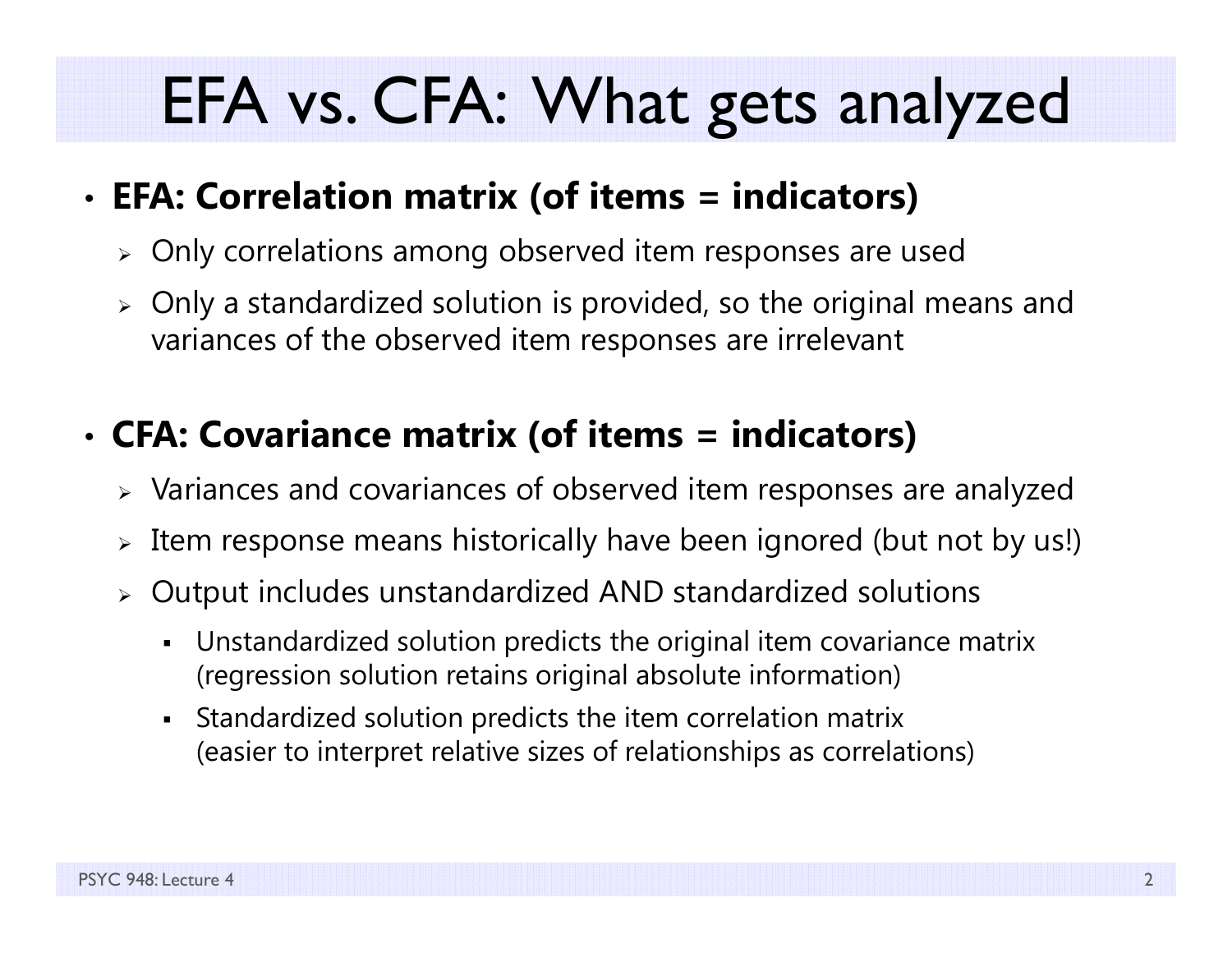## EFA vs. CFA: Interpretation

#### • **EFA: Rotation**

- $>$  All items load on all factors
- $\triangleright$  Goal is to pick a rotation that gives closest approximation to simple  $\triangleright$ structure (clearly-defined factors, fewest cross-loadings)
- $\triangleright\;$  No way of separating 'content' from 'method' factors

#### •**CFA: Your job in the first place!**

- $\triangleright\;$  CFA must be theory-driven: structure is a testable hypothesis
- $\triangleright$  You specify number of factors and their inter-correlations
- $\triangleright$  You specify which items load on which factors (yes/no)
- $\triangleright$  You specify any additional relationships for method/other variance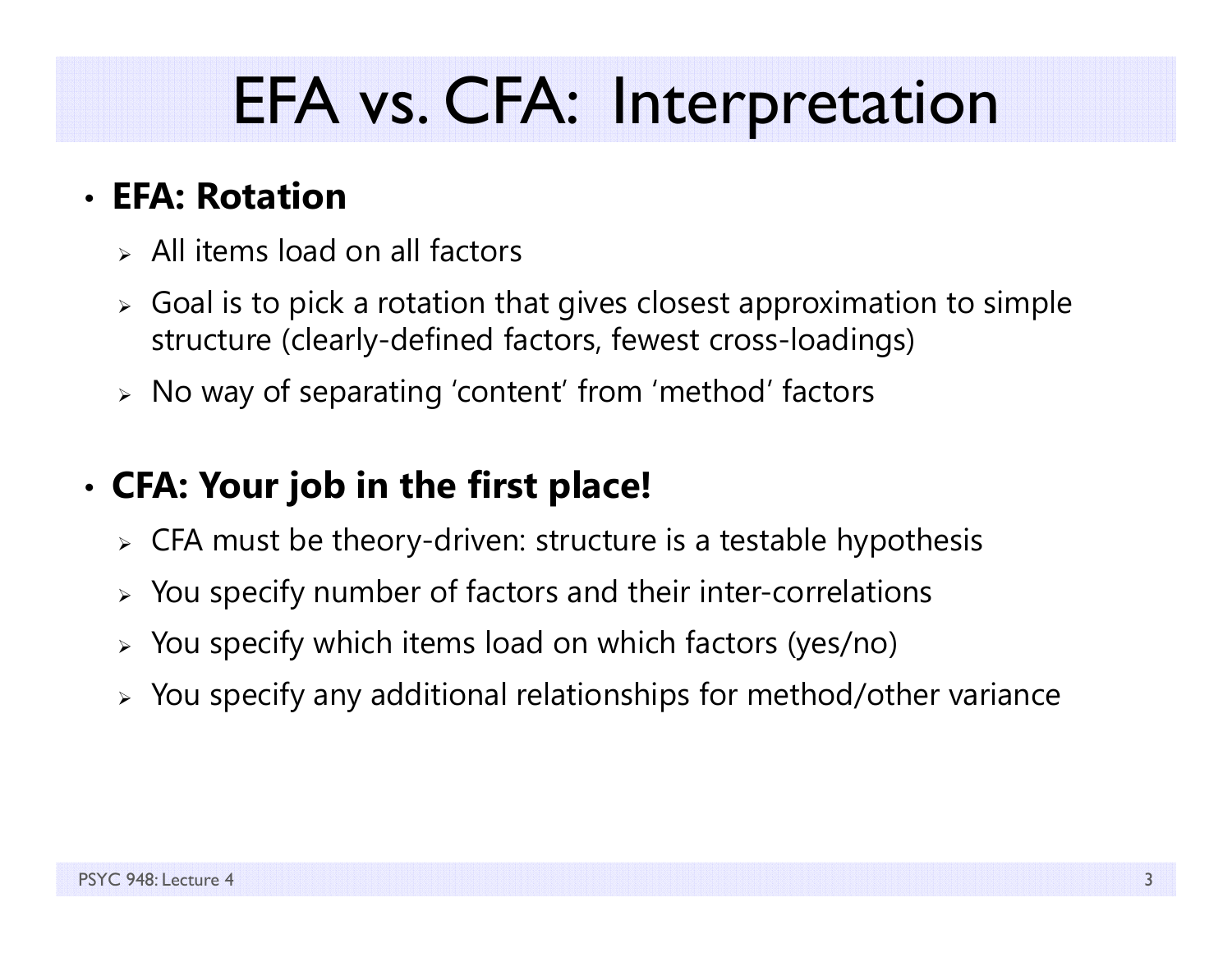# EFA vs. CFA: Judging model fit

#### •**EFA: Eye-balls and Opinion**

- $\triangleright$  #Factors? Scree-ish plots, interpretability...
- Which rotation? Whichever makes most sense…
- Which items load on each factor? Arbitrary cut-off of .3-.4ish

#### •**CFA: Inferential tests via Maximum Likelihood (ML or MLR)**

- Global model fit test (and local model fit)
- $\triangleright$  Significance of item loadings
- $\triangleright$  Significance of error variances (and covariances)
- $\triangleright$  Ability to test appropriateness of model constraints or model additions via tests for change in model fit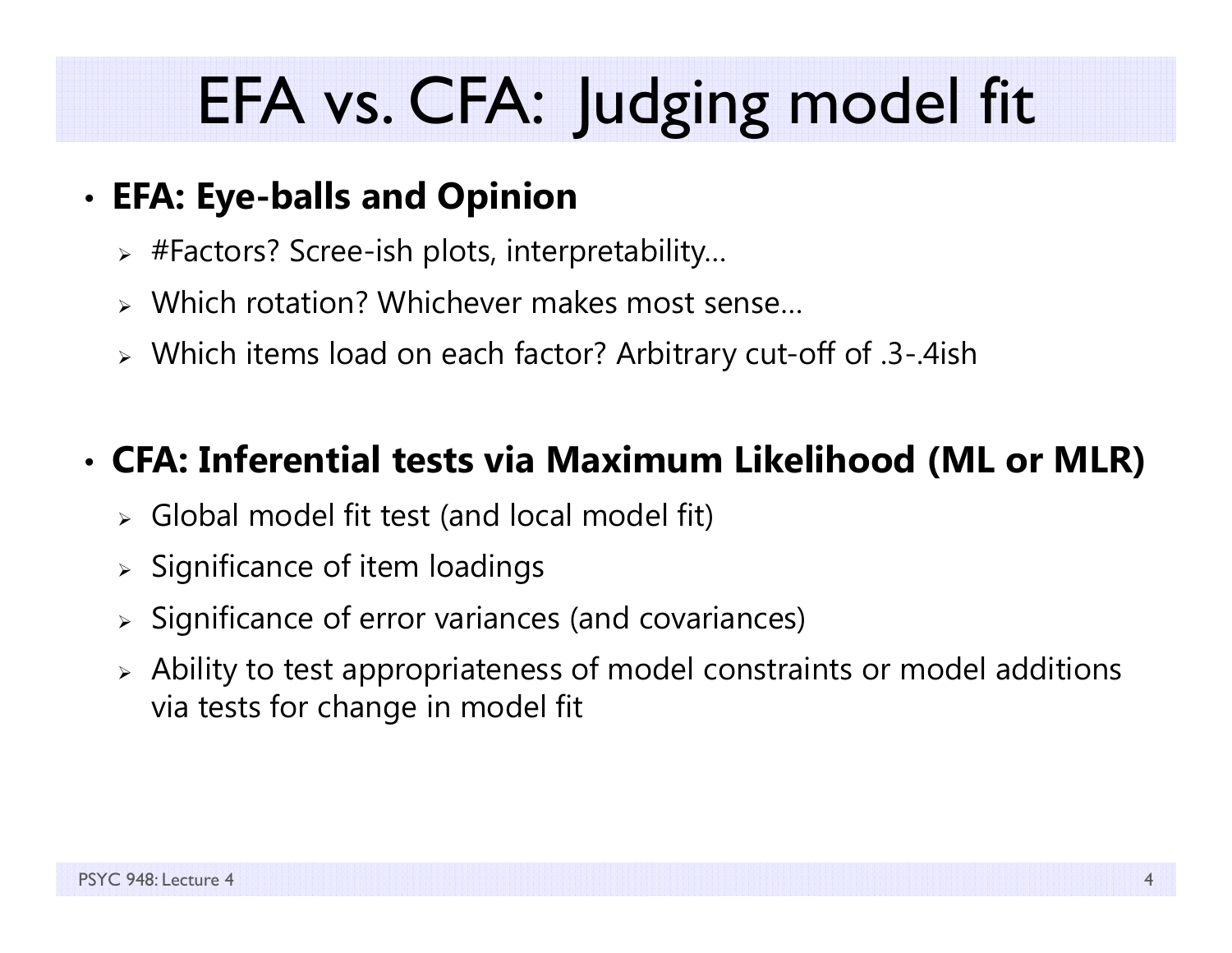### EFA vs. CFA: Factor scores

#### • **EFA: Don't ever use factor scores from an EFA**

- $\triangleright$  Factor scores are indeterminate (especially due to rotation)
- $\triangleright$  Inconsistency in how factor models are applied to data
	- Factor model based on common variance only (factor is predictor)
	- Summing items? That's using total variance (component is outcome)

#### • **CFA: Factor scores** *can* **be used, but only if necessary**

- $\triangleright$  Best option: Test relations among latent factors directly through SEM
	- Factors can be predictors (exogenous) or outcomes (endogenous) or both at once as needed (e.g., as mediators)
	- Relationships between factors will be disattenuated for measurement error
- Factor scores are less indeterminate in CFA, and could be used
	- $\blacksquare$  In reality, though, factor scores are not known single values because they are modeled as random effects, not fixed effects per person
	- Second best option: Use "plausible values" instead (stay tuned)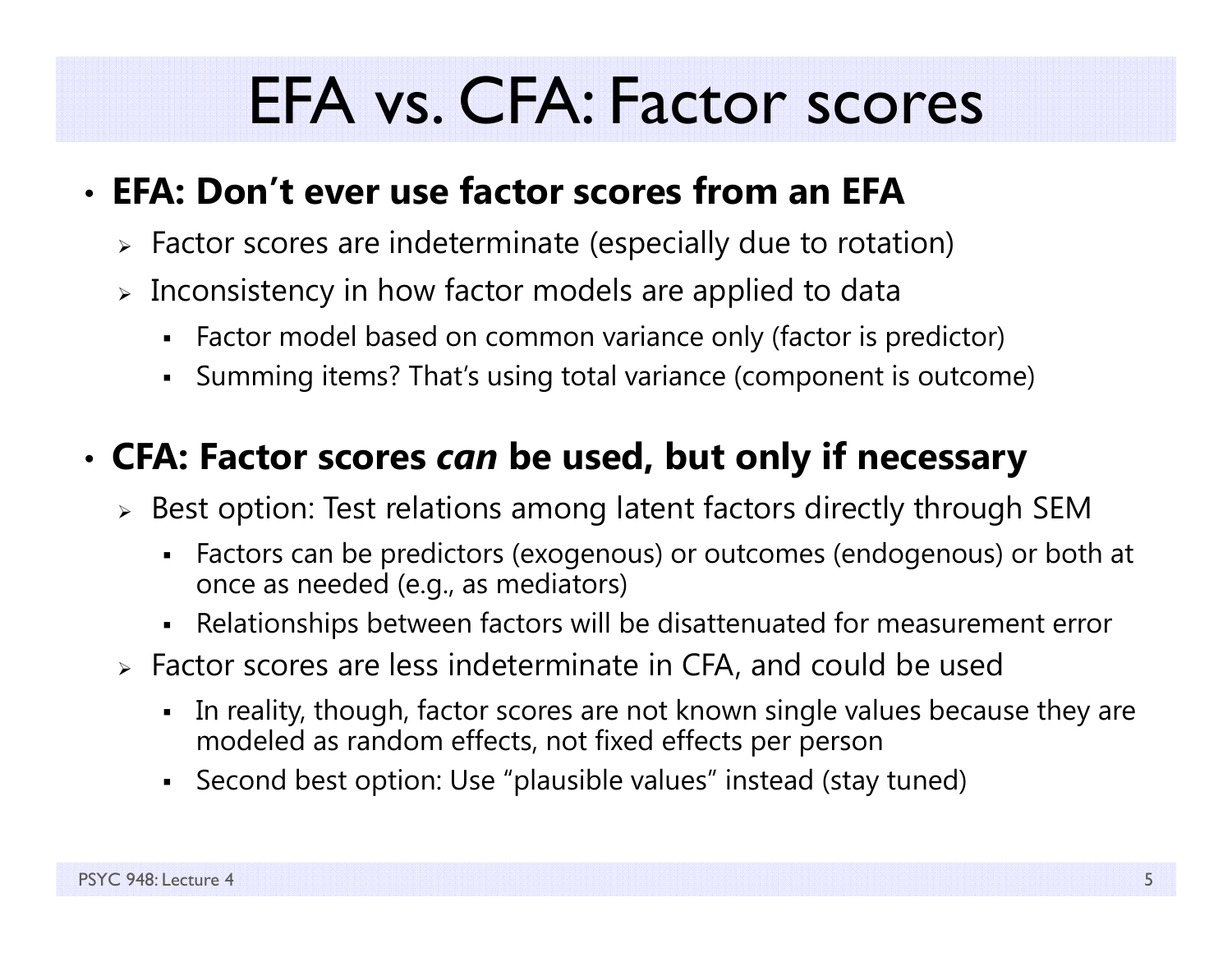# Confirmatory Factor Analysis (CFA)

•**The CFA unit of analysis is the ITEM (as in any LTMM):**

 ${\bf y}_{\rm is} = {\bf \mu}_{\rm i} + {\bf \lambda}_{\rm i} {\bf F}_{\rm s} + {\bf e}_{\rm is} \, \to$  both items AND subjects matter

- Observed response for item *i* and subject *s*
	- = intercept of item *i* (μ)
		- + subject *<sup>s</sup>*'s latent trait/factor ( <sup>F</sup>), item-weighted by λ
		- + error ( <sup>e</sup>) of item *i* and subject *s*
- **What does this look like? Linear regression (without a real X)!**
	- $\rightarrow$   $y_s = \beta_0 + \beta_1 X_s + e_s \rightarrow$  written for each item  $\rightarrow$   $y_{is} = \beta_{0i} + \beta_{1i} X_s + e_{is}$
	- > Intercept β<sub>0i</sub> =  $\mu$ <sub>i</sub> =
	- ► Slope of Factor  $β_{1i} = λ_i =$
	- $\triangleright$  Residual  $e_{is} = e_{is} =$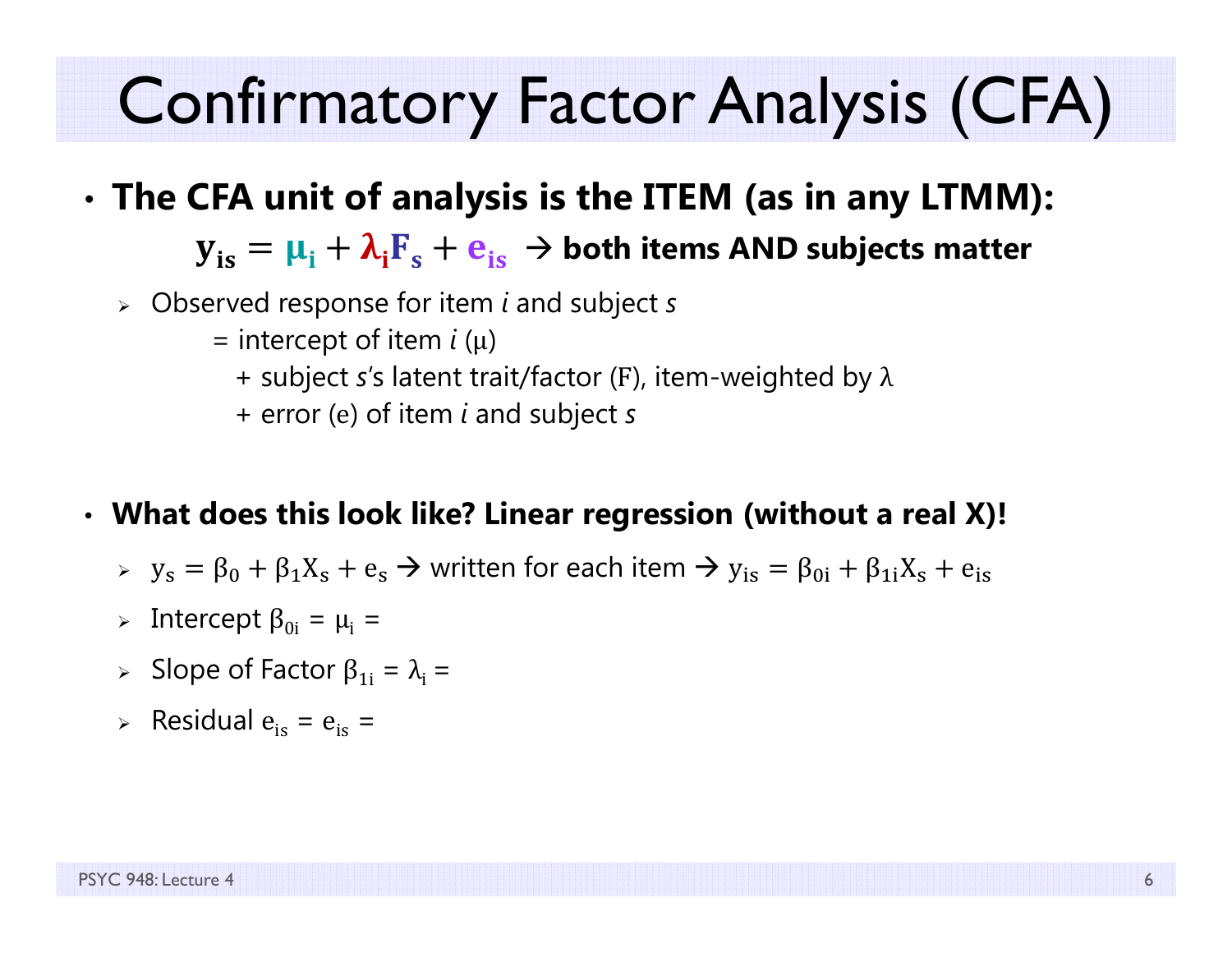# Revisiting Vocabulary: Item Psychometric Properties

- $\bullet$  **Discrimination**: How related each item is to the latent trait
	- $\triangleright\;$  In CTT, discrimination is indexed by the item-total correlation
		- n The total score is the best estimate of the latent trait in CTT
	- **Example 1** Septem *F* and indexed by the **factor loading (λ<sub>i</sub>)** 
		- n We now have a factor that directly represents the covariance among items
		- n Stronger (standardized) factor loadings indicate better items
- •**Difficulty:** Location of item on the latent trait metric
	- $\triangleright\;$  In CTT, difficulty is indexed by the item mean
	- $\blacktriangleright$ In **CFA**, difficulty is indexed by the **item intercept (** ૄܑ**)** – which is still backwards
	- $\blacktriangleright$  In contrast to other latent trait models, difficulty (intercepts) are often ignored in CFA… here's why…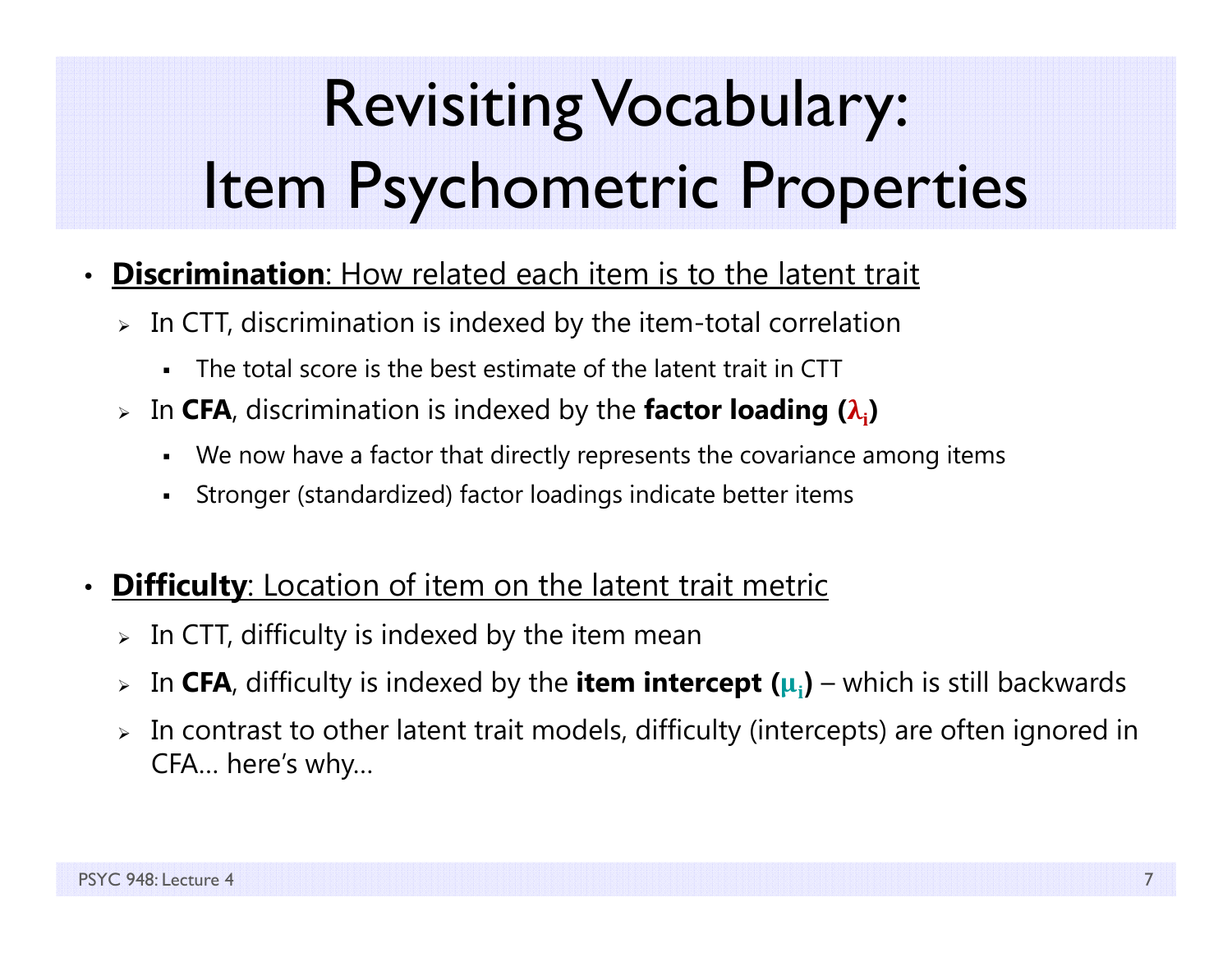#### Why Item Intercepts Are Often Ignored...

A **"good" item** has a large slope (factor loading) in predicting the item response from the factor. Because this is a **linear slope**, the item is assumed to be equally discriminating (**equally good**) across the entire latent trait.

Similarly, a **"bad" item** has a flatter linear slope that is **equally bad** across the entire range of the latent trait.



Here item intercepts are irrelevant in evaluating how "good" an item is, so they are not really needed.

But we will estimate them, because item intercepts are critical when:

- • Testing factor mean differences in any latent factor model
- • Items need to have a nonlinear slope in predicting the item response from the factor (IRT)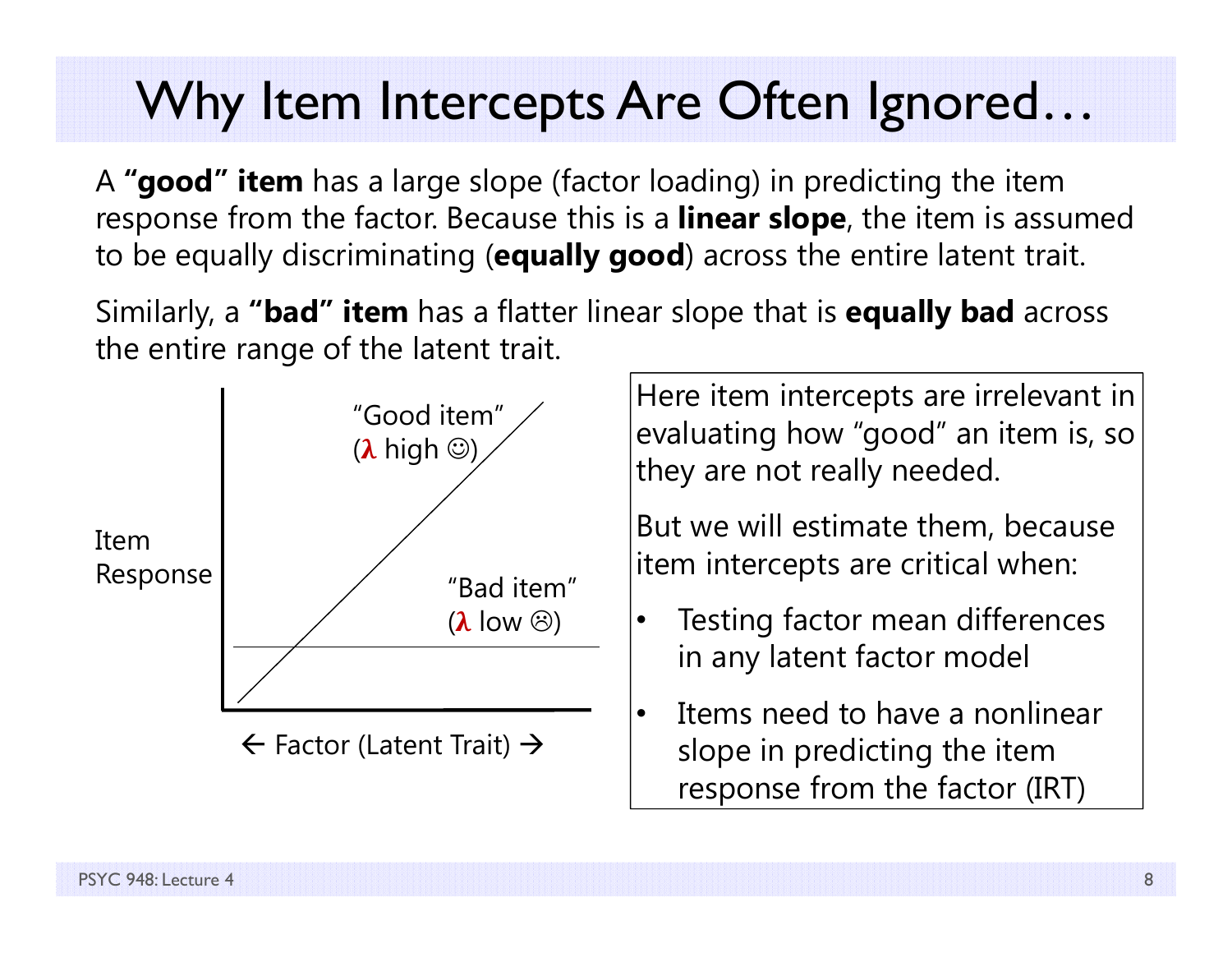#### CFA Model with Factor Means and Item Intercepts

But some parameters will have to be fixed to known values for the model to be identified.

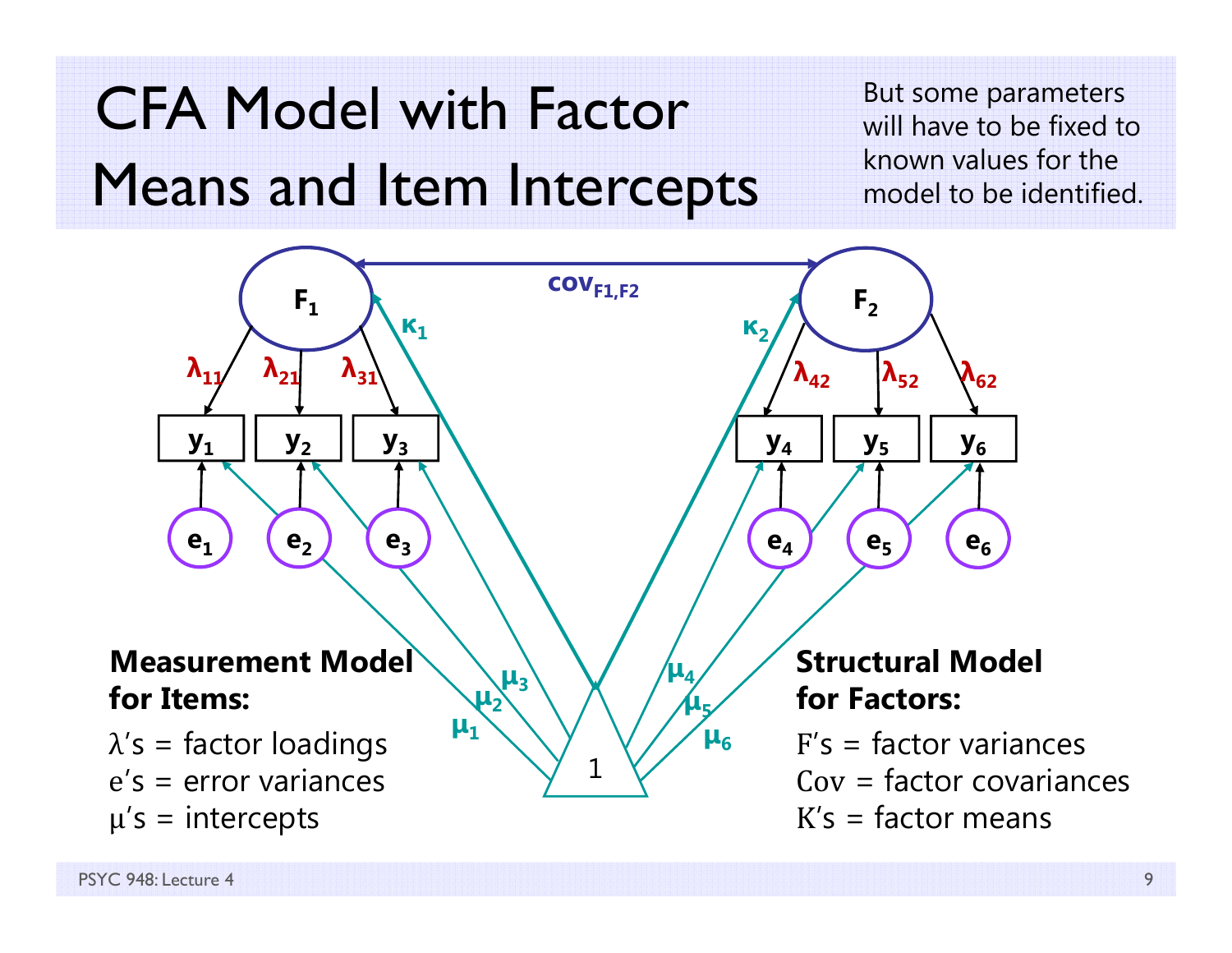# 2 Types of CFA Solutions

- $\bullet$ • <u>Unstandardized</u>  $\rightarrow$  predicts scale-sensitive original item response:
	- $>$  Regression Model:  $\mathbf{y_{is}} = \mathbf{\mu_i} + \mathbf{\lambda_i}\mathbf{F_s} + \mathbf{e_{is}}$
	- $\blacktriangleright$ *Useful when comparing solutions across groups or time (when absolute values matter)*
	- $\blacktriangleright$ Together, the model parameters predict the item means and *item covariance matrix*
	- $\blacktriangleright$  Note the solution asymmetry: item parameters **μi** and **λi** will be given in the item metric, but  $\mathbf{e_{is}}$  will be given as the error variance across persons for that item (squared metric)
	- $\triangleright$  Var(y<sub>i</sub>) =  $[\lambda_i^2 * Var(F)] + Var(e_i)$

Careful! There is also STDY and STD

- $\bullet$  $\boldsymbol{\cdot}$  <u>Standardized</u>  $\boldsymbol{\rightarrow}$  Solution transformed to Var $(\mathrm{y_i})=1$ , Var $(\mathrm{F})=1$  via <code>STDYX</code>:
	- *Useful when comparing items within a solution (relative values on same scale)*
	- $\blacktriangleright$ Together, the standardized model parameters predict the **item correlation matrix**
	- $\blacktriangleright$ > Standardized intercept =  $\mu_{\text{i}}$  /  $\text{SD(y)} \rightarrow$  not typically reported
	- $\blacktriangleright$ Standardized factor loading =  $[\lambda_i * SD(F)] / SD(y)$  = item correlation with factor
	- $\blacktriangleright$  $\triangleright$  Standardized error variance = 1-standardized  $\lambda_i^2$  = "variance due to *not* factor"
	- ► R<sup>2</sup> for item = **standardized λ**<sub>i</sub><sup>2</sup> = "variance due to the factor"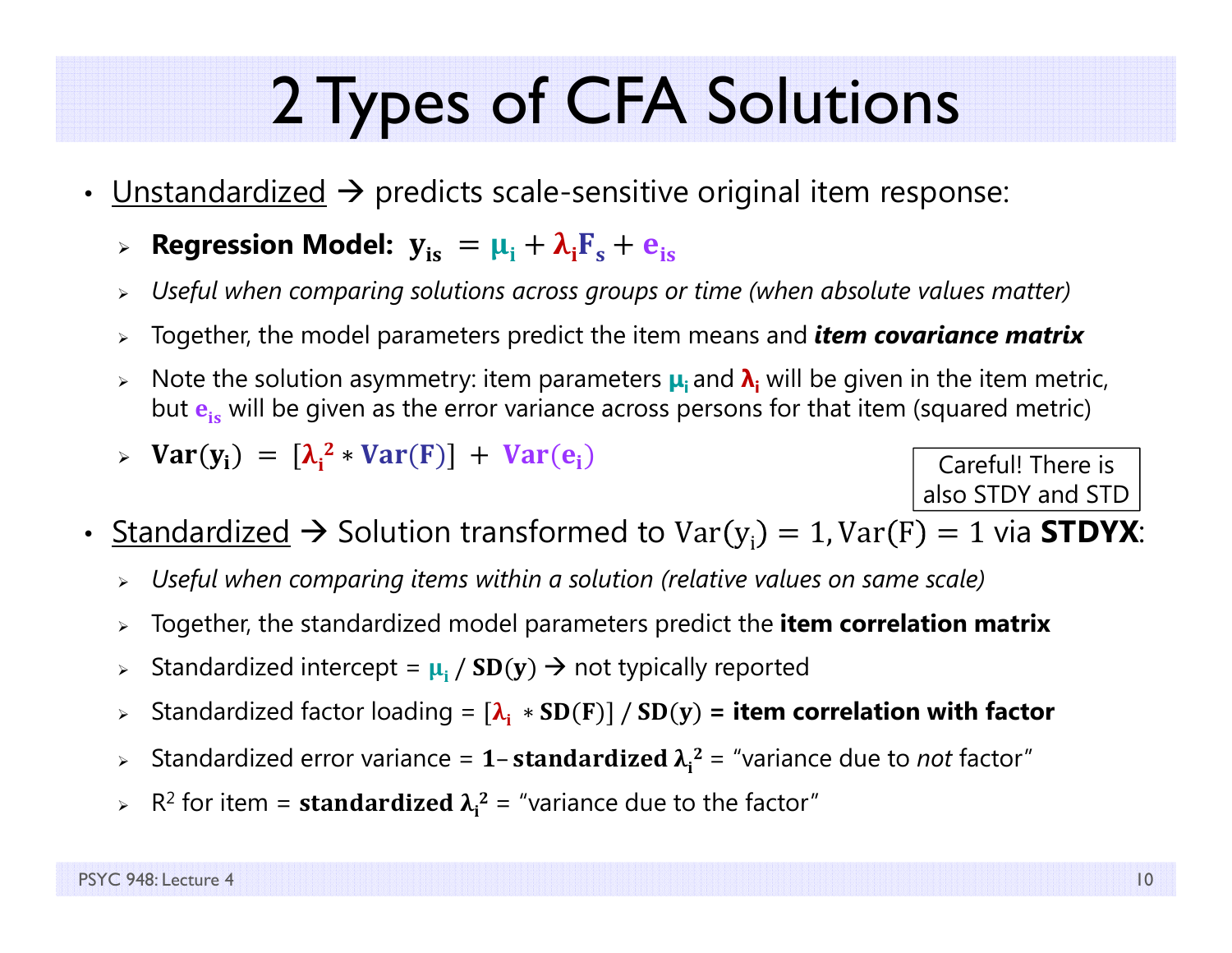### CFA Model Equations

•Measurement model per item (numbered) for subject *s*:

$$
\triangleright \ y_{1s} = \mu_1 + \lambda_{11} F_{1s} + \mathbf{0} F_{2s} + e_{1s}
$$

$$
y_{2s} = \mu_2 + \lambda_{21} F_{1s} + \mathbf{0} F_{2s} + e_{2s}
$$

$$
\triangleright \ y_{3s} = \mu_3 + \lambda_{31} F_{1s} + \mathbf{0} F_{2s} + e_{3s}
$$

$$
\triangleright \ \ y_{4s} = \mu_4 + \mathbf{0} F_{1s} + \lambda_{42} F_{2s} + e_{4s}
$$

$$
y_{5s} = \mu_5 + \mathbf{0}F_{1s} + \lambda_{52}F_{2s} + e_{5s}
$$

$$
\triangleright \ y_{6s} = \mu_6 + \mathbf{0} F_{1s} + \lambda_{62} F_{2s} + e_{6s}
$$

Here is the general matrix equation for these 6 item-specific equations:  $Y = \mu + \lambda F + e$ 

where  $Y$ ,  $\mu$ , and  $\mathbf{e}$  = 6x1 matrices,  $\boldsymbol{\lambda}$  = 6x2 matrix, and **F** =2x1 matrix

You decide **how many factors**  and if each item has an estimated loading on each factor or not.

Unstandardized loadings ( $\pmb{\lambda}$ ) are the **linear slopes** predicting the item response ( y) from the factor (F). **Thus, the model assumes a linear relationship between the factor and the item response.**

**Standardized** loadings are the slopes in a **correlation** metric (and Standardized Loading **2** = **R 2**).

Intercepts ( $\mu$ ) are the expected item responses ( y) when all factors = 0.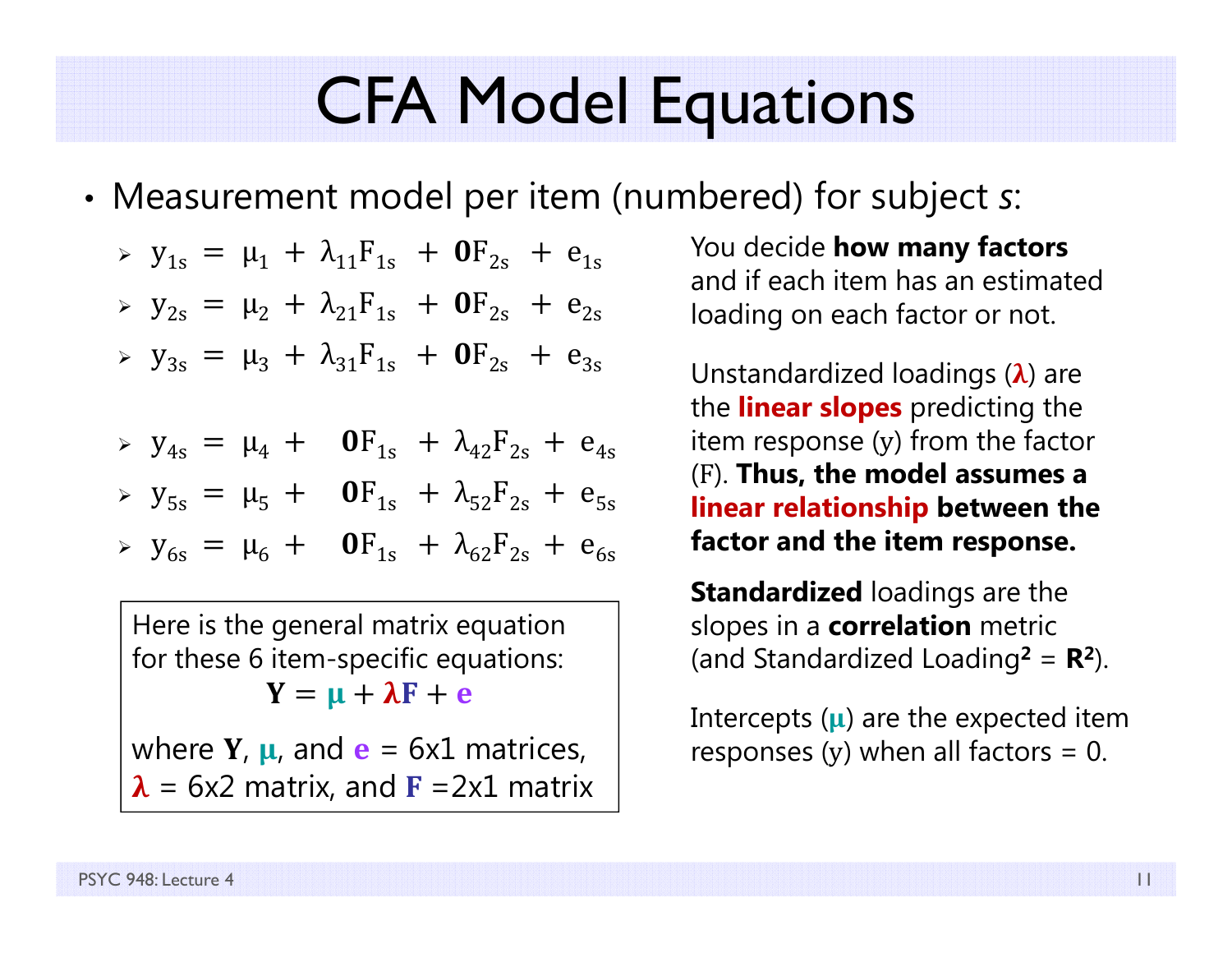#### The Role of the CFA Model Parameters

- Data going in to be predicted by the CFA Model parameters<br>= item covariance matrix and item means
- The CFA **item intercepts**  ( ૄܑ) predict the **item means**
	- $\triangleright$  Item means are unconditional; item intercepts are conditional on  $\mathbf{F_s} = \mathbf{0}$
	- Because each item usually gets its own intercept, the item means will be perfectly predicted (so no room for mis-fit or mis-prediction)
- $\boldsymbol{\cdot}$  The CFA **item error variances (Var[e<sub>is</sub>])** predict the **item variances** 
	- $\triangleright$  Item variances are unconditional; item error variances are conditional (leftover variance after accounting for the contribution of the factor)
	- $\triangleright$  Because each item usually gets its own error variance, the item variances will<br>be perfectly predicted (so no room for mis-fit or mis-prediction)
- •**• The CFA item factor loadings (** $\lambda_i$ **) predict the item covariances** 
	- Given 3+ items, there will be more covariances among items to predict than item factor loadings to predict them, **creating room for mis-fit**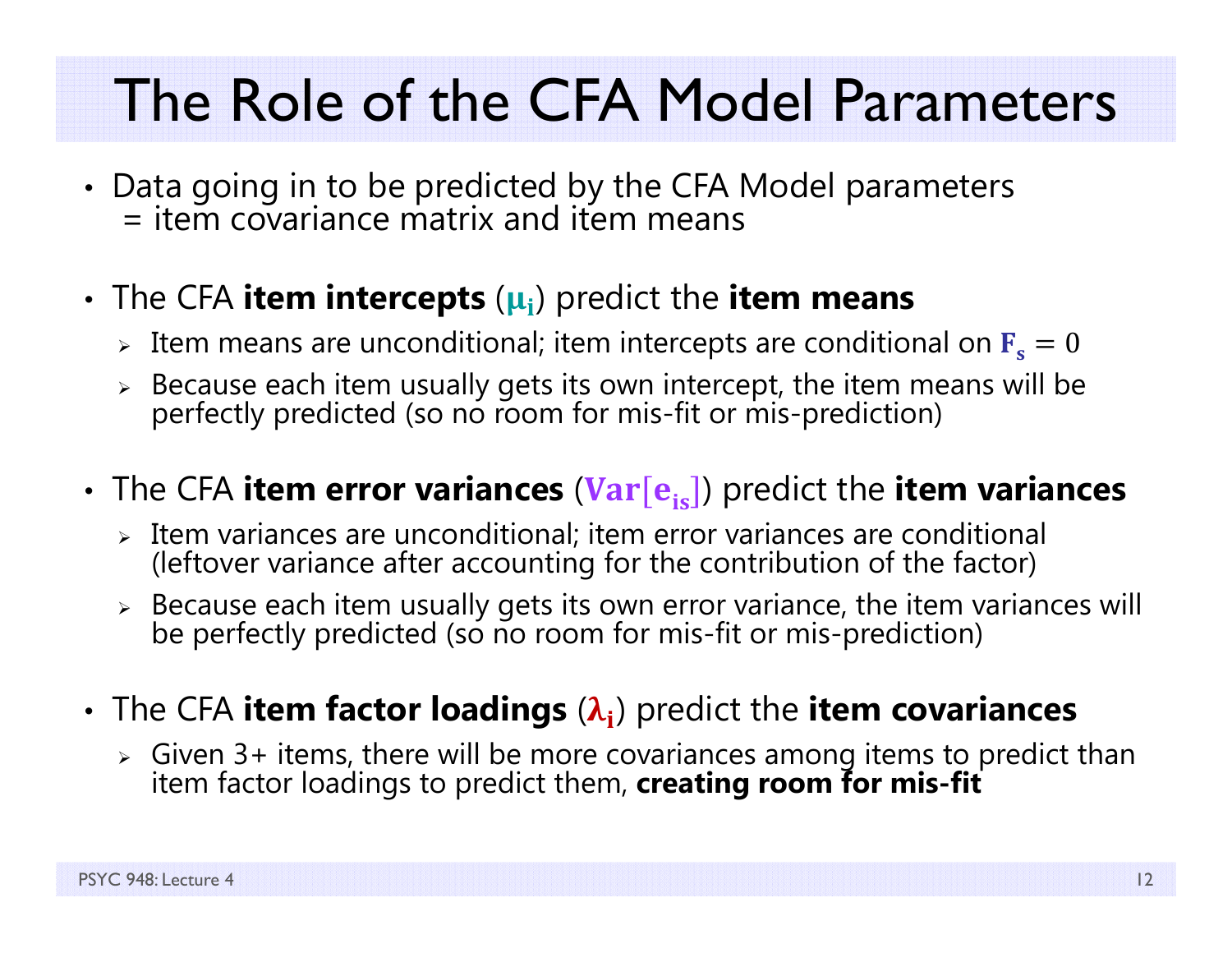#### CFA Model Predictions: (  $F_1$  BY  $y_1-y_3$ ,  $F_2$  BY  $y_4-y_6$ )

#### Items from same factor (room for misfit or mis-prediction):

- Unstandardized solution: Covariance of  $y_1, y_3 = \lambda_{11} * Var(F1) * \lambda_{31}$
- Standardized solution: Correlation of  $y_1$ ,  $y_3 = \lambda_{11} * (1) * \lambda_{31}$   $\leftarrow$  std load
- ONLY reason for correlation is their common factor (local independence, LI)

#### Items from different factors (room for misfit or mis-prediction):

- Unstandardized solution: Covariance of  $\bm{{\mathsf{y}}}_\textbf{1}$ ,  $\bm{{\mathsf{y}}}_\textbf{6}$  $= \lambda_{11} * cov_{F1, F2} * \lambda_{62}$
- Standardized solution: Correlation of  $\mathsf{y}_\mathtt{1}$ ,  $\mathsf{y}_\mathtt{6}$  $= \lambda_{11} * \text{cor}_{\text{F1}|\text{F2}} * \lambda_{62}$   $\in$  std load
- ONLY reason for correlation is the correlation between factors (again, LI)

#### Variances are additive (and will be reproduced correctly):

 $\cdot$  Var(y<sub>1</sub>) = ( $\lambda_{11}^2$ )\*Var(F<sub>1</sub>) + Var(e<sub>i</sub>)  $\rightarrow$  but note the imbalance of  $\lambda^2$  and e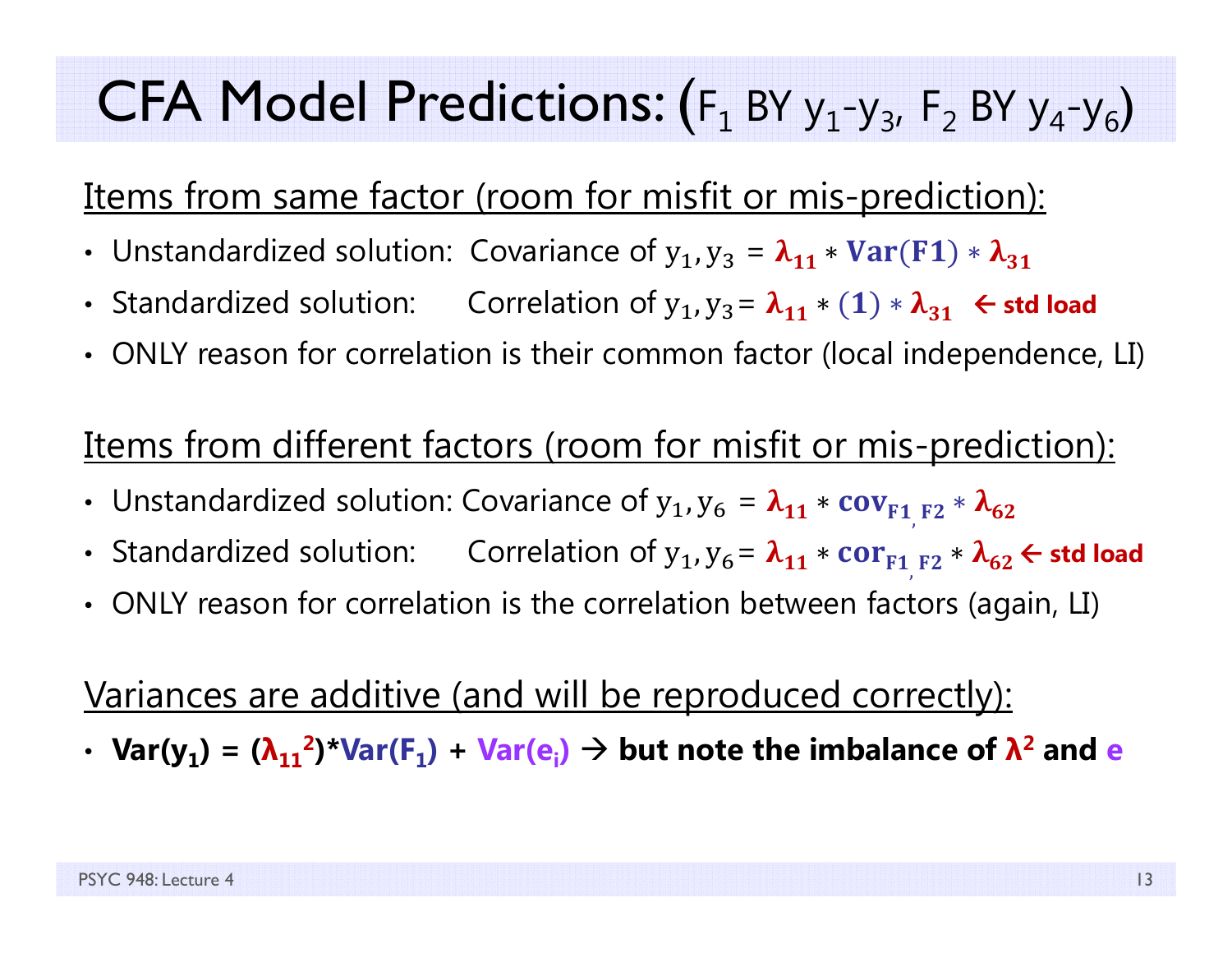#### Model-Predicted Item Covariance Matrix

- •• Matrix equation:  $\boldsymbol{\Sigma} = \boldsymbol{\Lambda} \boldsymbol{\Phi} \boldsymbol{\Lambda}^T$ 
	- $\Sigma$  = model-predicted item covariance matrix iscreated from:
		- **= item factor loadings = factor variancesand covariances** $\boldsymbol{\Lambda}$  $T$  = item factor loadings **transposed (~** ૃ  $\bf{2}$ **)**
		- શ **= item error variances**

$$
\begin{pmatrix}\n\sigma_{y1}^{2} & \sigma_{y1,y2} & \sigma_{y1,y3} & \sigma_{y1,y4} & \sigma_{y1,y5} & \sigma_{y1,y6} \\
\sigma_{y2,y1} & \sigma_{y2}^{2} & \sigma_{y2,y3} & \sigma_{y2,y4} & \sigma_{y2,y5} & \sigma_{y2,y6} \\
\sigma_{y3,y1} & \sigma_{y3,y2} & \sigma_{y3}^{2} & \sigma_{y3,y4} & \sigma_{y3,y5} & \sigma_{y3,y6} \\
\sigma_{y4,y1} & \sigma_{y4,y2} & \sigma_{y4,y3} & \sigma_{y4}^{2} & \sigma_{y4,y5} & \sigma_{y4,y6} \\
\sigma_{y5,y1} & \sigma_{y5,y2} & \sigma_{y5,y3} & \sigma_{y5,y4} & \sigma_{y5}^{2} & \sigma_{y5,y6} \\
\sigma_{y6,y1} & \sigma_{y6,y2} & \sigma_{y6,y3} & \sigma_{y6,y4} & \sigma_{y6,y5} & \sigma_{y6}^{2} \\
\lambda_{21} & 0 & \lambda_{21} & 0 \\
\lambda_{31} & 0 & \lambda_{42} & \sigma_{FI, F2} \\
0 & \lambda_{42} & \sigma_{FI, F2} & \lambda_{41} & \lambda_{41} & \lambda_{41} & \lambda_{41} & \lambda_{41} & \lambda_{41} \\
0 & \lambda_{52} & \sigma_{F2, FI} & \sigma_{F2}^{2}\n\end{pmatrix}\n\begin{pmatrix}\n\lambda_{11} & \lambda_{21} & \lambda_{31} & 0 & 0 & 0 \\
0 & 0 & \lambda_{42} & \lambda_{52} & \lambda_{62} \\
0 & \lambda_{62} & 0 & 0 & 0 & 0 \\
0 & 0 & \sigma_{62}^{2} & 0 & 0 & 0 \\
0 & 0 & \sigma_{64}^{2} & 0 & 0 & 0 \\
0 & 0 & 0 & \sigma_{65}^{2} & 0 & 0 \\
0 & 0 & 0 & 0 & \sigma_{65}^{2}\n\end{pmatrix}
$$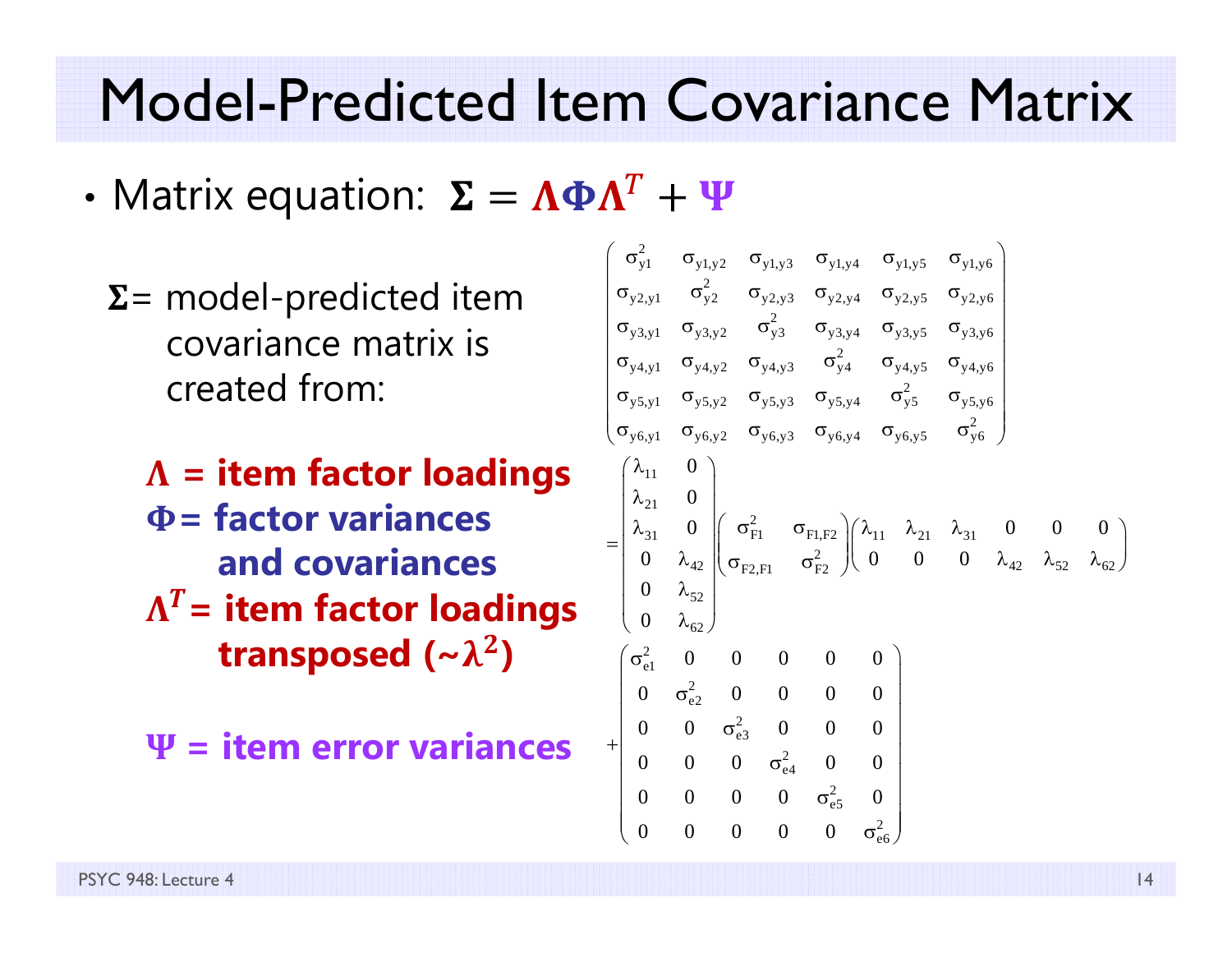#### Model-Predicted Item Covariance Matrix

•  $\bm{T}$ **Predicted Covariance Matrix**

|                                                 |                                                                                                                            |                                                                          | The <b>loadings</b> control how               |                                                                                                                                    |                                                |  |
|-------------------------------------------------|----------------------------------------------------------------------------------------------------------------------------|--------------------------------------------------------------------------|-----------------------------------------------|------------------------------------------------------------------------------------------------------------------------------------|------------------------------------------------|--|
|                                                 |                                                                                                                            |                                                                          | related items from the same                   |                                                                                                                                    |                                                |  |
|                                                 | <b>Items within Factor 1</b>                                                                                               |                                                                          | factor are predicted to be.                   |                                                                                                                                    |                                                |  |
|                                                 | $\lambda_{11}^2 \sigma_{\text{F1}}^2 + \sigma_{\text{e1}}^2$ $\lambda_{11} \sigma_{\text{F1}}^2 \lambda_{21}$              | $\lambda_{11}^{\prime} \sigma_{\text{F1}}^2 \lambda_{31}^{\prime\prime}$ | $\lambda_{11}\sigma_{F2,F1}\lambda_{42}$      | $\lambda_{11}\sigma_{\rm F2,F1}\lambda_{52}$                                                                                       | $\lambda_{11}\sigma_{F2,F1}\lambda_{62}$       |  |
|                                                 | $\lambda_{21} \sigma_{\text{F1}}^2 \lambda_{11} \qquad \lambda_{21}^2 \sigma_{\text{F1}}^2 + \sigma_{\text{e2}}^2$         | $\lambda_{21}$ $\sigma_{\rm Fl}^2 \lambda_{31}$                          | $\lambda_{21}\sigma_{\rm F2.F1}\lambda_{42}$  | $\lambda_{21}\sigma_{F2,F1}\lambda_{52}$ $\lambda_{21}\sigma_{F2,F1}\lambda_{62}$                                                  |                                                |  |
| $\lambda_{31}$ $\sigma_{\rm Fl}^2 \lambda_{11}$ | $\lambda_{31} \sigma_{\rm Fl}^2 \lambda_{21} \qquad \lambda_{31}^2 \sigma_{\rm Fl}^2 + \sigma_{\rm e2}^2$                  |                                                                          |                                               | $\lambda_{31}\sigma_{F2,F1}\lambda_{42}$ $\lambda_{31}\sigma_{F2,F1}\lambda_{52}$ $\lambda_{31}\sigma_{F2,F1}\lambda_{62}$         |                                                |  |
|                                                 | $\lambda_{42}\sigma_{F2,F1}\lambda_{11}$ $\lambda_{42}\sigma_{F2,F1}\lambda_{21}$ $\lambda_{42}\sigma_{F2,F1}\lambda_{31}$ |                                                                          |                                               | $\lambda_{42}^2 \sigma_{F2}^2 + \sigma_{e4}^2$ $\lambda_{42} \sigma_{F2}^2 \lambda_{52}$ $\lambda_{42} \sigma_{F2}^2 \lambda_{62}$ |                                                |  |
| $\lambda_{52}\sigma_{\rm F2.F1}\lambda_{11}$    | $\lambda_{52}\sigma_{\rm F2.F1}\lambda_{21}$                                                                               | $\lambda_{52}\sigma_{\rm F2.F1}\lambda_{31}$                             |                                               | $\lambda_{52}\sigma_{F2}^2\lambda_{42}$ $\lambda_{52}^2\sigma_{F2}^2 + \sigma_{e5}^2$ $\lambda_{52}\sigma_{F2}^2\lambda_{62}$      |                                                |  |
|                                                 | $\lambda_{62}\sigma_{\rm F2,F1}\lambda_{11}$ $\lambda_{62}\sigma_{\rm F2,F1}\lambda_{21}$                                  | $\lambda_{62}$ $\sigma_{\rm F2,F1} \lambda_{31}$                         | $\lambda_{62} \sigma_{\rm F2}^2 \lambda_{42}$ | $\lambda_{62}^{}\sigma_{\text{F2}}^2\lambda_{52}^{}$                                                                               | $\lambda_{62}^2 \sigma_{F2}^2 + \sigma_{e6}^2$ |  |
|                                                 |                                                                                                                            |                                                                          | Items within Factor 2                         |                                                                                                                                    |                                                |  |
|                                                 | The only reason why items                                                                                                  |                                                                          |                                               |                                                                                                                                    |                                                |  |
|                                                 | from different factors should                                                                                              |                                                                          | The <b>loadings</b> also control how          |                                                                                                                                    |                                                |  |
|                                                 | be related is the <b>covariance</b>                                                                                        |                                                                          | much of the item response is                  |                                                                                                                                    |                                                |  |
|                                                 | between the two factors.                                                                                                   |                                                                          |                                               | due to factor versus error.                                                                                                        |                                                |  |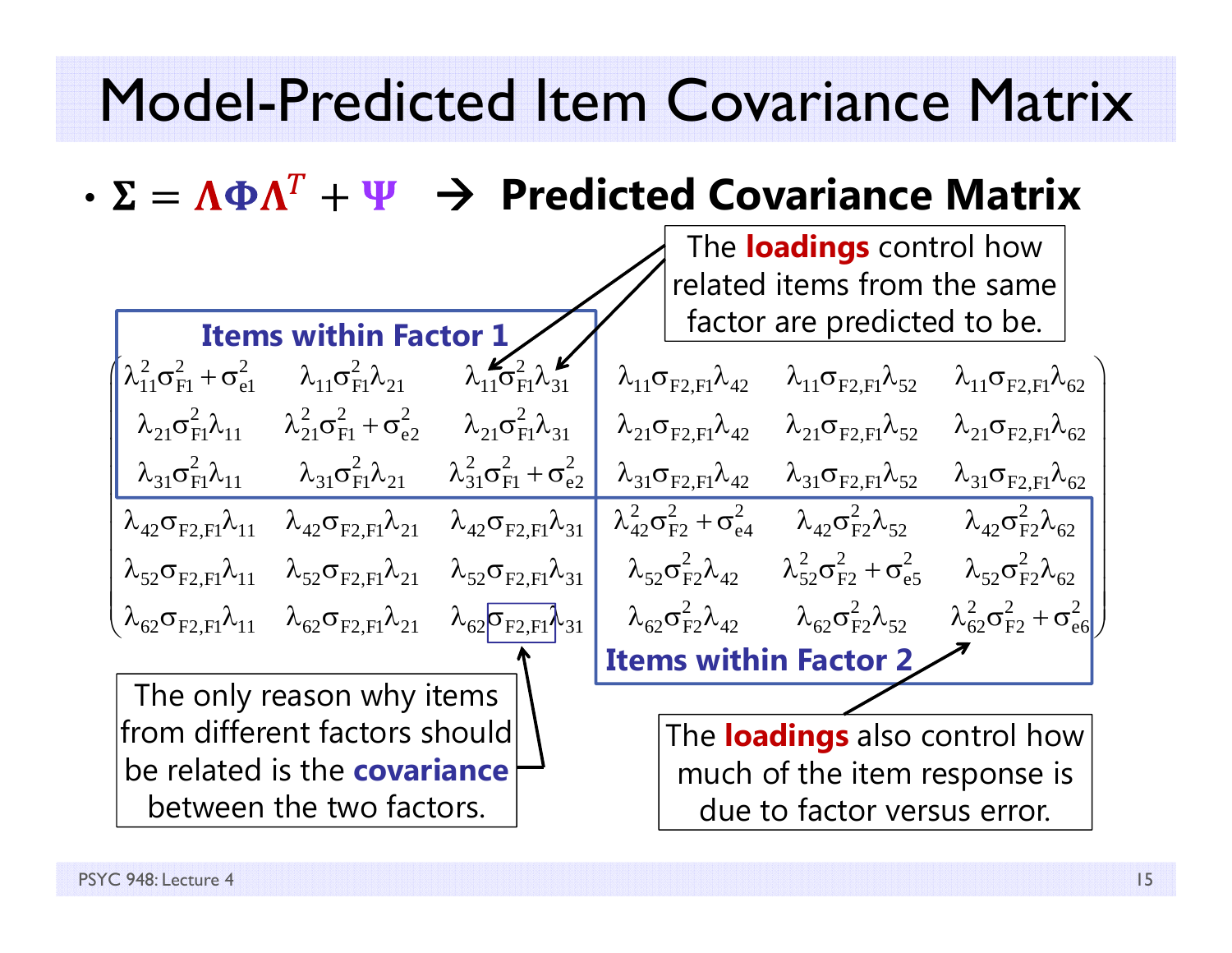#### CFA Model Identification: *Create a Scale for the Latent Variable Variance*



- The factor doesn't exist, so **it needs a scale** (it needs a mean and variance):
- Two **equivalent** options to create a scale for the factor **VARIANCE**:

#### **(1) Fix factor variance to 1: "z-score"**

- Г Factor is interpreted as standardized
- Г **Can't** be used in models with higher-order factors (coming later in the course)

#### **(2) Fix a "marker item" loading to 1**

- Factor variance is then estimated the "reliable" part of the marker item variance
- Г Std. loading =  $0.9$ , item variance =  $16$ ? Factor variance = (0.9 2)\*16 = 12.96
- н Can cause the model to blow up if marker item has no correlation with the factor at all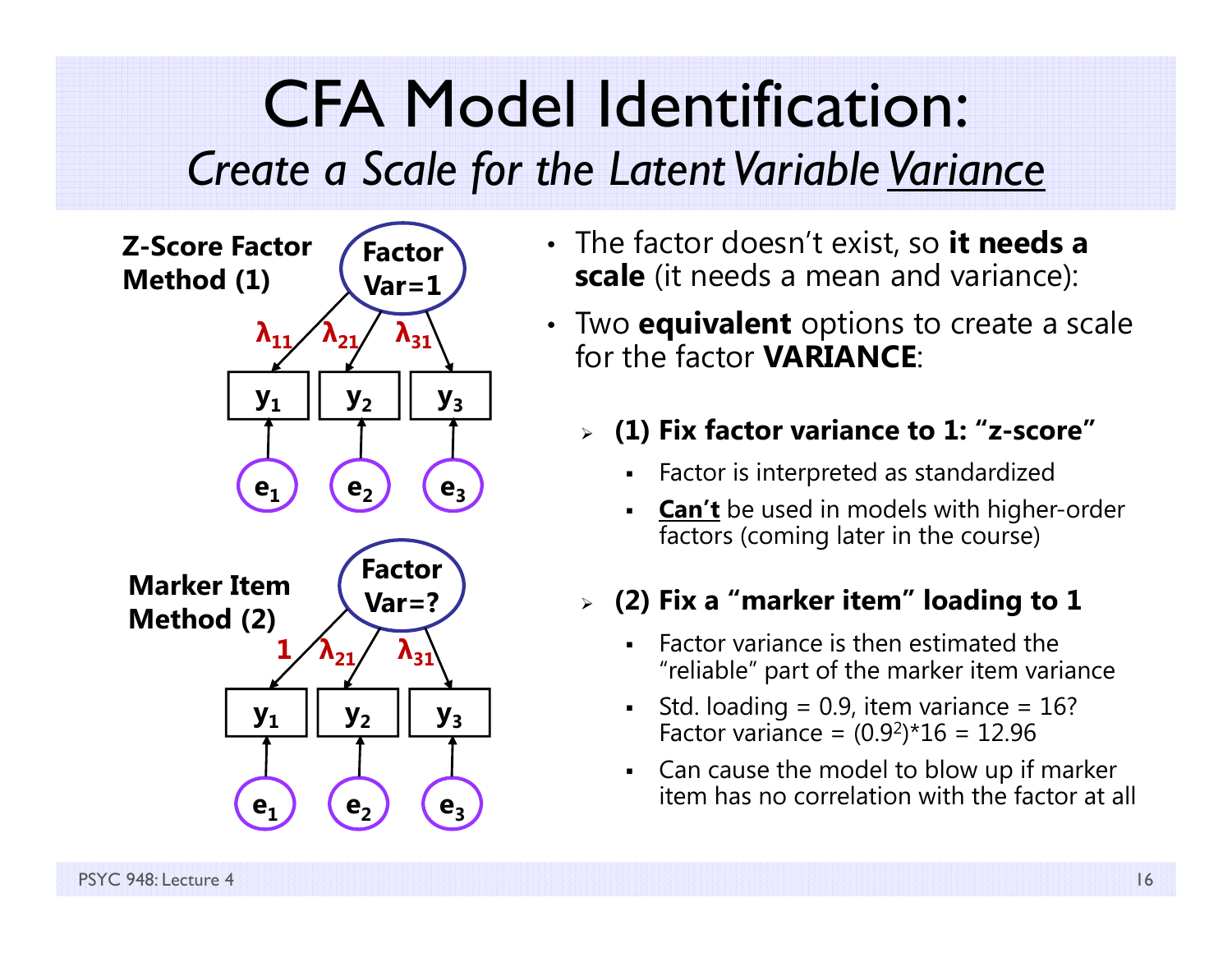#### CFA Model Identification: *Create a Scale for the Latent Variable Mean*



- The factor doesn't exist, so **it needs a scale** (it needs a mean and variance):
- Two **equivalent** options to create <sup>a</sup> scale for the factor **MEAN**:
	- **(1) Fix factor mean to 0: "z-score"**
		- Г Factor is interpreted as standardized
		- Г **Can** be used in models with higher-order factors (coming later in the course)
		- Г Item intercepts = item means
	- **(2) Fix a "marker item" intercept to 0**
		- Г Factor mean  $=$  mean of marker item
		- Г Item intercepts = expected item responses when factor = 0 ( $\bm{\rightarrow}$  marker = 0)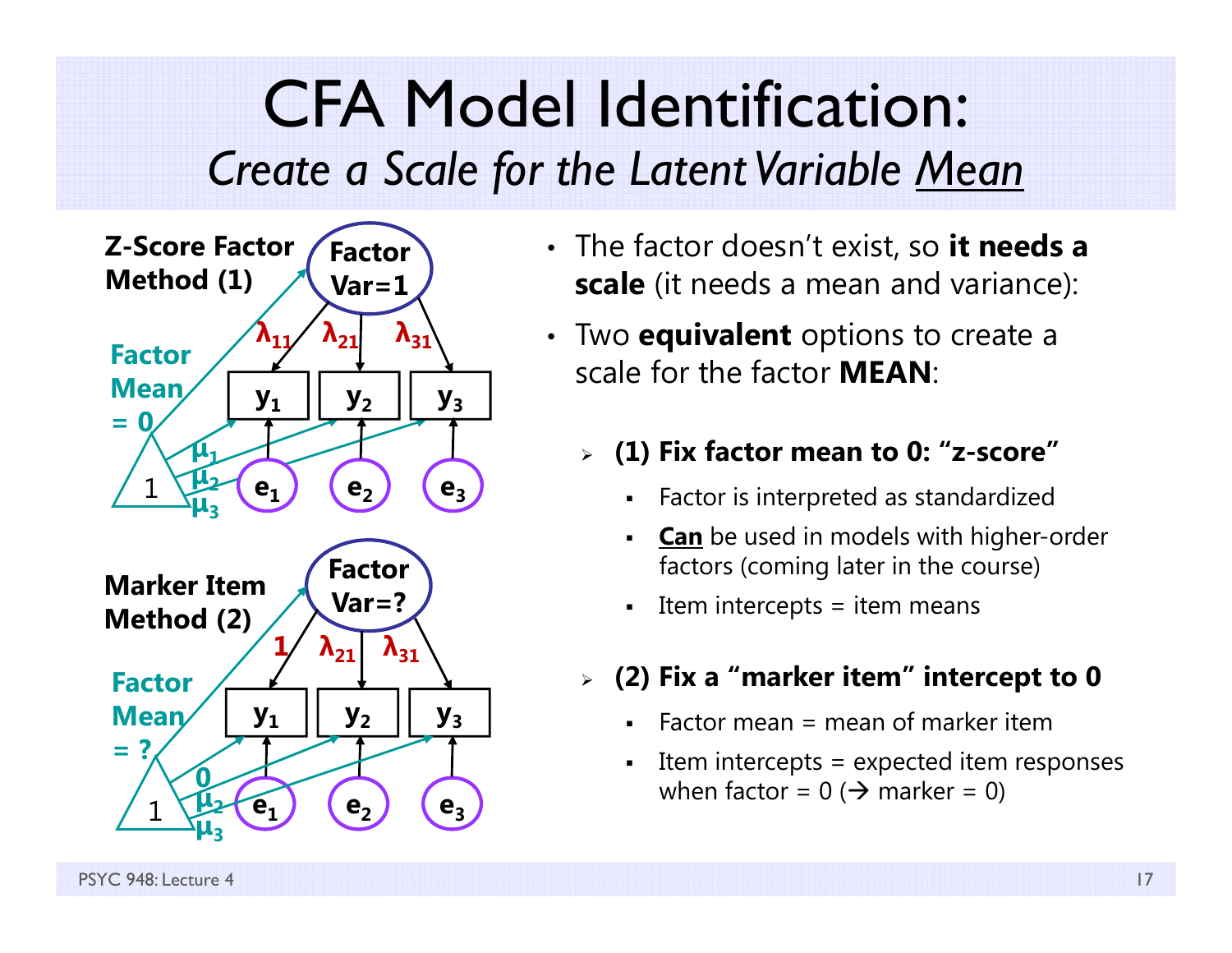#### Equivalent CFA Model Identifications



PSYC 948: Lecture 418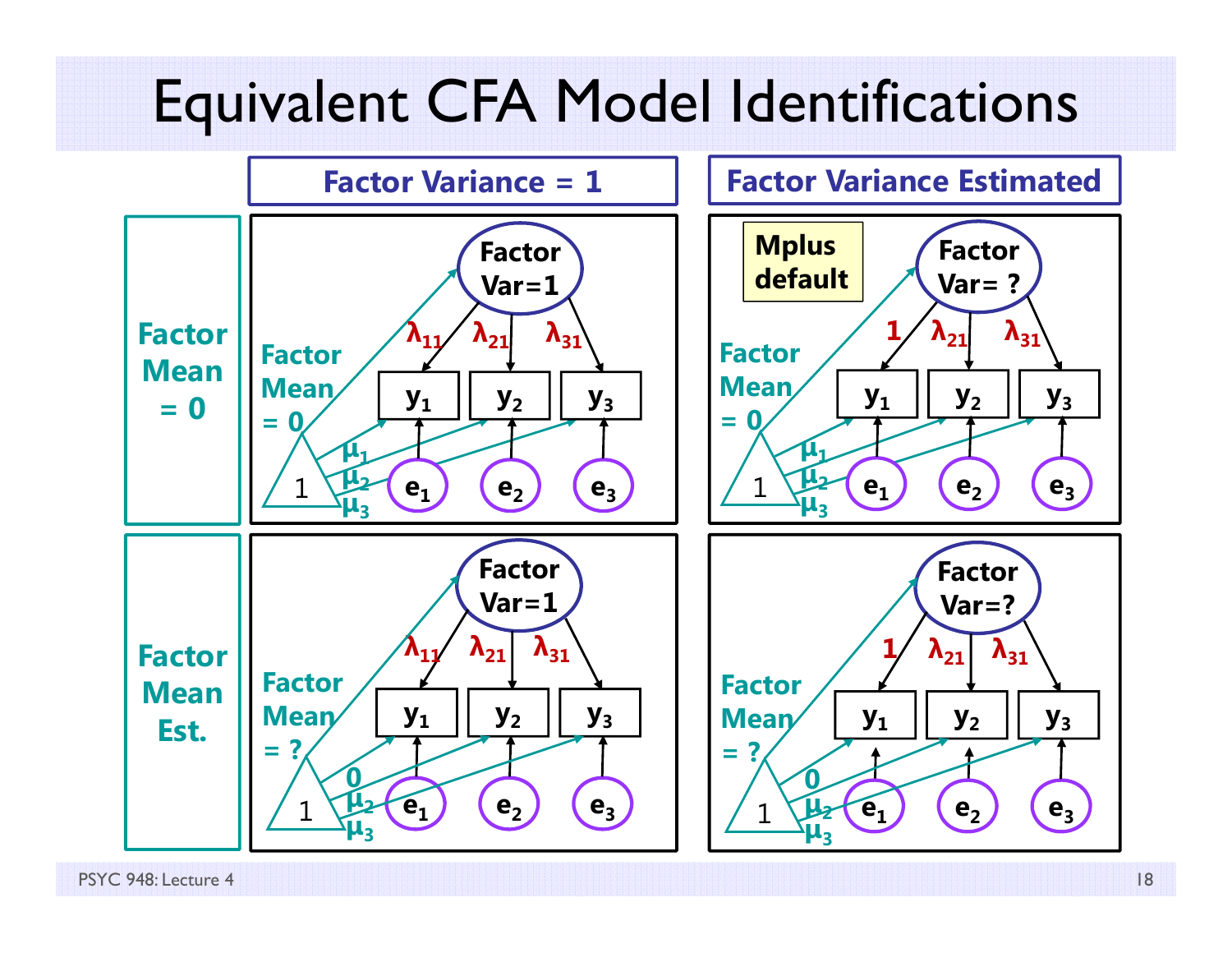### Factor Model Identification

- Goal: *Name that Tune →* Reproduce observed item covariance matrix using as few estimated parameters as possible
	- $\triangleright$  (Robust) Maximum likelihood used to estimate model parameters
		- n **Measurement Model**: Item factor loadings, item intercepts, item error variances
		- n **Structural Model**: Factor variances and covariances, factor means
	- Global model fit is evaluated as difference between model-predicted matrix and observed matrix (but only the covariances really contribute to misfit)
- How many possible parameters can you estimate (total DF)?
	- $\triangleright$  Total DF depends on # ITEMS  $\rightarrow$  v (NOT on # people)
	- Total number of **unique elements** in item covariance matrix
		- n Unique item elements = each variance, each covariance, each mean
		- Total unique elements =  $(v(v + 1) / 2) + v \rightarrow$  if 4 items, then  $((4*5)/2) + 4 = 14$
- Model degrees of freedom (df) = data input model output
	- > Model df = # possible parameters # estimated parameters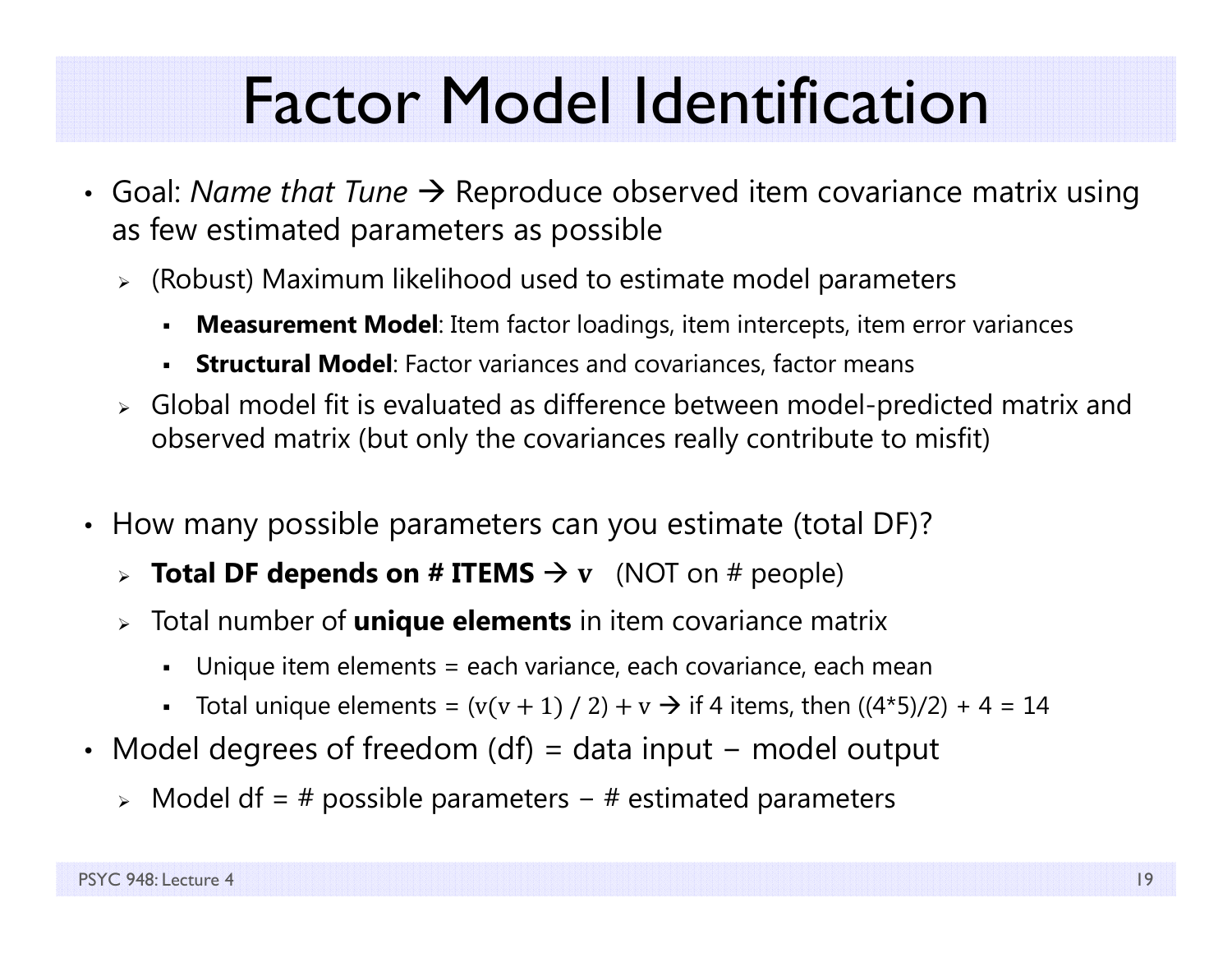### Under-Identified Factor: 2 Items

- Model is <u>under-identified</u> if there are more unknown parameters then item variances, covariances, and means with which to estimate them
	- Cannot be solved because there are an infinite number of different parameter estimates that would result in perfect fit
	- $\triangleright$  Example: x + y = 7 ??



In other words, the assumptions required to calculate reliability in CTT are the result of model under-identification.

Total possible df = unique pieces of data = **5**

**0 factor variances0 factor means2 item loadings OR 2 item intercepts 2 error variances**  $df = 5 - 6 = -1$ If  $r_{y1y2} = .64$ , then: **1 factor variance1 factor mean1 item loading 1 item intercept 2 error variances**

$$
\lambda_{11} = .800, \lambda_{21} = .800 ??
$$
  
\n
$$
\lambda_{11} = .900, \lambda_{21} = .711 ??
$$
  
\n
$$
\lambda_{11} = .750, \lambda_{21} = .853 ??
$$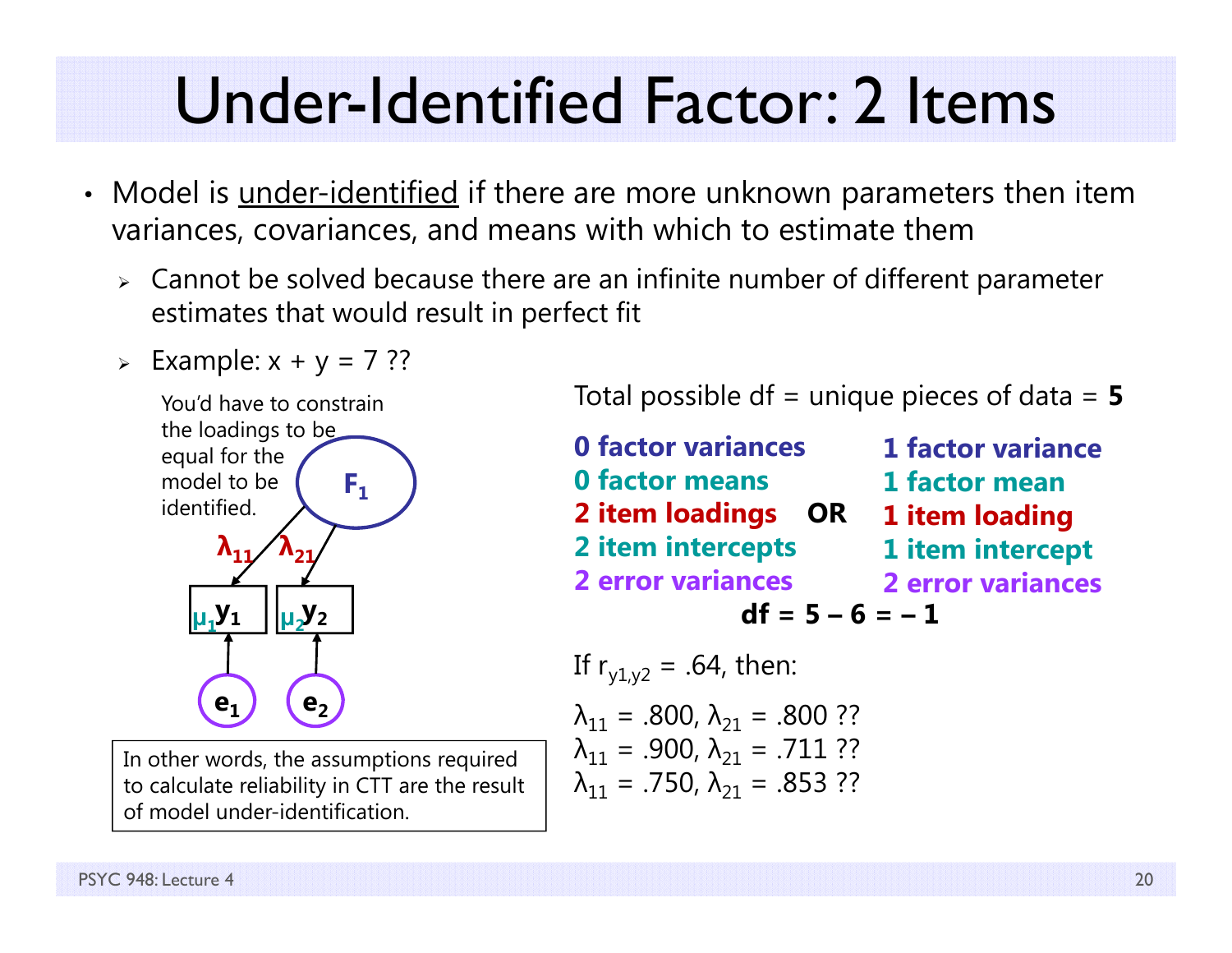### Just-Identified Factor: 3 Items

- Model is j<u>ust-identified</u> if there are as many unknown parameters as item variances, covariances, and means with which to estimate them
	- $\triangleright$  Parameter estimates have a unique solution that will perfectly reproduce the observed matrix
	- $>$  Example: Solve x + y = 7, 3x  $-$  y = 1



Total possible **df** = unique pieces of data = **9**

| <b>0 factor variances</b> | <b>1 factor variance</b> |  |  |
|---------------------------|--------------------------|--|--|
| <b>0 factor means</b>     | 1 factor mean            |  |  |
| 3 item loadings OR        | 2 item loadings          |  |  |
| <b>3 item intercepts</b>  | 2 item intercepts        |  |  |
| <b>3 error variances</b>  | <b>3 error variances</b> |  |  |
| $df = 9 - 9 = 0$          |                          |  |  |

Not really a model—more like a description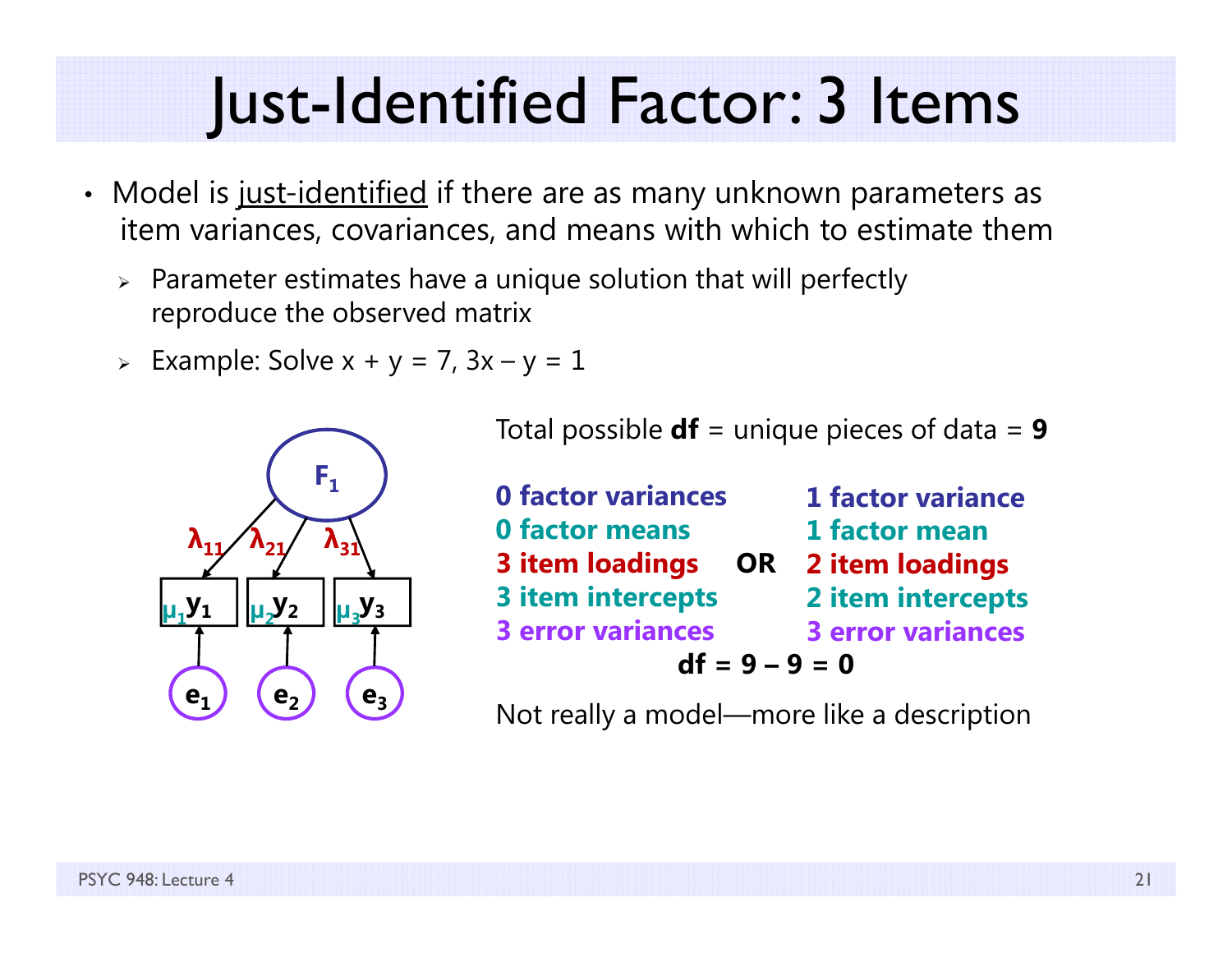### Solving a Just-Identified Model

•

•



 Step 1: ab = .595  $ac = .448$ 

$$
bc = .544
$$

\n- Step 2: 
$$
b = .595/a
$$
\n- $c = .488/a$
\n- $(.595/a)(.448/a) = .544$
\n

• Step 3: 
$$
.26656/a^2 = .544
$$
  
a = .70

Step 4: 
$$
\therefore
$$

 $\rm Y_1$  1.00

 $Y_1$   $Y_2$   $Y_3$ 

- Y<sub>2</sub> .595 1.00
- Y<sub>3</sub> .448 .544 1.00

•

• Step 5: Var(e

• Step 4: 
$$
.70b = .595 \quad b = .85
$$
  
.70c = .448 \quad c = .64

$$
Var(e_1) = 1 - a^2 = .51
$$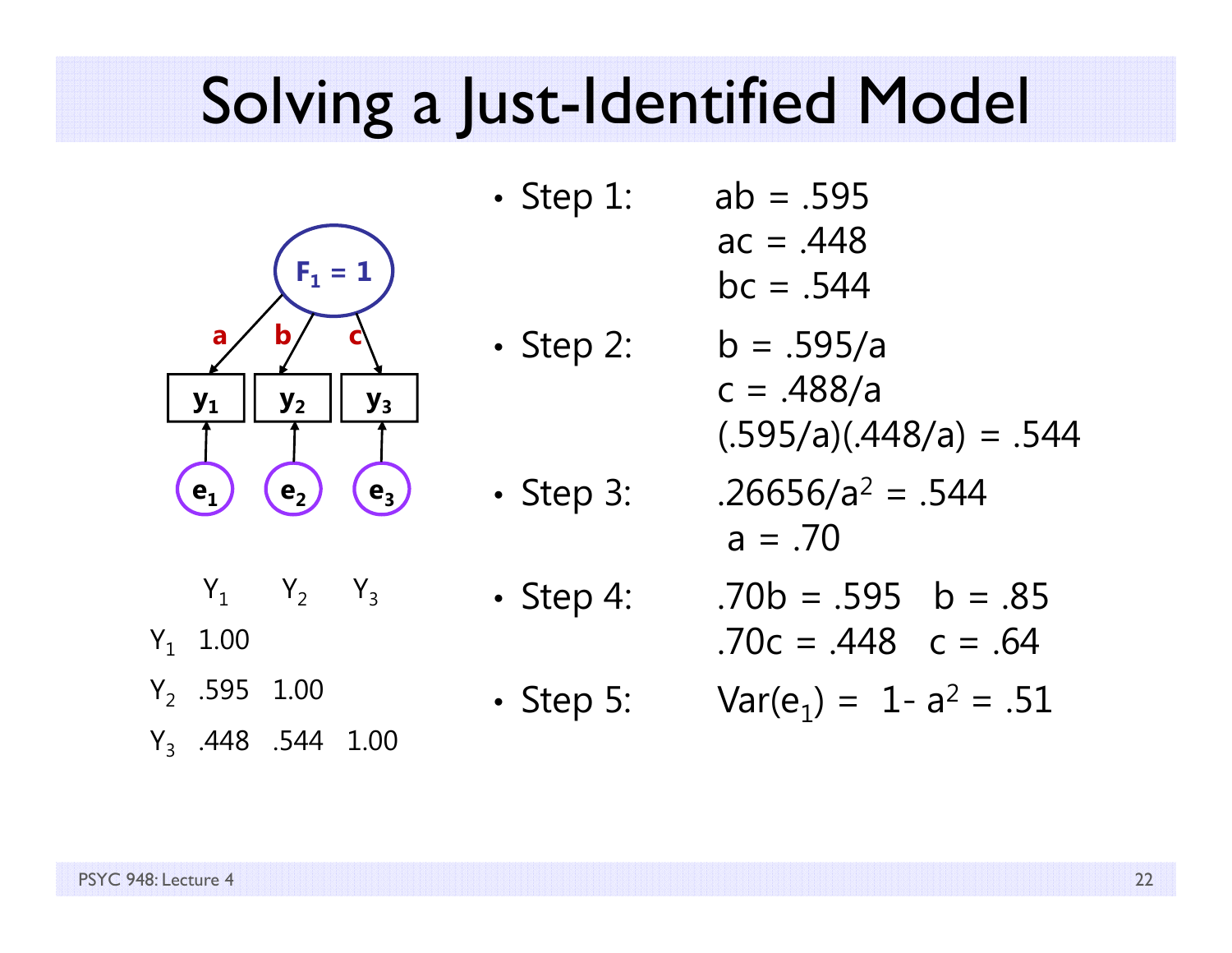### Over-Identified Factor: 4+ Items

- Model is <u>over-identified</u> if there are fewer unknown parameters than item variances, covariances, and means with which to estimate them
	- Parameter estimates have a unique solution that will NOT perfectly reproduce the observed matrix **if df > 0, NOW we can test model fit**



Total possible **df** = unique pieces of data = **14**

|           | <b>1 factor variance</b> |
|-----------|--------------------------|
|           | 1 factor mean            |
| <b>OR</b> | <b>3 item loadings</b>   |
|           | <b>3 item intercepts</b> |
|           | <b>4 error variances</b> |
|           |                          |

$$
df = 14 - 12 = 2
$$

Did we do a 'good enough' job reproducing the item covariance matrix with 2 fewer parameters than it was possible to use?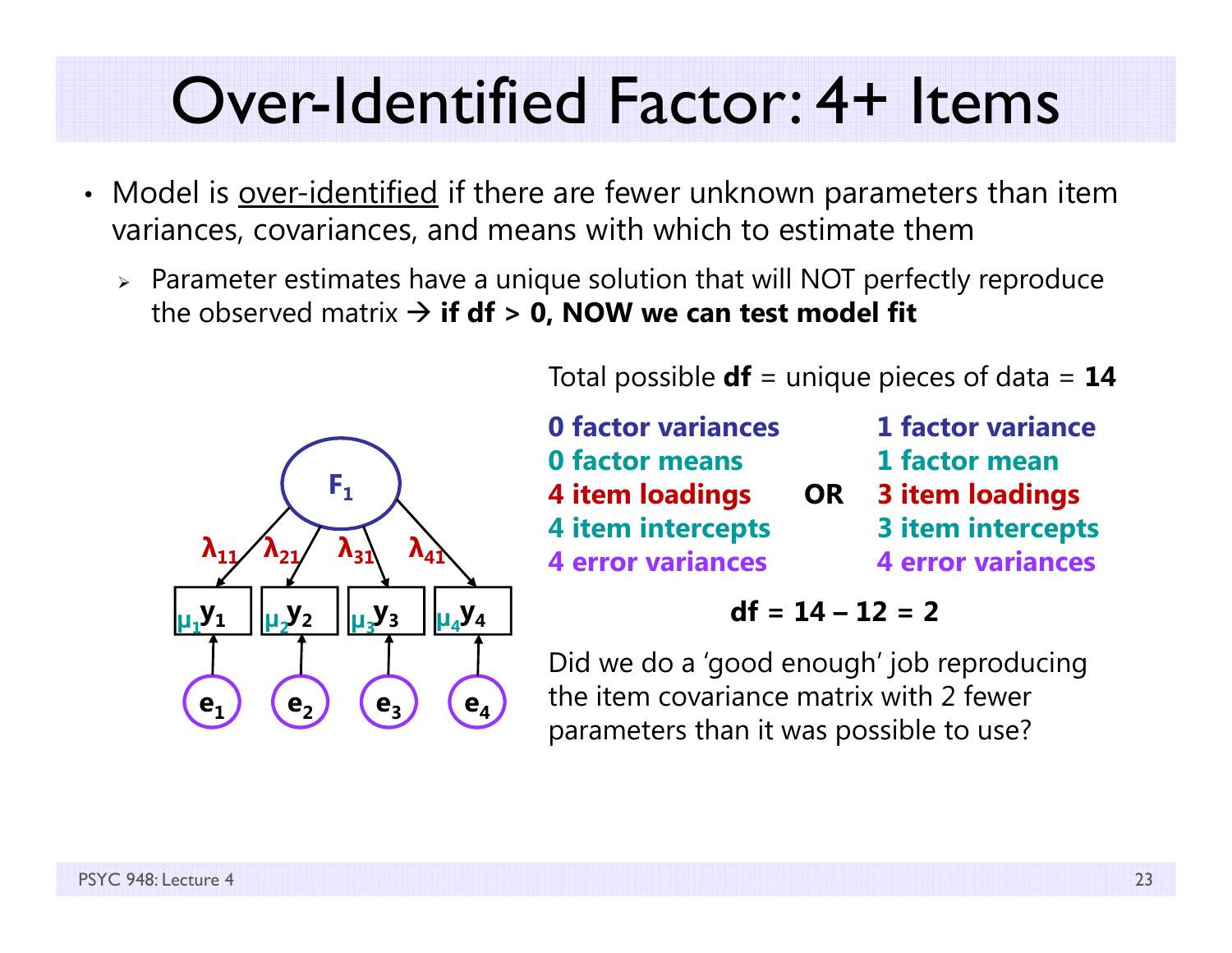### Oops: Empirical Under-Identification

- Did your model blow up (errors instead of output)?
	- Make sure each factor is identified (scale of factor mean and variance is set)
- Sometimes you can set up your model correctly and it will still blow up because of **empirical under-identification**
	- It's not you; **it's your data** here are two examples of when these models should have been identified, but weren't because of an unexpected 0 relationship

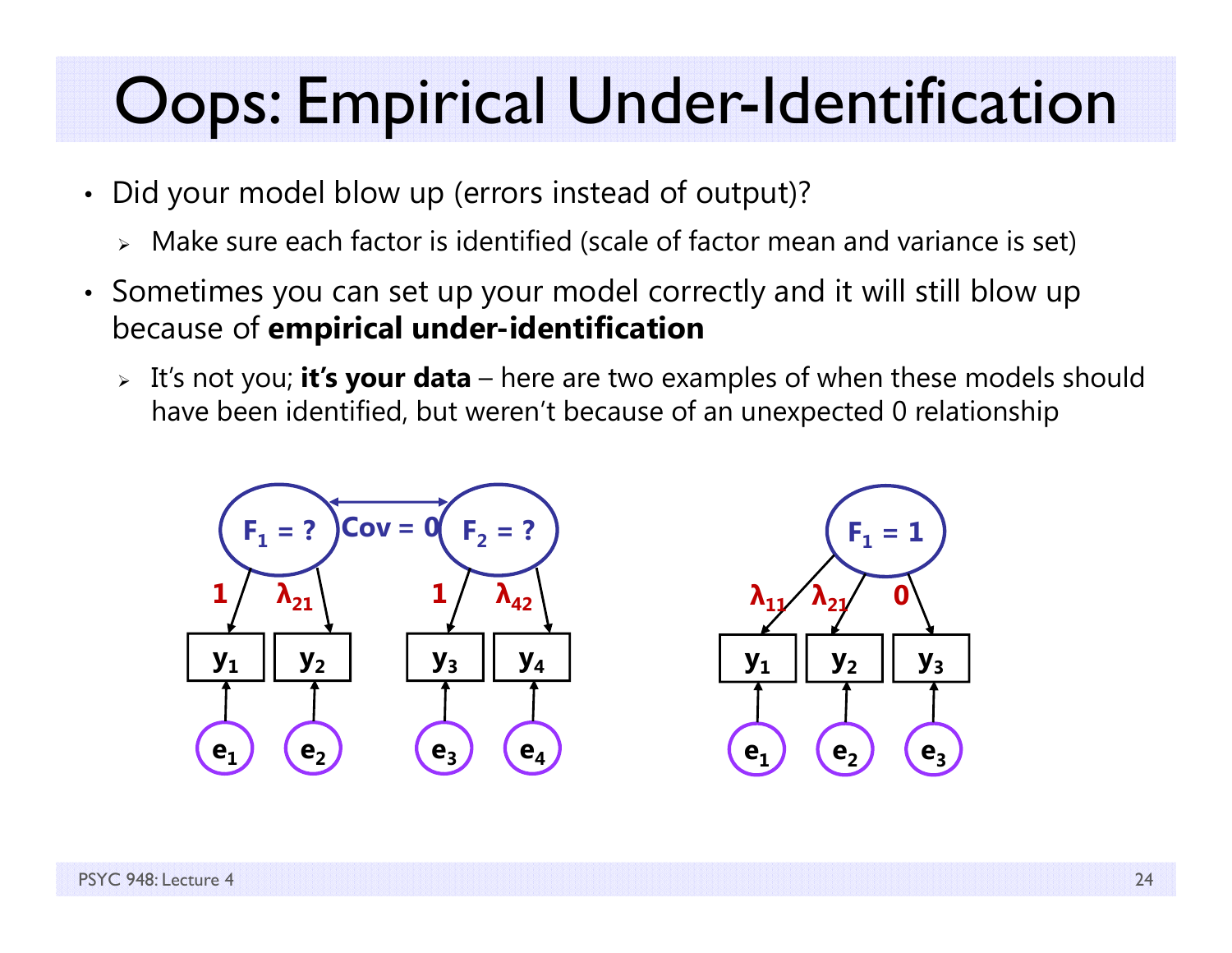# That Other Kind of Measurement Model…

Remember the difference between principal components and factor analysis in terms of 'types' of items?

#### **Factor Model:**

- Composed of "Reflective" or "Effects" items
- Factor is **cause** of observed item responses
- Items **are** exchangeable and should be correlated
- **Is identified** with 3+ items (fit testable with  $4+$  items)

#### **Component Model:**

- Composed of "Formative" or "Emergent" or "Cause" items
- Component is **result** of observed item responses
- Items **are not** exchangeable and may not be correlated
- **Will not be identified** no matter how many items *without additional variables in the model*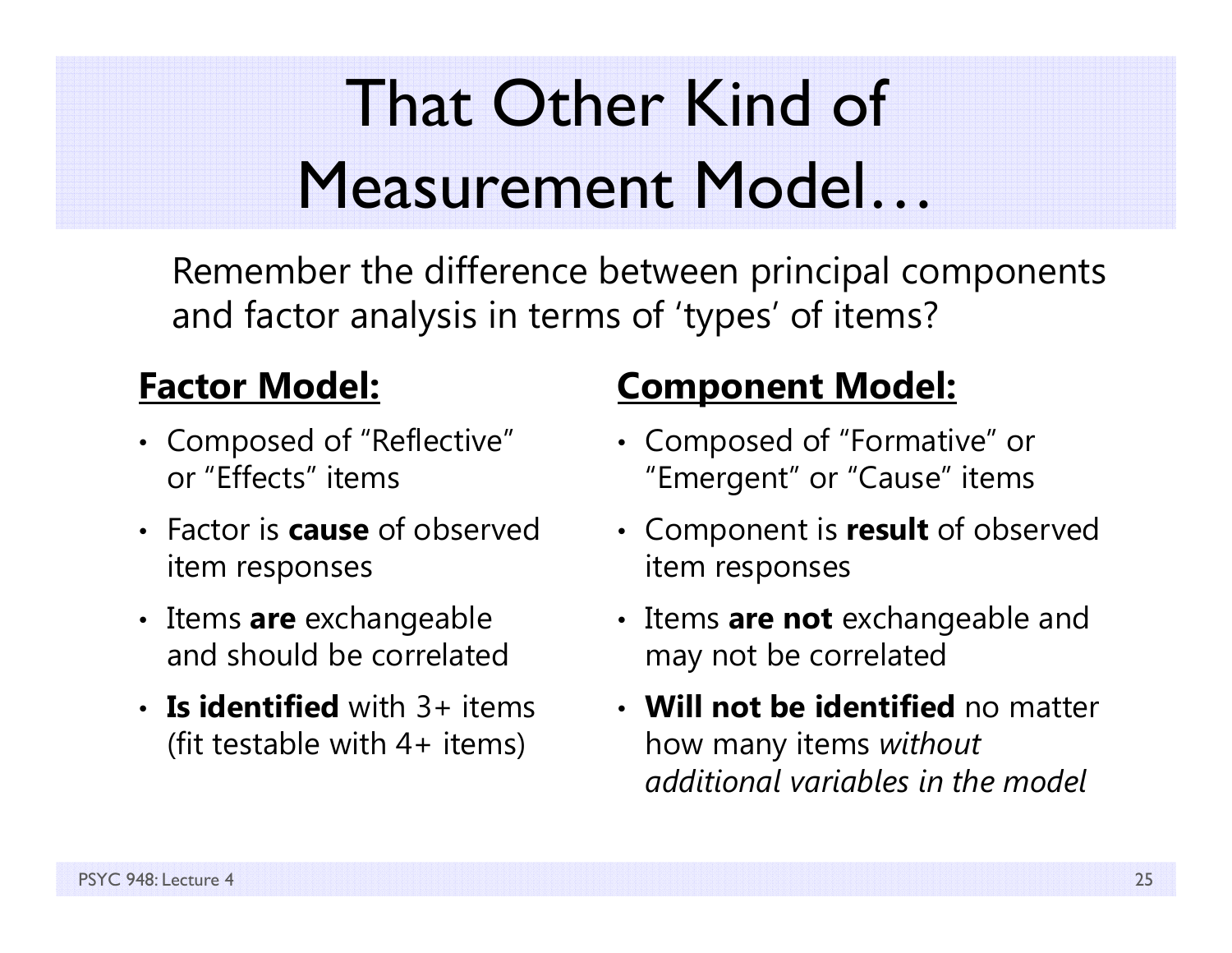#### Formative (Component) Models (see Brown p. 351-362)



#### **Model Parameters:**

4 factor loadings/regression paths 1 factor disturbance (variance left over) 10 item correlations5 item variances5 item means

 $df = 20 - 25 = -5$ 

**Not identified**

#### **Model Parameters:**

- 4 factor loadings/regression paths
- 1 factor disturbance (variance left over)
- 3 item correlations
- 5 item variances/error variances
- 5 item means

 $df = 20 - 18 = 2$ **Identified**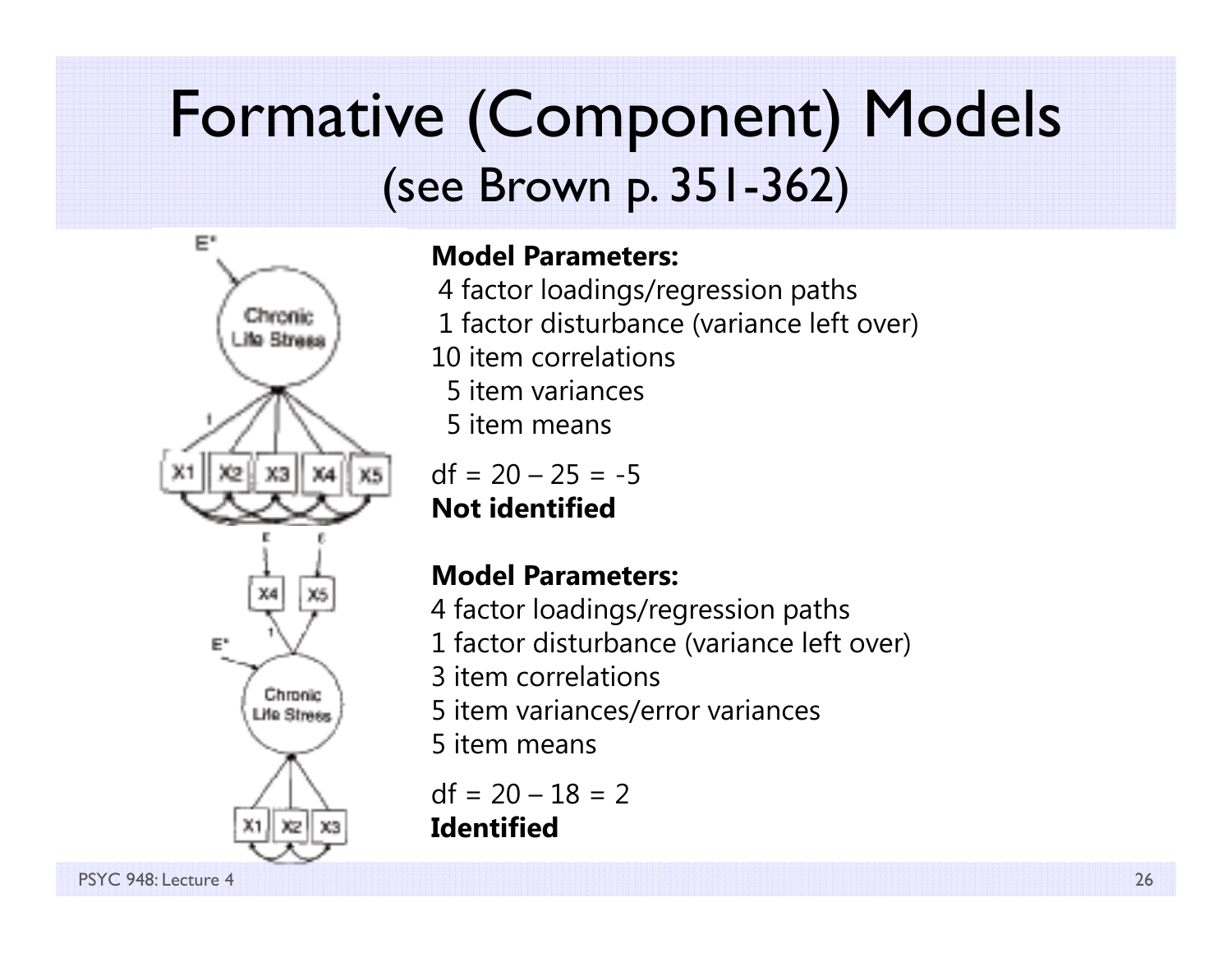## Intermediate Summary: CFA

- CFA is a **linear model** in which continuous observed item responses are predicted from latent factors (traits) and error
	- Goal is to reproduce observed **item covariance matrix** using estimated parameters (intercept, loading, and error variance for items, factor variance)
	- $\triangleright$  Factor model makes specific testable mathematical predictions about how item responses should relate to each other: **loadings predict covariances**
	- $\triangleright$  Need at least 3 items per factor for the model to be identified; need **at least 4 items for model fit to be testable**
- • CFA framework offers significant advantages over CTT by offering the potential for comparability across samples, groups, and time
	- $\triangleright\;$  CTT: No separation of observed item responses from true score
		- Sum across items = true score; item properties belong to that sample only
	- $\triangleright\;$  CFA: Latent trait is estimated separately from item responses
		- Separates person traits from specific items given
		- n Separates item properties from specific persons in sample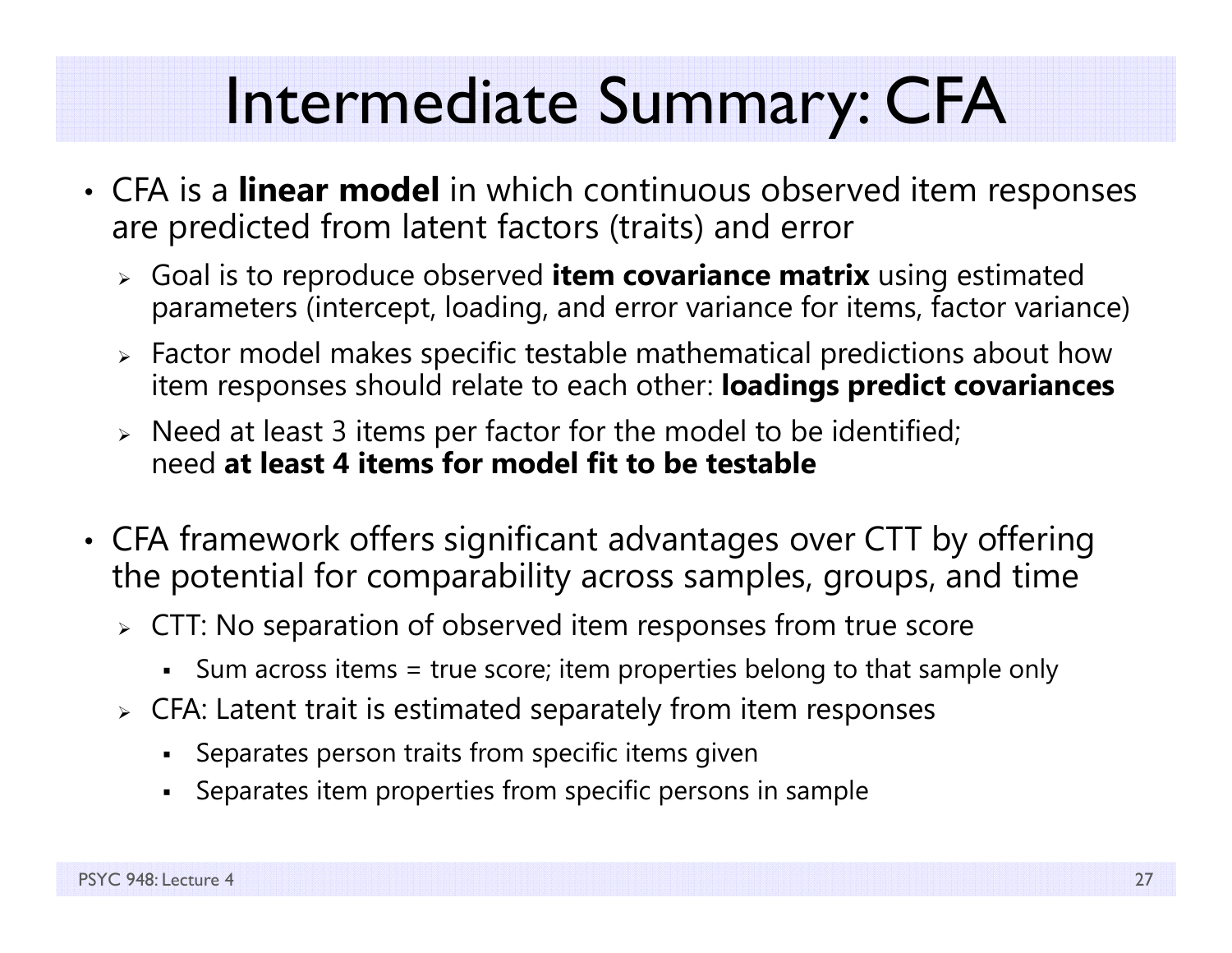# Confirmatory Factor Models *(CFA: Confirmatory Factor Analysis)*

- •• Today's topics:
	- $\triangleright$  Comparison of EFA and CFA
	- $\triangleright$  CFA model parameters and identification
	- **CFA model estimation**
	- **CFA model fit evaluation**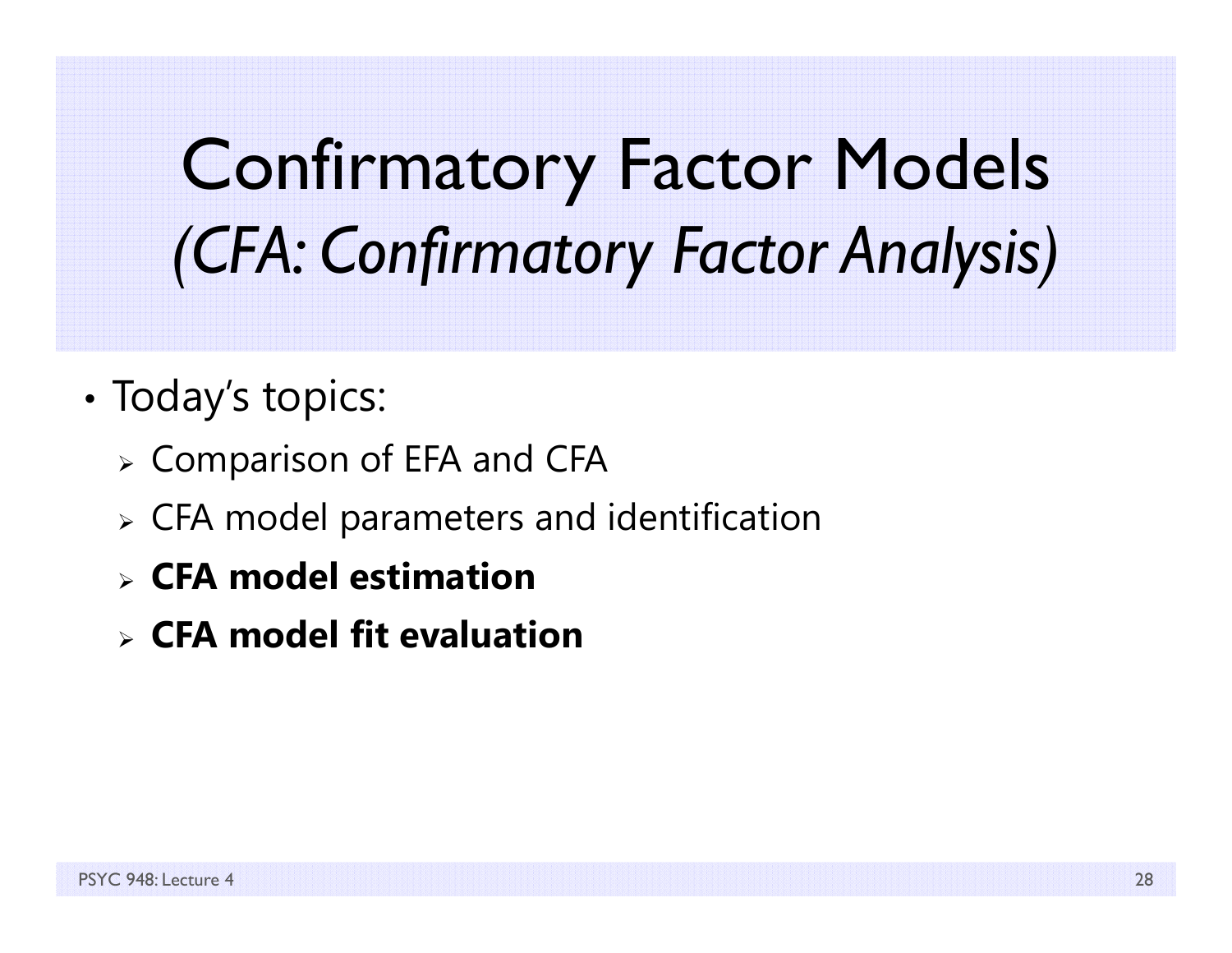# Where the Answers Come From: The Big Picture of Estimation

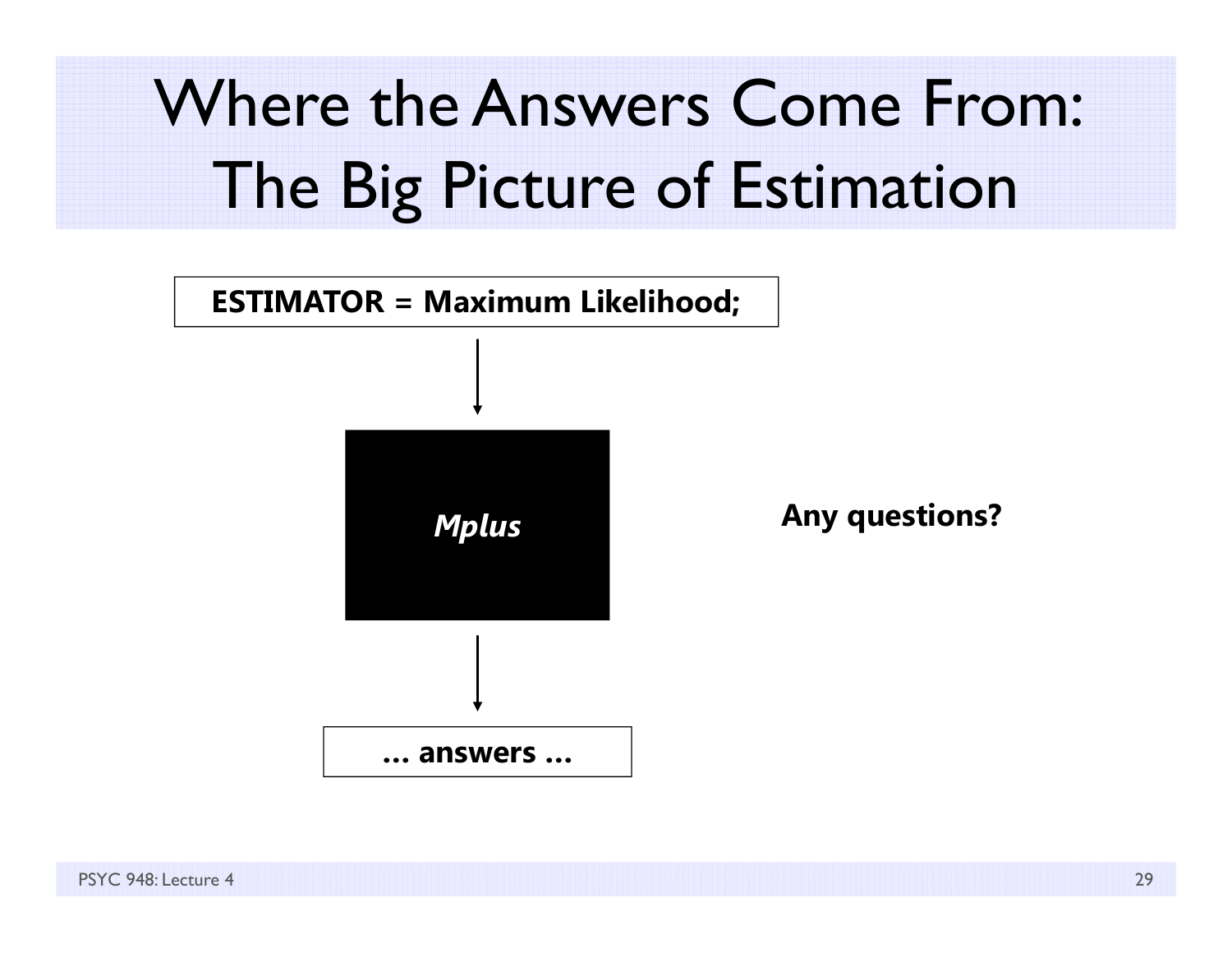#### What all do we have to estimate?

- •• For example, a model with two correlated factors for  $v=6$  items:
	- $\triangleright$  F1 measured by items 1,2,3; F2 measured by items 4,5,6  $\triangleright$
	- $\triangleright$  If we fix both factors to have mean=0 and variance=1, then we need: **6 intercepts ( <sup>μ</sup>i) + 6 factor loadings ( λi) + 6 error variances ( <sup>σ</sup>ei2 ) + 1 factor covariance = 19 total parameters**
- •**• Item parameters** are FIXED effects → inference about specific item
	- $\triangleright$  Is ok if missing data leads to different numbers of total items across persons
- • What about the all the individual person **factor scores**?
	- > The individual factor scores are <u>not</u> part of the model—in other words, factor scores are modeled as **RANDOM effects** assumed to be multivariate normal
	- So we care about the **factor means, variances, and covariances** as sufficient statistics, but **not** about the factor scores for particular **individuals** per se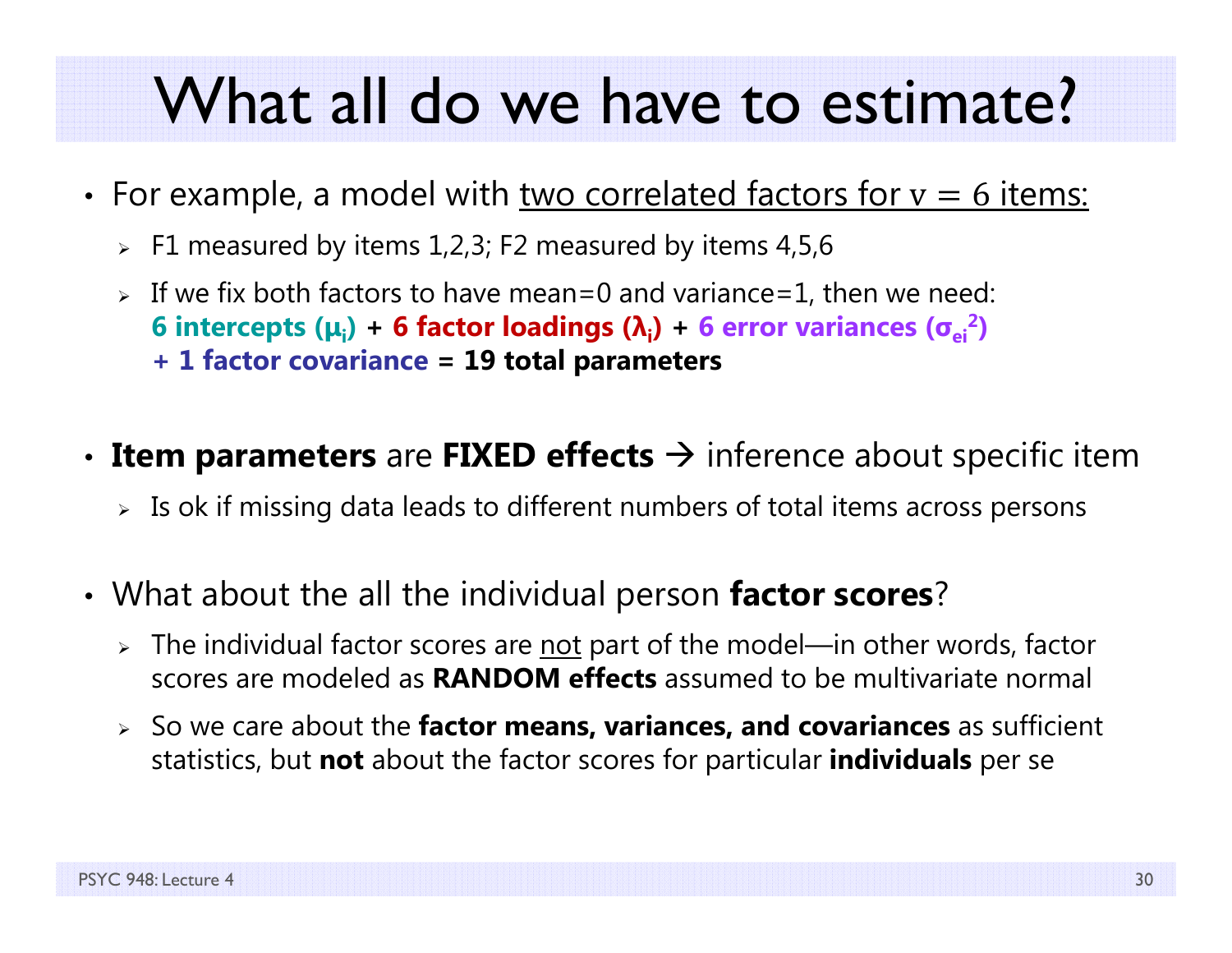# The End Goals of Maximum Likelihood (ML) Estimation

- 1. Obtain "most likely" values for each unknown parameter in our model (intercepts, loadings, error variances, factor means, factor variances, factor covariances) → the answers → **the estimates**
- 2. Obtain some kind of index as to how likely each parameter value actually is (i.e., "really likely" or pretty much just a guess?) **the standard error (SE) of the estimates**
- 3. Obtain some kind of index as to how well the model we've specified actually describes the data **the model fit indices**

#### **How does all this happen? The magic of multivariate normal… (but let's start with univariate normal first)**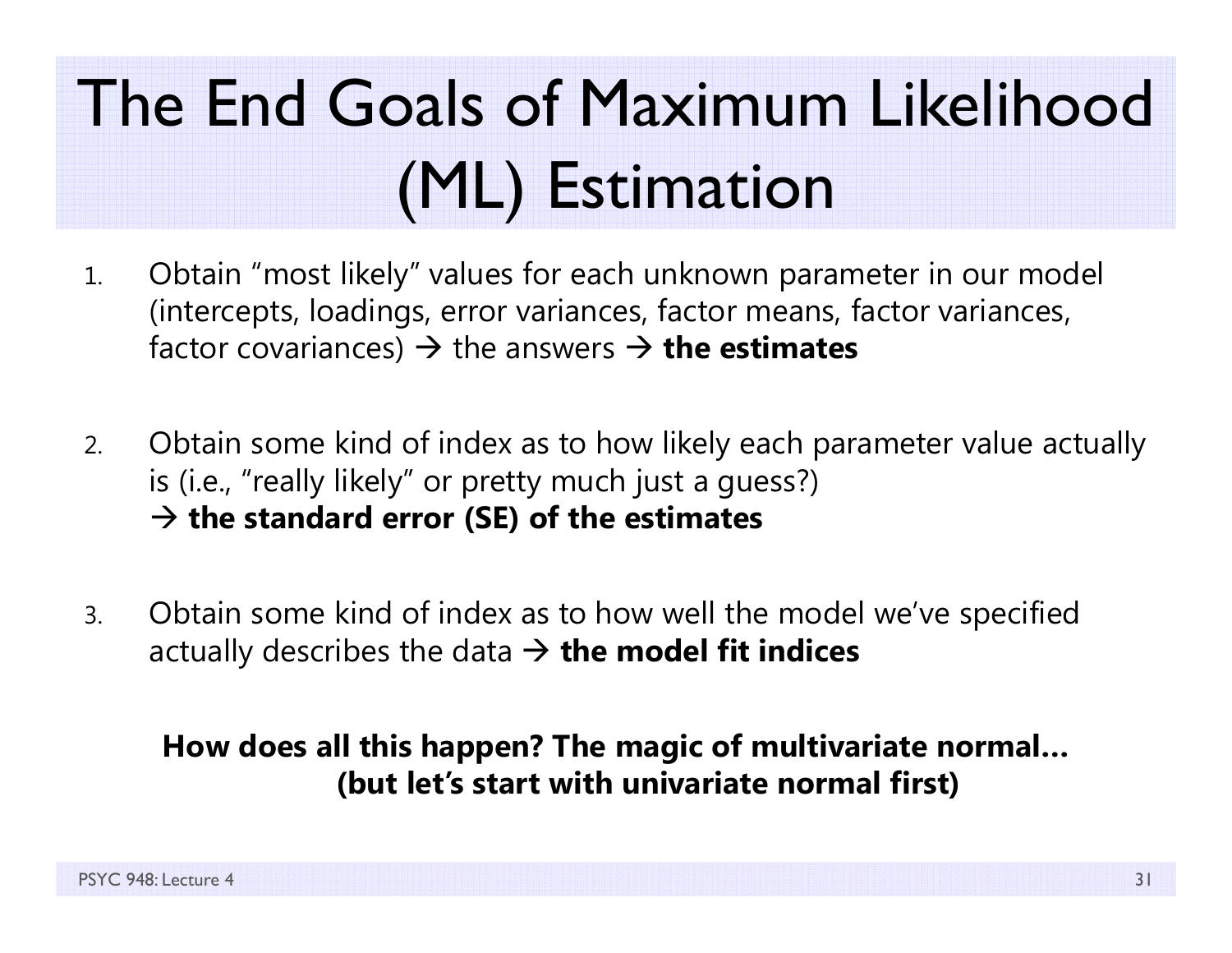#### Univariate Normal Distribution



- This PDF tells us how **likely** any value of y<sub>i</sub> is given two pieces of info:
	- $\triangleright$  Conditional mean
	- $\triangleright$  residual variance
- We can see this work using the NORMDIST function in excel!
	- $\triangleright$  Easiest for empty model:
- We can check our math via SAS PROC MIXED or Mplus!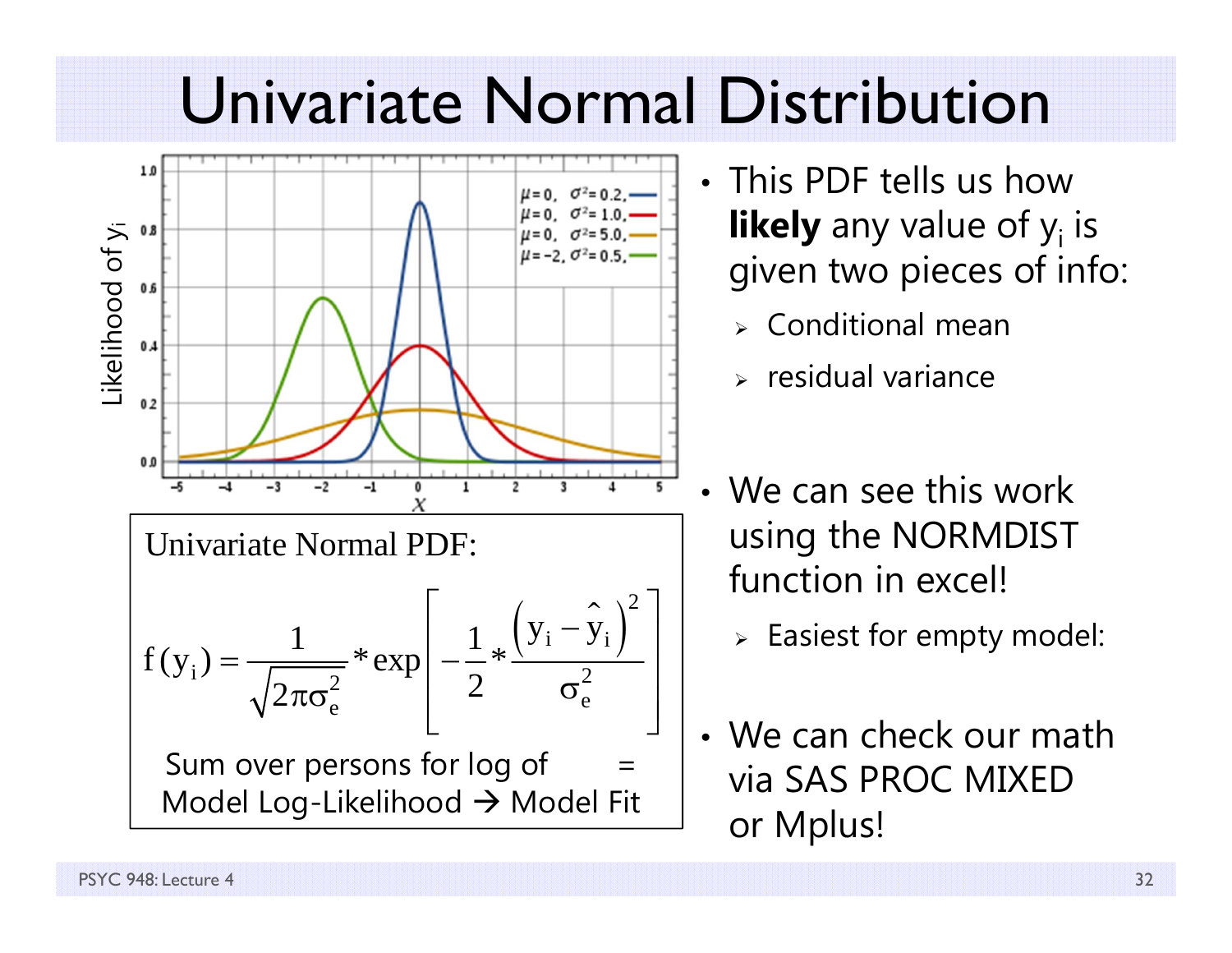#### Multivariate Normal for  $\mathbf{Y}_s$ : all v=6  $\mathbf{y}_s$  values from person *s*

Univariate Normal PDF: 
$$
f(y_s) = (2\pi\sigma_e^2)^{-1/2} * \exp\left[-\frac{1}{2} * (y_s - \hat{y}_s)(\sigma_e^2)^{-1} (y_s - \hat{y}_s)\right]
$$
  
Multivariate Normal PDF:  $f(Y_s) = (2\pi)^{-v_s/2} * |\Sigma|^{-1/2} * \exp\left[-\frac{1}{2} * (Y_s - \mu)^T (\Sigma_s)^{-1} (Y_s - \mu)\right]$ 

- In our CFA model, the only fixed effects that predict the 6  $\mathbf{Y}_{\text{s}}$  values are the item intercepts (now  $\text{v} = 6$  of them in the vector  $\boldsymbol{\mu}$ )
- The CFA model also gives us the **predicted** variance and covariance matrix across the items ( **Σ**), assumed the same across persons:

In matrices ( $\Lambda$  = loadings,  $\Phi$  = factor variances/covariances,  $\Psi$  = error variances

- ► Variance of Item *i*: **Var**( $y$ <sub>i</sub>) =  $λ^2 * Var(F_s) + Var(e_i)$  $\boldsymbol{\Sigma} = \boldsymbol{\Lambda}\boldsymbol{\Phi}\boldsymbol{\Lambda}^T + \boldsymbol{\Psi}$
- > Covariance of items on same factor: Cov(y1,y2) =  $\lambda_{11} * \text{Var}(\texttt{F1}) * \lambda_{21}$
- ► Covariance of items on different factors: Cov(y1, y6) =  $\lambda_{11} *$  Cov(F1, F2) \*  $\lambda_{62}$
- Uses  $|\mathbf{\Sigma}|$  = determinant of  $\mathbf{\Sigma}$  = summary of *non-redundant* info
- (Σ)<sup>-1</sup> → matrix inverse → like dividing (so can't be 0 or negative)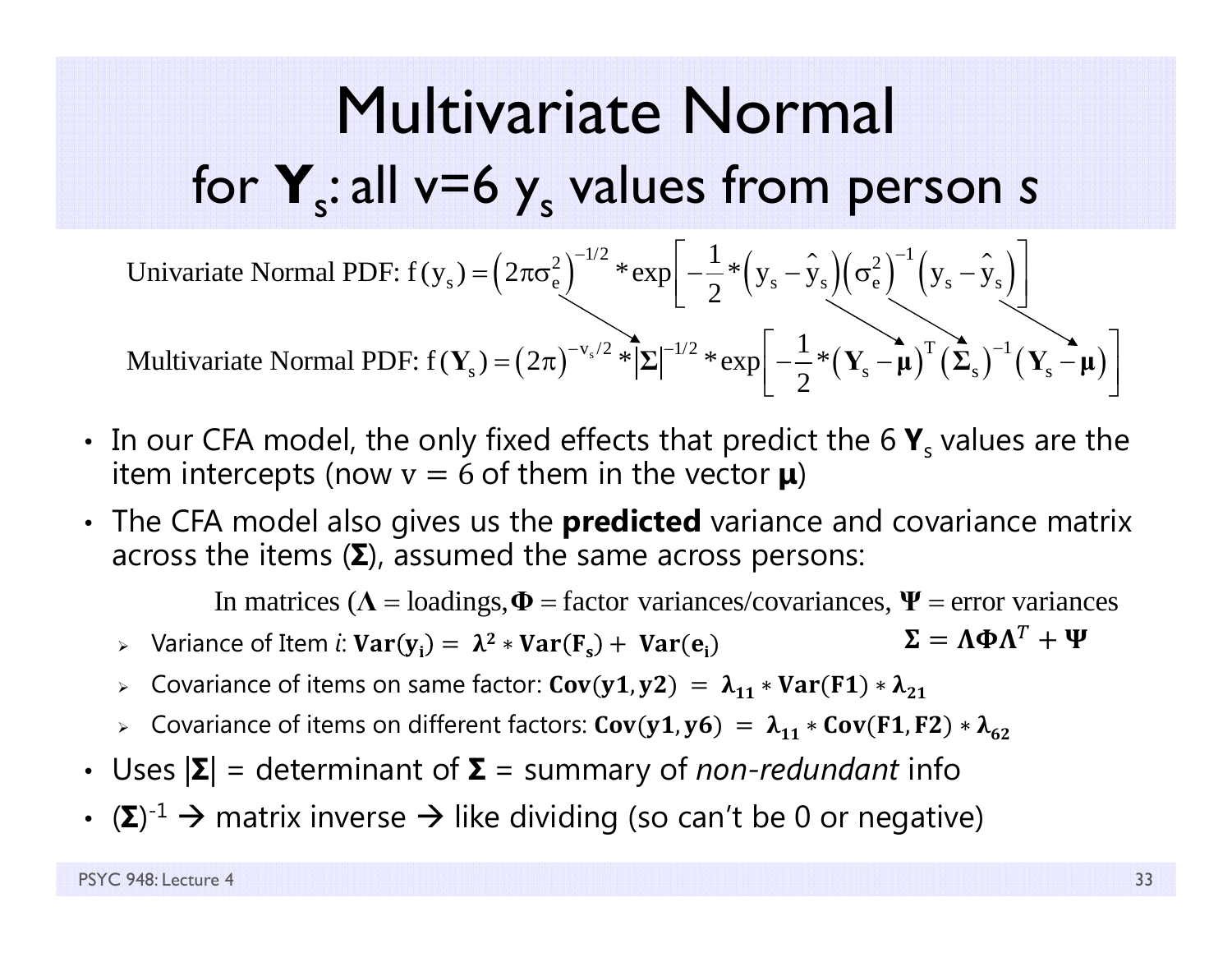#### Now Try Some Possible Answers... (e.g., for those 19 parameters in this example)

•Plug predictions into **log-likelihood** function, sum over persons:

$$
\text{Model (H}_{0}) \text{Likelihood: } L = \prod_{s=1}^{N} \left\{ (2\pi)^{-v_{s}/2} * |\Sigma|^{-1/2} * \exp\left[ -\frac{1}{2} (\mathbf{Y}_{s} - \boldsymbol{\mu})^{T} (\Sigma_{s})^{-1} (\mathbf{Y}_{i} - \boldsymbol{\mu}) \right] \right\}
$$
\n
$$
\text{Model (H}_{0}) \text{Log Likelihood: } LL = \sum_{s=1}^{N} \left\{ \left[ -\frac{v_{s}}{2} \log(2\pi) \right] + \left[ -\frac{1}{2} \log |\Sigma| \right] + \left[ -\frac{1}{2} (\mathbf{Y}_{s} - \boldsymbol{\mu})^{T} (\Sigma_{s})^{-1} (\mathbf{Y}_{i} - \boldsymbol{\mu}) \right] \right\}
$$

- •• Try one set of possible parameter values, compute LL
- Try another possible set, compute LL….
	- $\triangleright$  Different algorithms are used to decide which values to try given that each parameter has its own likelihood distribution  $\boldsymbol{\rightarrow}$  like an uncharted mountain
	- $\triangleright$   $\,$  Calculus helps the program scale this multidimensional mountain
		- n - At the top, all first partial derivatives (linear slopes at that point)  $\approx 0$
		- *Positive* first partial derivative? Too *low*, try again. *Negative*? Too *high*.
		- Matrix of partial first derivatives = "score function" = "gradient"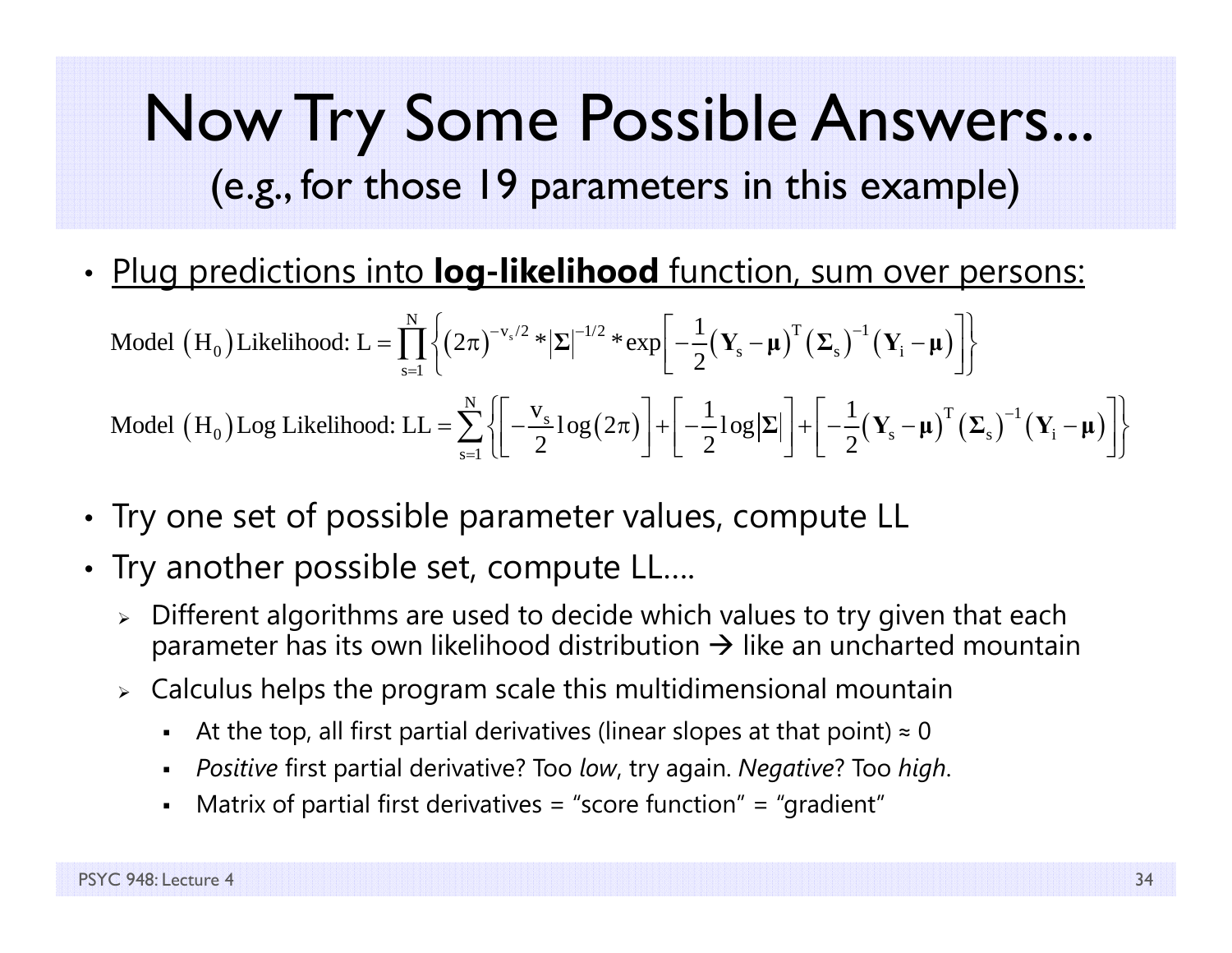# End Goals 1 and 2: Model Estimates and SEs

- Process terminates (the model "converges") when the next set of tried values don't improve the LL very much…
	- $\triangleright$  e.g., Mplus default convergence criteria for this H $_0$  Model LL = .00005 (other values are used for different estimation problems—see manual)
	- $\triangleright$  Those are the values for the parameters that, relative to the other possible values tried, are "most likely" **Model (H 0) LL** and **estimates**
- But we also need to know how trustworthy those estimates are…
	- **Precision** is indexed by the steepness of the multidimensional mountain, where steepness  $\bm{\rightarrow}$  more negative partial second derivatives
	- $\triangleright$  Matrix of partial second derivatives = "Hessian matrix"
	- $\triangleright$  Hessian matrix  $\cdot$  -1 = "information matrix"



So steeper function = more information = more precision = **smaller SE**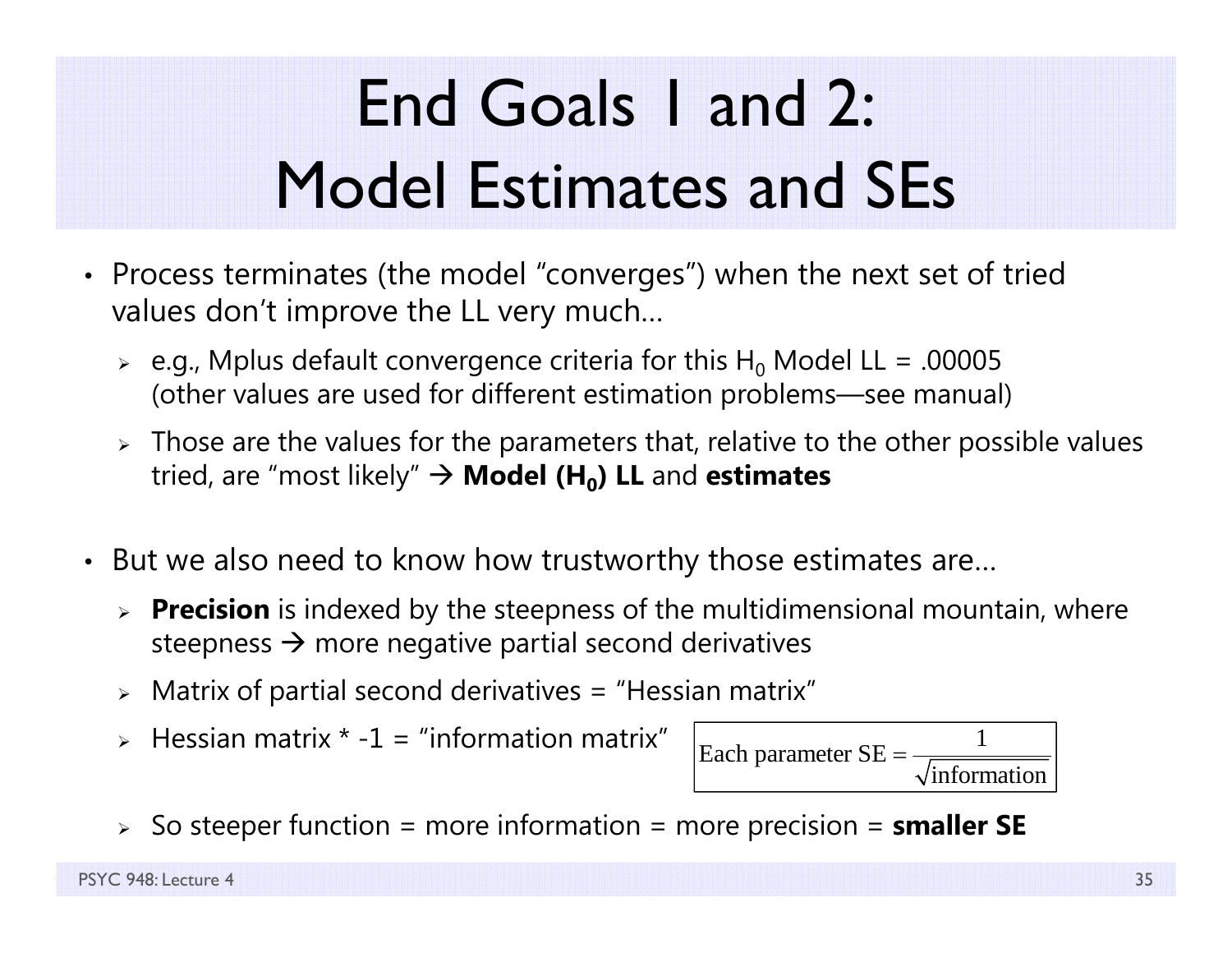# End Goal #3: How well do the model predictions match the data?

- • $\boldsymbol{\cdot}$  Use Model (H<sub>0</sub>) LL from predicting  $\boldsymbol{\Sigma} \to$  so how good is it?
- •Get the best possible LL if we used the real data ( **S**) instead:

 $\text{(H}_1)$  Log Likelihood: LL =  $\sum \left\{ \left| \frac{\sqrt{s}}{2} \log(2\pi) \right| \right\}$ 1) Log Likelihood: LL =  $\sum_{n=1}^{N} \left\{ \left[ -\frac{v_s}{2} \log(2\pi) \right] + \left[ -\frac{1}{2} \log |S| \right] + \left[ -\frac{1}{2} v_s \right] \right\}$  $s = 1$  $v_{\rm c}$  (c)  $\vert$  1,  $\vert$  1 Saturated Model  $(H_1)$  Log Likelihood:  $LL = \sum_{s=1}^{n} \left\{ \left[ -\frac{s}{2} \log(2\pi) \right] + \left[ -\frac{1}{2} \log |S| \right] + \left[ -\frac{1}{2} \log |S| \right] \right\}$  $=\sum_{s=1}^{N}\left\{\left[-\frac{v_s}{2}\log(2\pi)\right]+\left[-\frac{1}{2}\log|S|\right]+\left[-\frac{1}{2}v_s\right]\right\}$ 

• Compute the **ML fitting function** that indexes how far off the model predictions are from the real data  $\rightarrow$  χ<sup>2</sup>:

ML Fitting Function: 
$$
F_{ML} = \frac{LL_{H_1 data}}{N} - \frac{LL_{H_0 model}}{N}
$$
 where  $\chi^2 = 2*N*F_{ML}$ 

• Combining and re-arranging the terms in  $\mathsf{LL}_{\mathsf{H}0}$  and  $\mathsf{LL}_{\mathsf{H}1}$  yields this more common expression for the ML fitting function:

$$
F_{ML} = \frac{1}{2} \sum_{s=1}^{N} \left\{ \frac{\log |\Sigma| - \log |S| + \text{trace} \left[ (\Sigma)^{-1} S \right] - v_s}{\text{how far off}} \right\} / N
$$

If the model fits perfectly, both parts should be 0.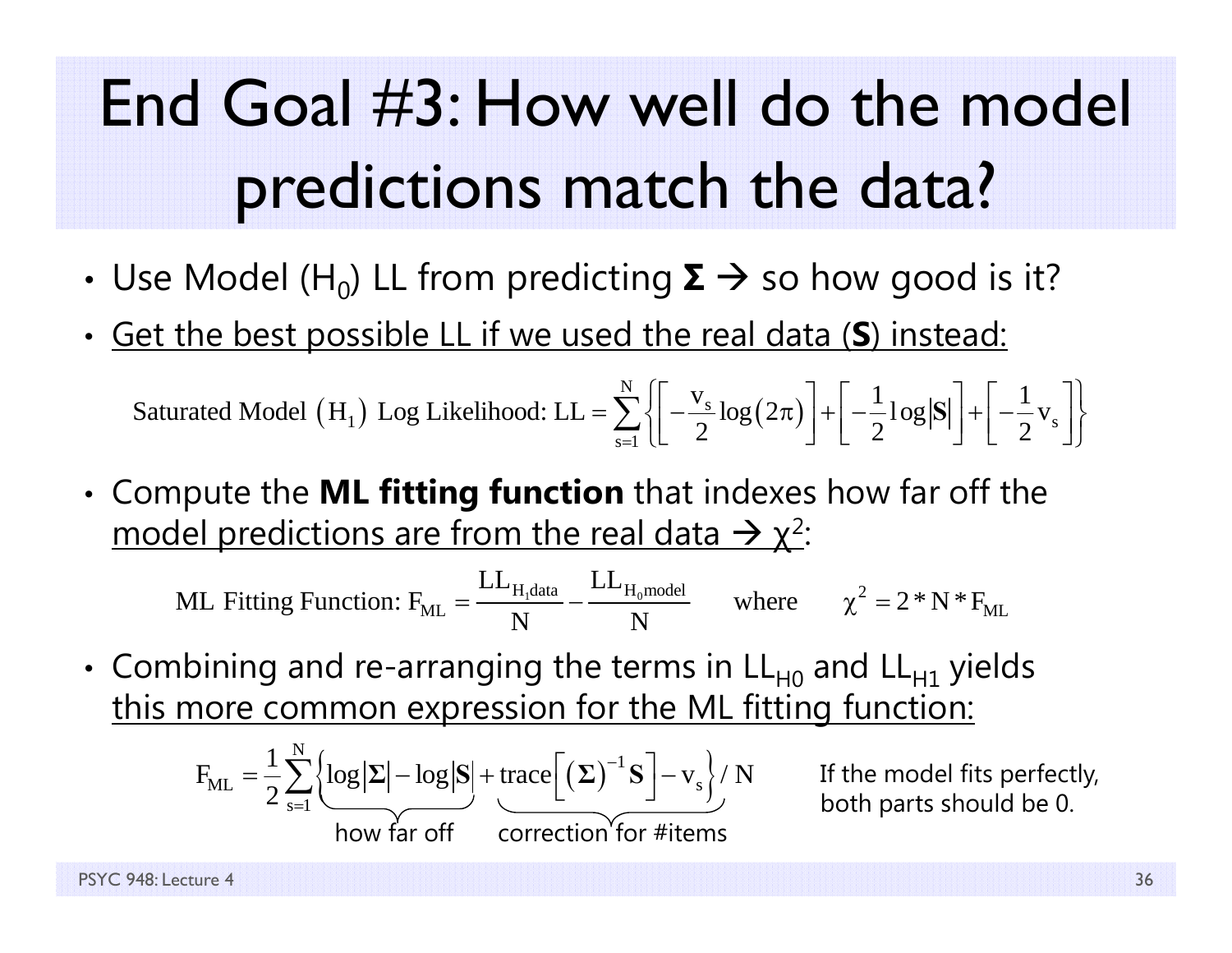### What about item non-normality?

- • The use of this ML function assumes several things:
	- $\triangleright$  Persons and items are conditionally independent
	- $\triangleright$  Item responses can be missing at random (MAR; ignorable)
	- $\triangleright$  Factor scores (F<sub>s</sub>) have a multivariate normal distribution
	- $\triangleright$  Item residuals ( $\mathrm{e_{is}}$ ) have a multivariate normal distribution
	- $\triangleright\;$  So in this case, the original item responses should have a multivariate  $\;$ normal distribution, too (given normal  $\rm F_s$  + normal  $\rm e_{is}$ )
- • Impact of non-normality of item responses:
	- $\triangleright\;$  Linear model predicting item response from factor may not work well
		- $\;$  if  $\rm{y}_{is}$  is not really continuous, the slope needs to shut off at the ends
	- $\triangleright$  SEs and  $\chi^2$ -based model fit statistics will be incorrect
	- Two fixes: **Robust ML** (or a different model IRT/IFA… stay tuned)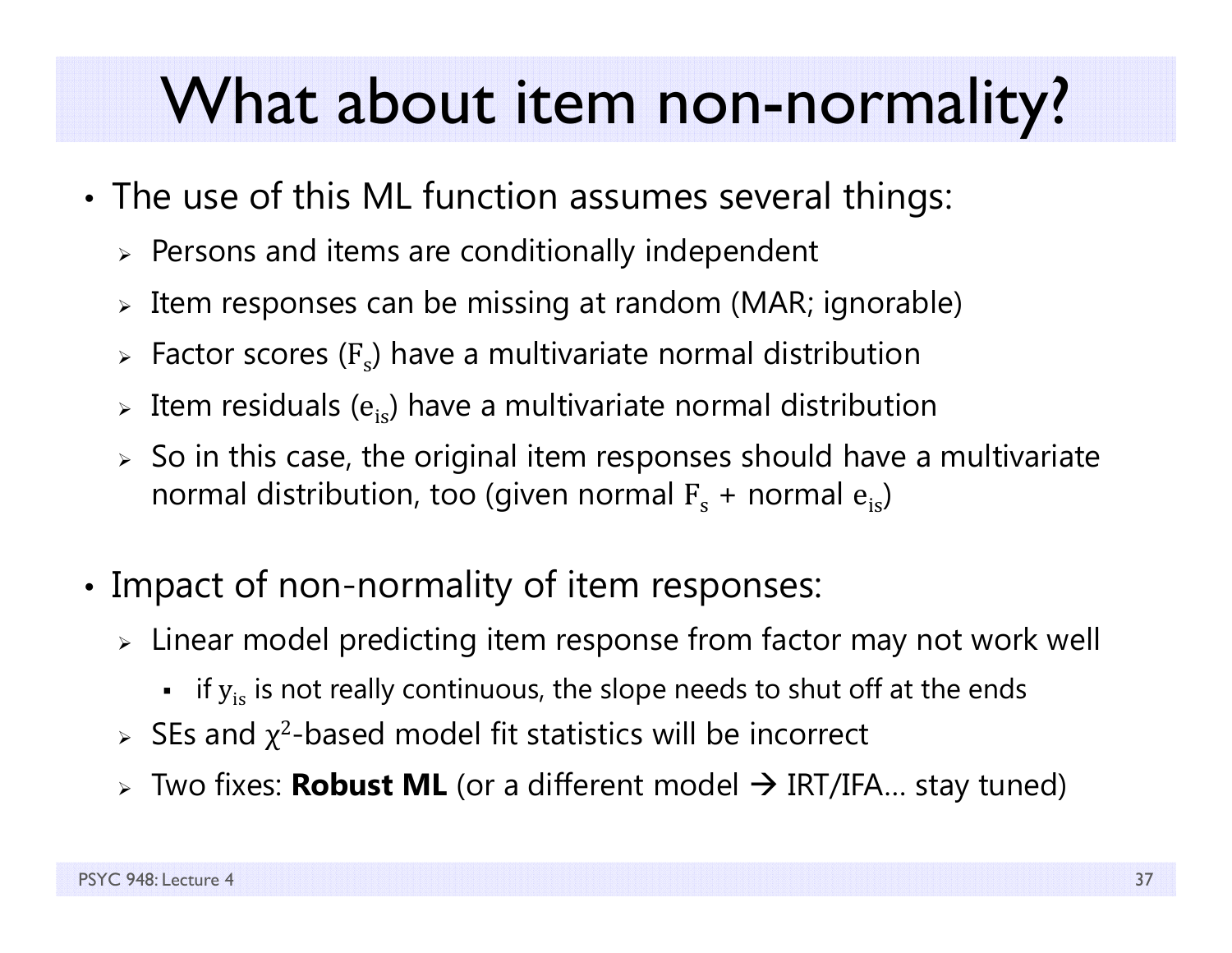## Robust ML for Non-Normality: MLR

- $\bm\cdot\;$  **MLR in Mplus**:  $\approx$  Yuan-Bentler T $_2$  (permits MCAR or MAR missing)
	- Still **a linear model** between the items response and latent factor, so the parameter estimates will be the same as in regular ML
- Adjusts **fit statistics** using an estimated **scaling factor**  $\rightarrow$  problematic kurtosis:
	- $\triangleright$  Scaling factor = 1.000 = perfectly multivariate normal  $\rightarrow$  same as regular ML!
	- $\triangleright$  Scaling factor  $> 1.000 =$  leptokurtosis (too-fat tails; fixes too big  $\chi^2$ )
	- $\triangleright$  Scaling factor < 1.000 = platykurtosis (too-thin tails; fixes too small  $\chi^2$ )
- SEs computed with Huber-White 'sandwich' estimator  $\rightarrow$  uses an information matrix from the variance of the partial first derivatives to correct the information matrix from the partial second derivatives
	- $\triangleright$  Leptokurtosis (too-fat tails)  $\rightarrow$  increases information; fixes too small SEs
	- $\triangleright$  Platykurtosis (too-thin tails)  $\rightarrow$  lowers information; fixes too big SEs
- $\bullet$  Because MLR simplifies to ML if the item responses actually are multivariate normally distributed, we will use MLR as our default estimator for CFA

PSYC 948: Lecture 4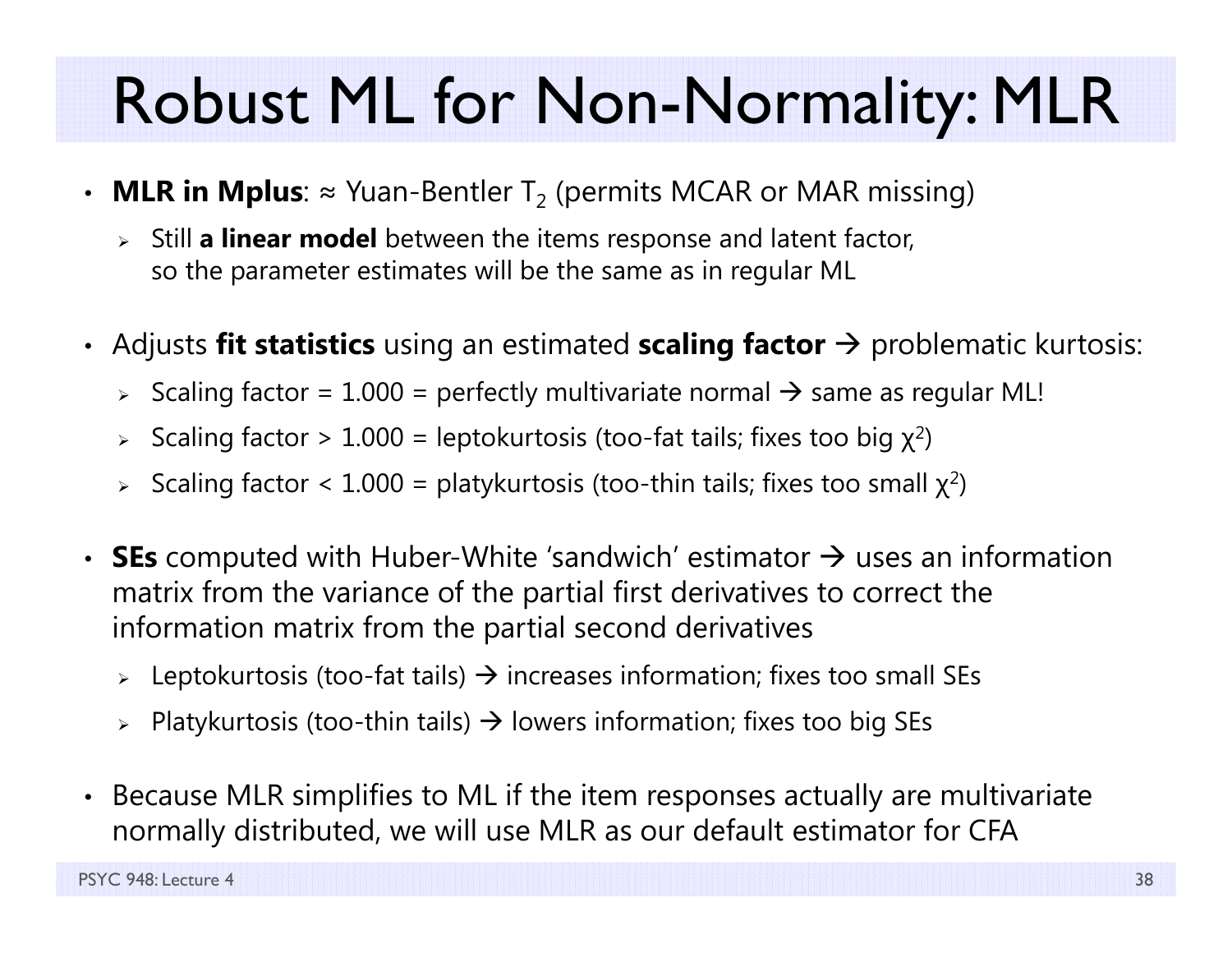### The Big Picture of Model Fit

- • Aspects of the observed data to be predicted *(assuming a z-score metric for the factor for simplicity)*:
- •• CFA model equation:  $y_{is} = \mu_i + \lambda_i F_s + e_{is}$ 
	- » Mean per item: Predicted by intercept  $\boldsymbol{\mu_{i}}$  per item
		- Not a source of misfit (unless constraints are applied on the intercepts)
	- **Variance** per item: Predicted by weighted  $(F) + (e)$ 
		- $Var(y_i) = \lambda_i^2$ \*  $Var(F) + Var(e_i)$  → output is given as  $\lambda_i$  and  $Var(e_i)$  →  $e_i^2$
		- Factor and error variances are additive  $\rightarrow$  not a source of misfit (whatever F doesn't get, e<sub>i</sub> picks up to get back to total y<sub>i</sub> variance)
	- **Covariance** among items: Predicted via factor loadings **λi**
		- Loadings multiplied predict what observed covariance should be… but they may not be right **THE PRIMARY SOURCE OF MISFIT**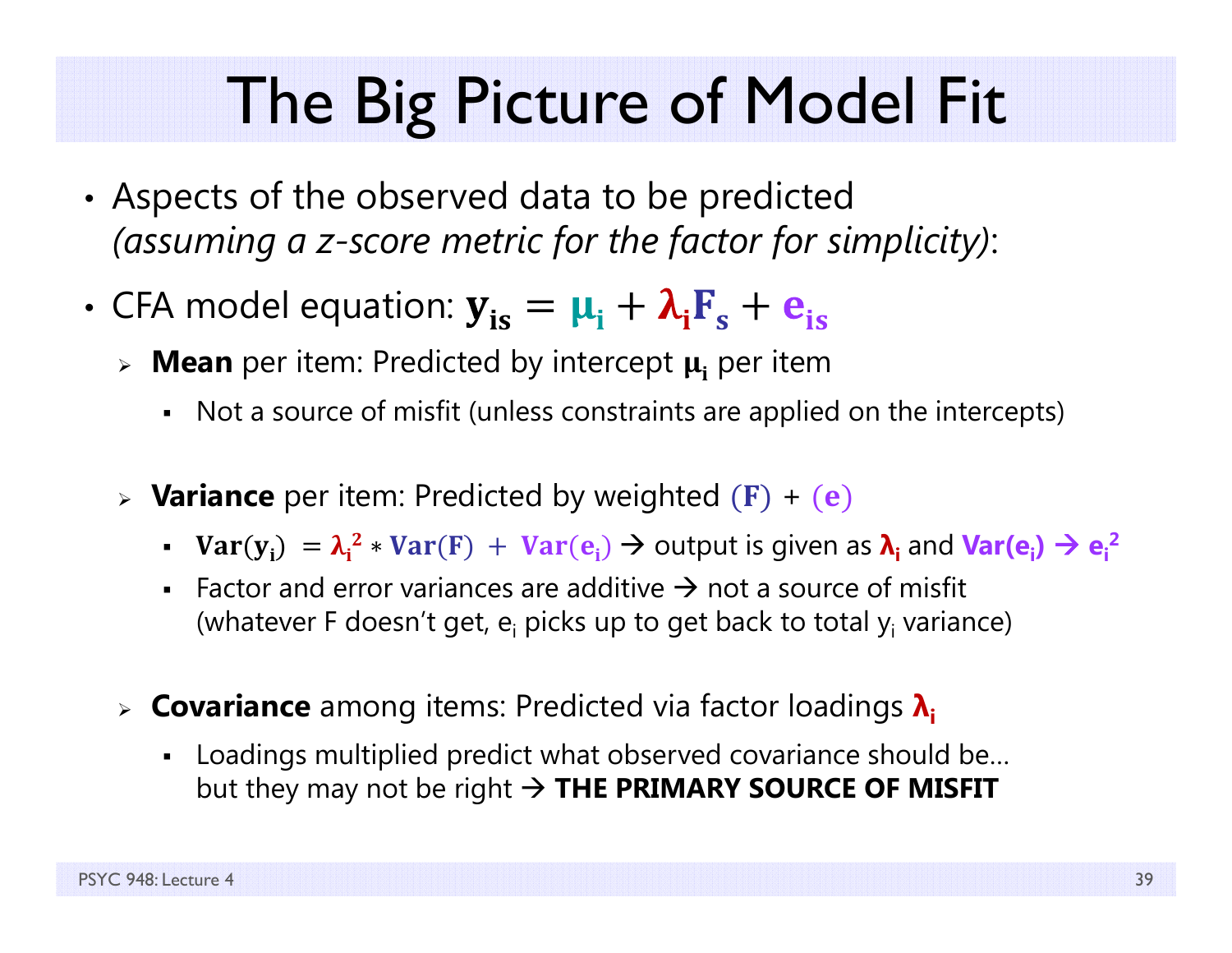## Baselines for Assessing Fit in CFA (Item means all saturated in both)

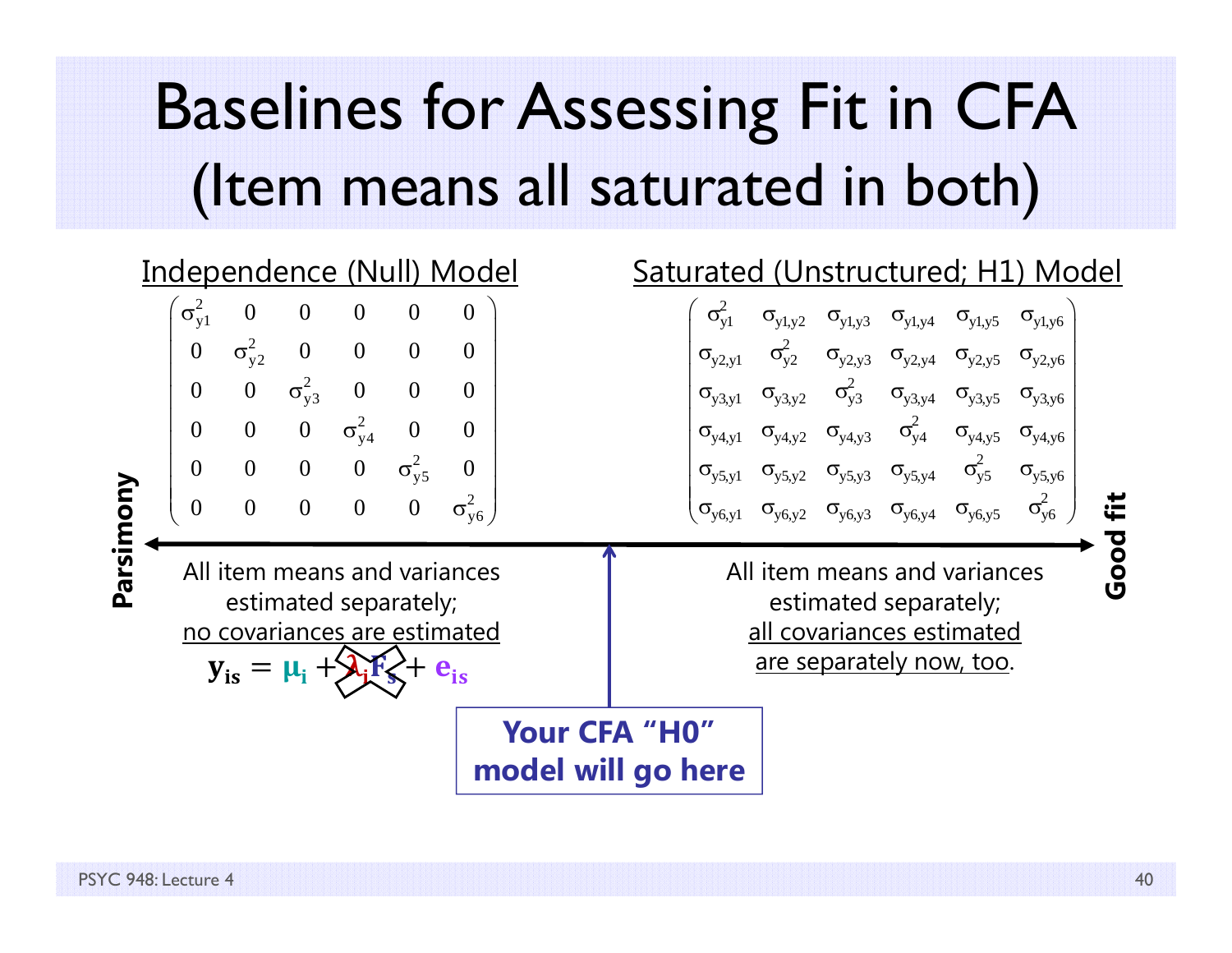# Baseline model results are already given in Mplus output…

| MODEL FIT INFORMATION (Abbreviated)                                                                              | <b>H1</b> Saturated (Unstructured) Model         |                                                                                                                                                                                                                                                                                                                                                                                                                                                                                                                                                                                         |
|------------------------------------------------------------------------------------------------------------------|--------------------------------------------------|-----------------------------------------------------------------------------------------------------------------------------------------------------------------------------------------------------------------------------------------------------------------------------------------------------------------------------------------------------------------------------------------------------------------------------------------------------------------------------------------------------------------------------------------------------------------------------------------|
| Number of Free Parameters                                                                                        | 18                                               | $\sigma_{v1}^2$<br>$\sigma_{y1,y2} \quad \sigma_{y1,y3} \quad \sigma_{y1,y4} \quad \sigma_{y1,y5} \quad \sigma_{y1,y6}$                                                                                                                                                                                                                                                                                                                                                                                                                                                                 |
| Loglikelihood<br>HO Value<br>HO Scaling Correction Factor<br>for MLR<br>H1 Value<br>H1 Scaling Correction Factor | $-11536.404$<br>1.4158<br>$-11322.435$<br>1.4073 | $\sigma_{y2,y1}$ $\sigma_{y2}^2$ $\sigma_{y2,y3}$ $\sigma_{y2,y4}$ $\sigma_{y2,y5}$ $\sigma_{y2,y6}$<br>$\sigma_{y3,y1}$ $\sigma_{y3,y2}$ $\sigma_{y3}^2$ $\sigma_{y3,y4}$ $\sigma_{y3,y5}$ $\sigma_{y3,y6}$<br>$\sigma_{y4,y1}$ $\sigma_{y4,y2}$ $\sigma_{y4,y3}$ $\sigma_{y4}^2$ $\sigma_{y4,y5}$ $\sigma_{y4,y6}$<br>$\sigma_{y5,y1}$ $\sigma_{y5,y2}$ $\sigma_{y5,y3}$ $\sigma_{y5,y4}$ $\sigma_{y5}^2$ $\sigma_{y5,y6}$<br>$\sigma_{y6,y1}$ $\sigma_{y6,y2}$ $\sigma_{y6,y3}$ $\sigma_{y6,y4}$ $\sigma_{y6,y5}$ $\sigma_{y6}^2$                                                    |
| for MLR<br>Chi-Square Test of Model Fit                                                                          |                                                  | "Model fit" $\chi^2$ is from a $-2\Delta L$ test of your<br>chosen HO model vs. saturated H1 model                                                                                                                                                                                                                                                                                                                                                                                                                                                                                      |
| Value<br>Degrees of Freedom<br>P-Value                                                                           | 307.799*<br>9<br>0.0000                          |                                                                                                                                                                                                                                                                                                                                                                                                                                                                                                                                                                                         |
| Scaling Correction Factor<br>for MLR                                                                             | 1.3903                                           | Independence (Null) Model<br>$\sqrt{\sigma_{y1}^2}$<br>$\boldsymbol{0}$<br>$\overline{0}$<br>$\overline{0}$<br>"Baseline model"<br>$\overline{0}$<br>$\overline{0}$                                                                                                                                                                                                                                                                                                                                                                                                                     |
| Chi-Square Test of Model Fit for the Baseline Model<br>Value<br>Degrees of Freedom<br>P-Value                    | 1128.693<br>15<br>0.0000                         | $\sigma_{y2}^2$ 0 0 0<br>$\overline{0}$<br>$\overline{0}$<br>$\chi^2$ is from $-2\Delta L$<br>$\sigma_{\rm v3}^2$<br>$\overline{0}$<br>$\overline{0}$<br>$\overline{0}$<br>$\overline{0}$<br>$\overline{0}$<br>test of null model<br>$\mathbf{0}$<br>$\sigma_{\text{y}4}^2$<br>$\overline{0}$<br>$\mathbf{0}$<br>$\boldsymbol{0}$<br>$\overline{0}$<br>vs. saturated <b>H1</b><br>$0\qquad 0$<br>$\Omega$<br>$\sigma_{\text{y5}}^2$<br>$\overline{0}$<br>$\Omega$<br>model<br>$\overline{0}$<br>$\mathbf{0}$<br>$\mathbf{0}$<br>$\sigma_{\rm v6}^2$<br>$\overline{0}$<br>$\overline{0}$ |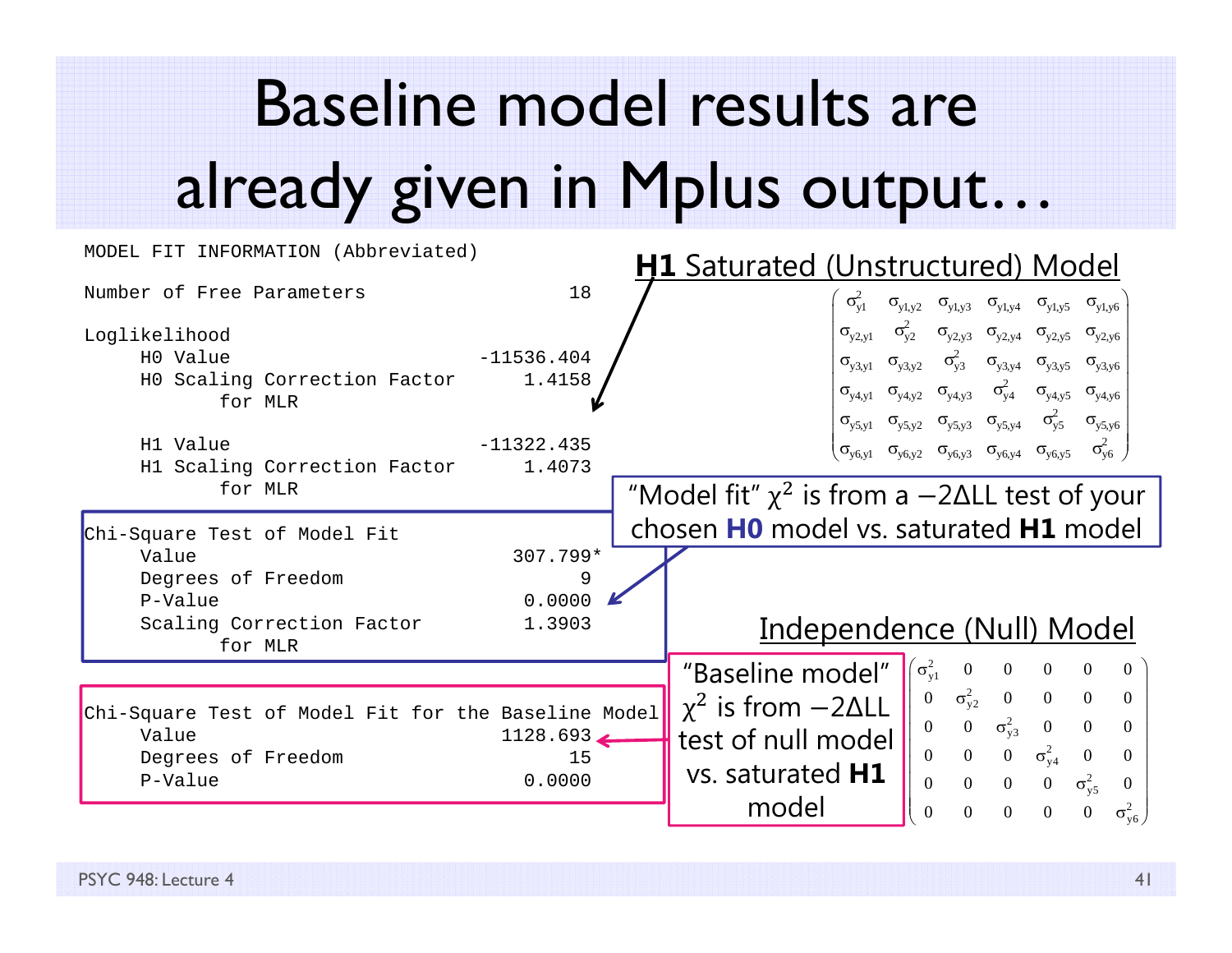### 4 Steps in Assessing Model Fit

- 1. Global model fit
	- *Does the model 'work' as a whole?*
- 2.Local model fit

•

- •*Are there any more specific problems?*
- 3. Inspection of model parameters
	- •*Do the numbers make sense? Are they useful?*
- 4. Reliability and information per item
	- *How 'good' is my test? How 'good' is each item?*

•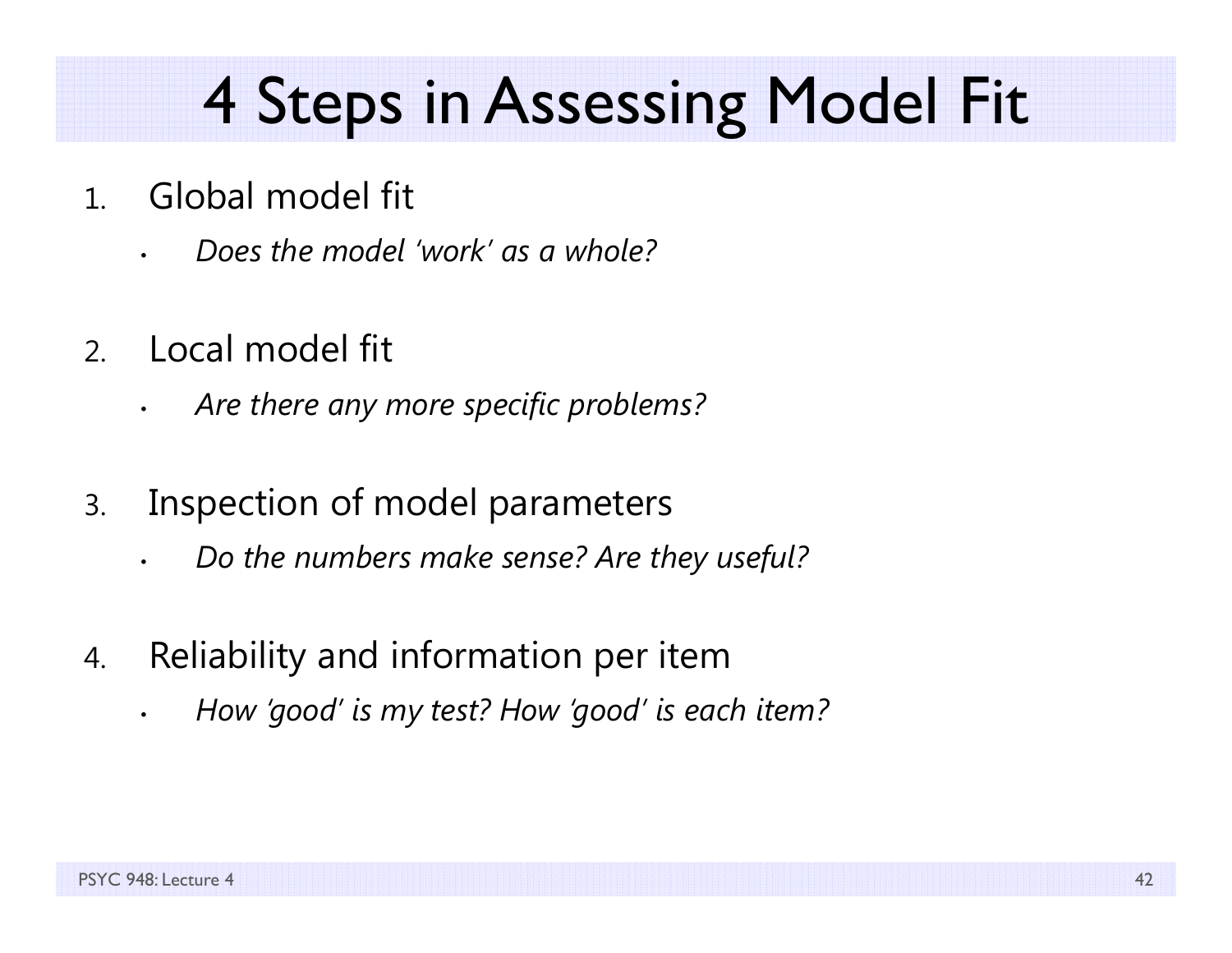- •• Primary fit index: obtained model  $\chi^2=2*N*N$ 
	- $\triangleright$   $\chi^2$  is evaluated based on model df (# parameters left over)
	- $\triangleright$  Tests null hypothesis that  $\boldsymbol{\Sigma} \, = \, \boldsymbol{\mathrm{S}}$  (that model is perfect), so **significance is bad** (i.e., smaller χ 2, bigger *p*-value is better)
	- $\triangleright$  Just using  $\chi^2$  to index model fit is usually insufficient, however:
		- $\blacksquare$ • Obtained  $\chi^2$  depends largely on sample size (N)
		- Is unreasonable null hypothesis (perfect fit, really??)
		- Only possible given balanced data (as typical in CFA)
- • Because of these issues, alternative measures of fit are usually used in conjunction with the  $\chi^2$  test of model fit
	- $\triangleright$  Absolute Fit Indices (besides  $\chi^2$ )
	- Parsimony-Corrected; Comparative (Incremental) Fit Indices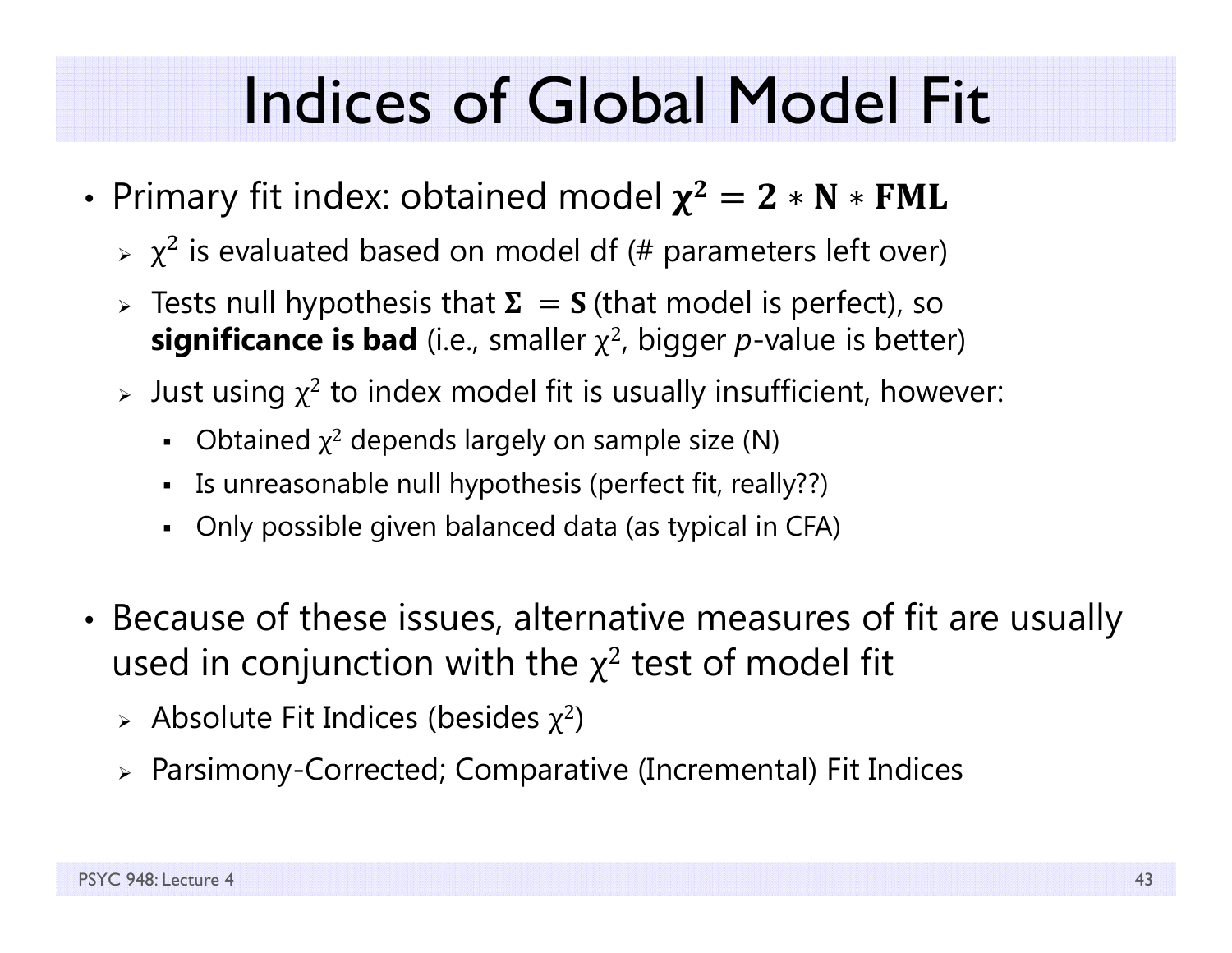- Absolute Fit:  $\chi^2$ 
	- $\triangleright$  Don't use "ratio rules" like  $\chi^2/\mathrm{df} \, > \, 2$  or  $\chi^2/\mathrm{df} \, > \, 3$
- Absolute Fit: **SRMR**

#### **Standardized Root Mean Square Residual**

- $\triangleright$  Get difference of standardized  $\Sigma$  and  $S \rightarrow$  residual matrix
- $\triangleright$  Sum the squared residuals of the correlation matrix across items, divide by number of residuals (i.e., matrix elements)
- $\triangleright$  Ranges from 0 to 1: smaller is better
- $\triangleright$   $\;\mathord{''}.08$  or less"  $\bm{\rightarrow}$  good fit

#### • See also: **RMR** (**Root Mean Square Residual** )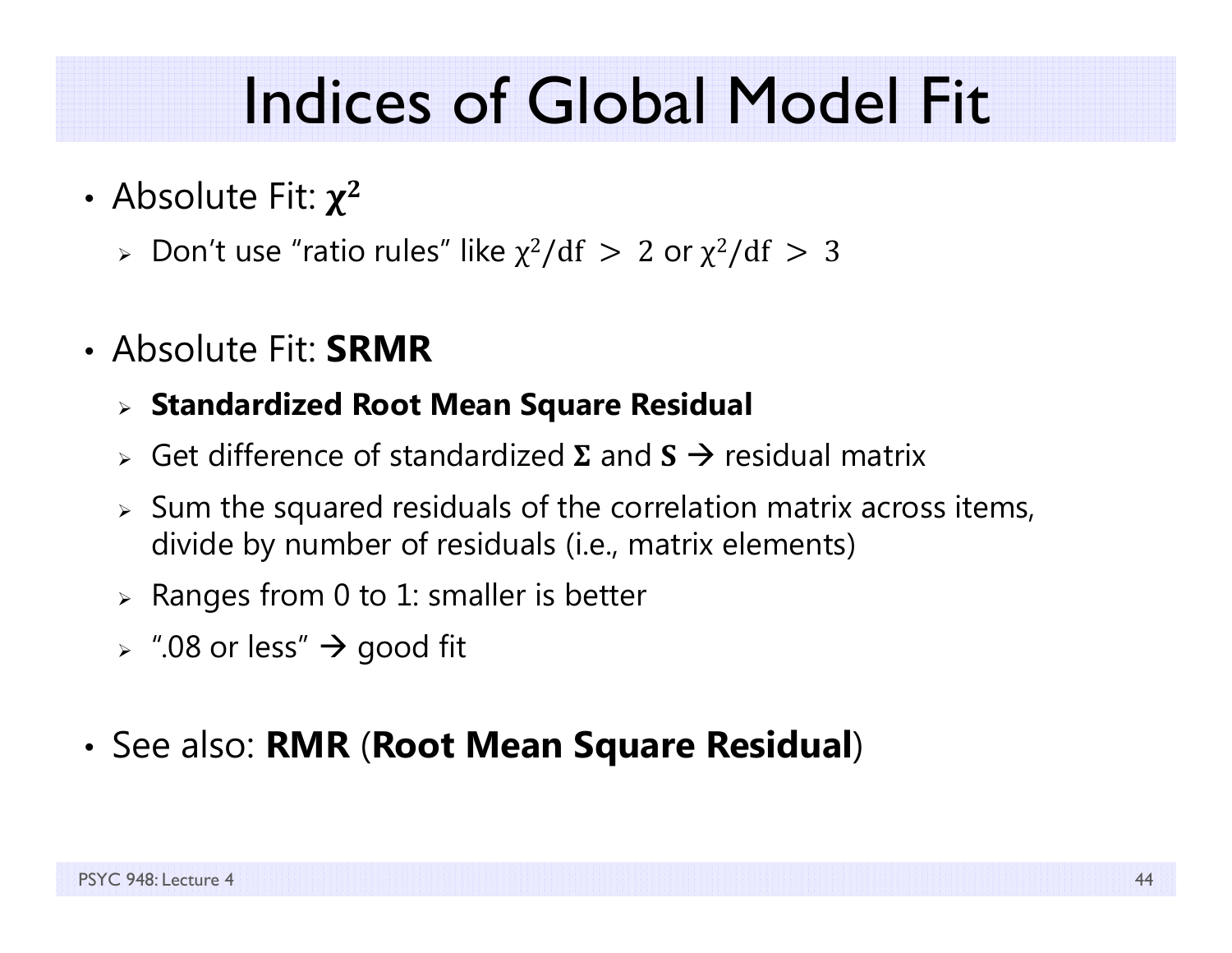#### Parsimony-Corrected: **RMSEA**

- •**Root Mean Square Error of Approximation**
- •• Relies on a "non-centrality parameter" (NCP)
	- $\triangleright$  Indexes how far off your model is  $\rightarrow$   $\chi^2$  distribution shoved over
	- $\triangleright$  NCP  $\rightarrow$  d = ( $\chi^2$  df) / N Then, RMSEA =  $\sqrt{d/df}$
- • RMSEA ranges from 0 to 1; smaller is better
	- $>$  < .05 or .06 = "good", .05 to .08 = "acceptable", .08 to .10 = "mediocre", and  $> 0.10$  = "unacceptable"
	- $\triangleright$  In addition to point estimate, get 90% confidence interval
	- $\triangleright$  RMSEA penalizes for model complexity it's discrepancy in fit per df left in model (but not sensitive to N, although CI can be)
	- $\triangleright$  Test of "close fit": null hypothesis that RMSEA  $\leq .05$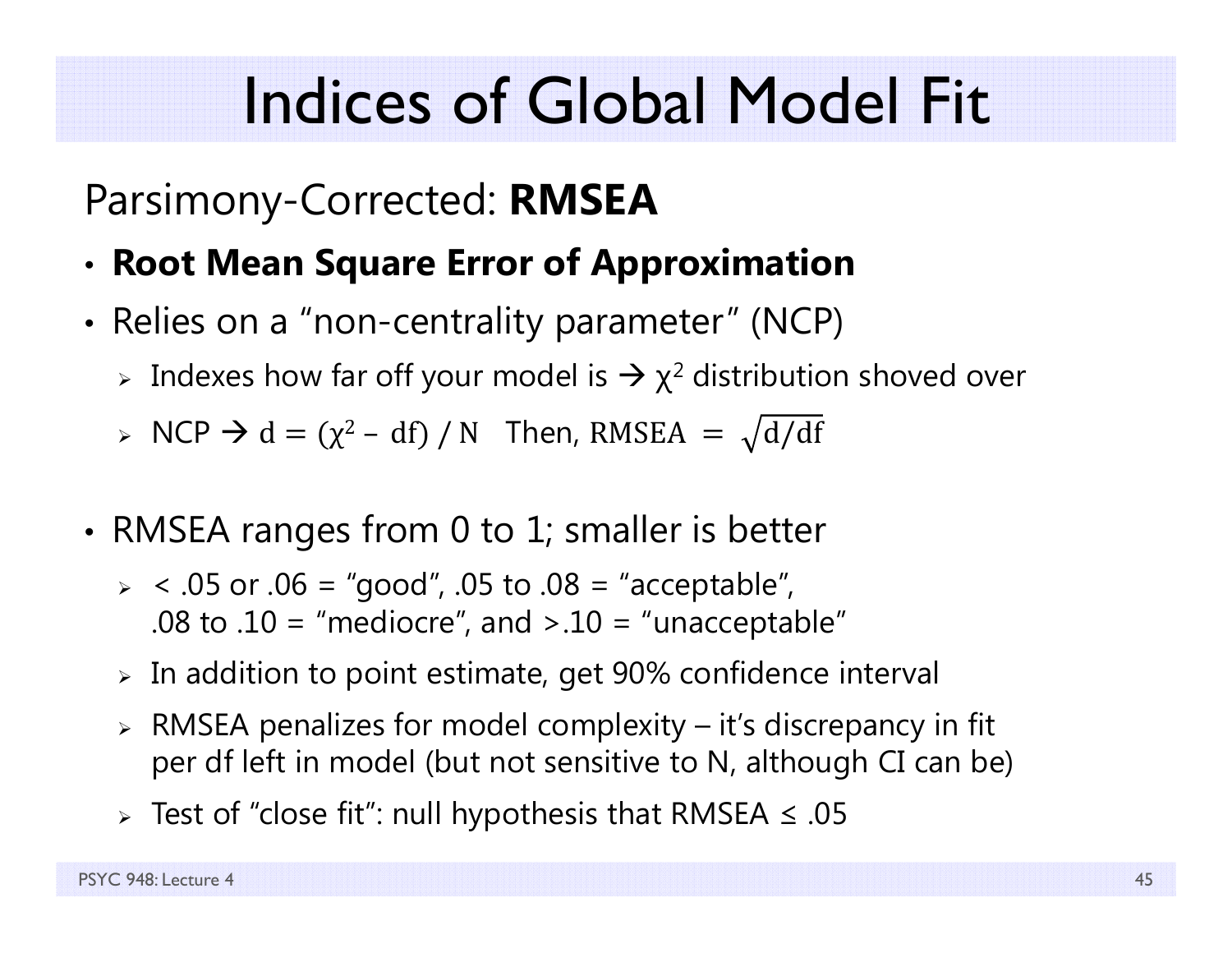#### Comparative (Incremental) Fit Indices

- Fit evaluated relative to a 'null' or 'independence' model (of 0 covariances)
- Relative to that, your model fit should be great!

#### •**CFI: Comparative Fit Index**

 $\triangleright$  Also based on idea of NCP ( $\chi^2-$  df)

$$
\triangleright \text{ CFI} = 1 - \frac{\max\left[ (\chi^2 - df_T), 0 \right]}{\max\left[ (\chi^2 - df_T), (\chi^2 - df_N), 0 \right]} \quad T = \text{target model}
$$

 $\triangleright\;$  From 0 to 1: bigger is better,  $\triangleright\;$  .90 = "acceptable",  $\triangleright\;$  .95 = "good"

#### • **TLI: Tucker-Lewis Index** (= **Non-Normed Fit Index** )

> TLI = 
$$
\frac{(\chi^2_N/df_N) - (\chi^2_T/df_T)}{(\chi^2_N/df_N) - 1}
$$

 $\triangleright$  From <0 to >1, bigger is better, >.95 = "good"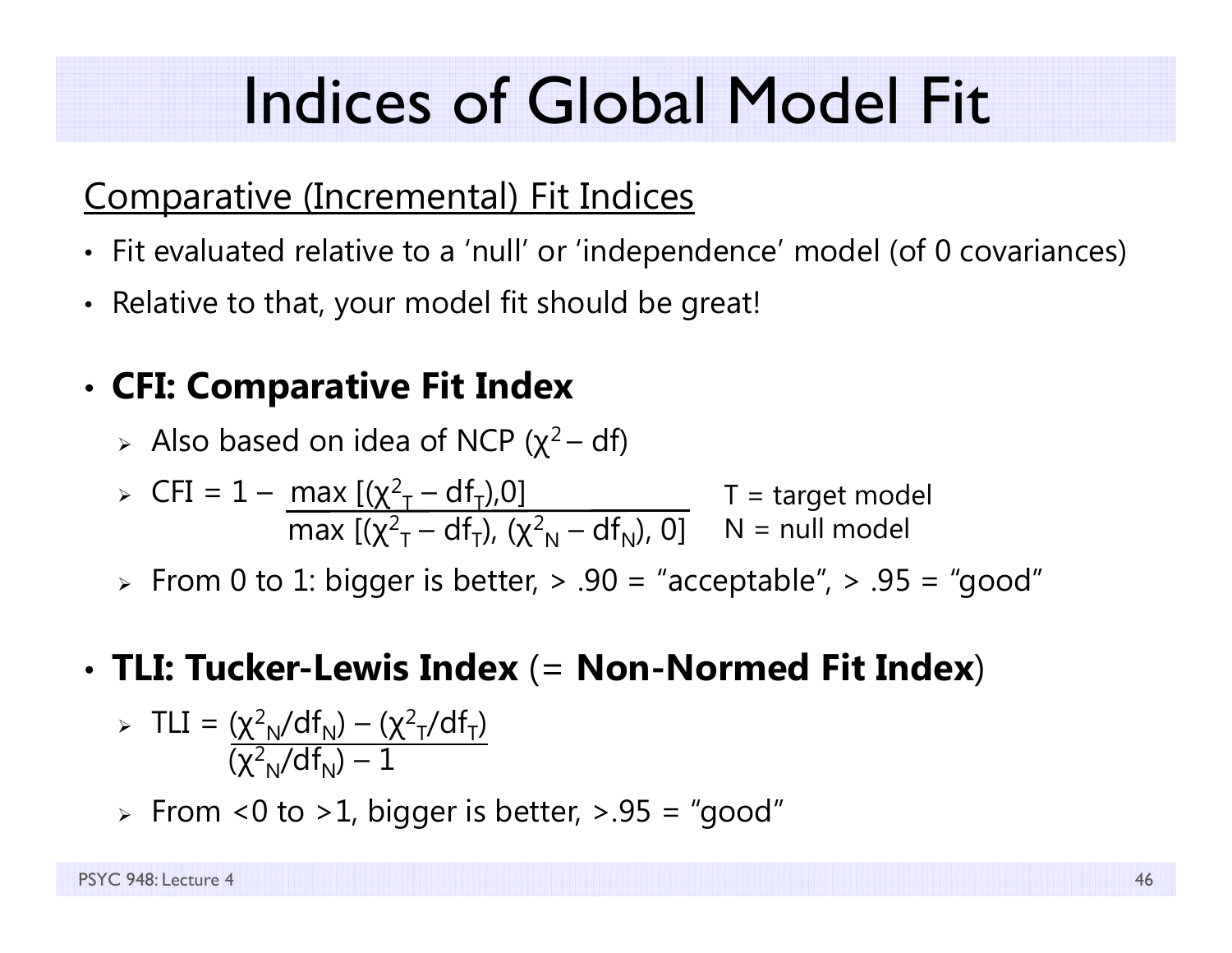#### **1.Assess global model fit**

- $\blacktriangleright$  Recall that item intercepts, factor means, and variances are just-identified *misfit comes from messed-up covariances*
- $\blacktriangleright$  $\chi^2$  is sensitive to large sample size
- $\blacktriangleright$  Pick at least one global fit index from each class; hope they agree (e.g., CFI, RMSEA)
- $\blacktriangleright$  If model fit is not good, you should NOT be interpreting the model estimates
	- F They will change as the model changes
- $\blacktriangleright$ If model fit is not good, it's your job to find out WHY
- $\blacktriangleright$  If model fit is good, it does not mean you are done, however… proceed to step 2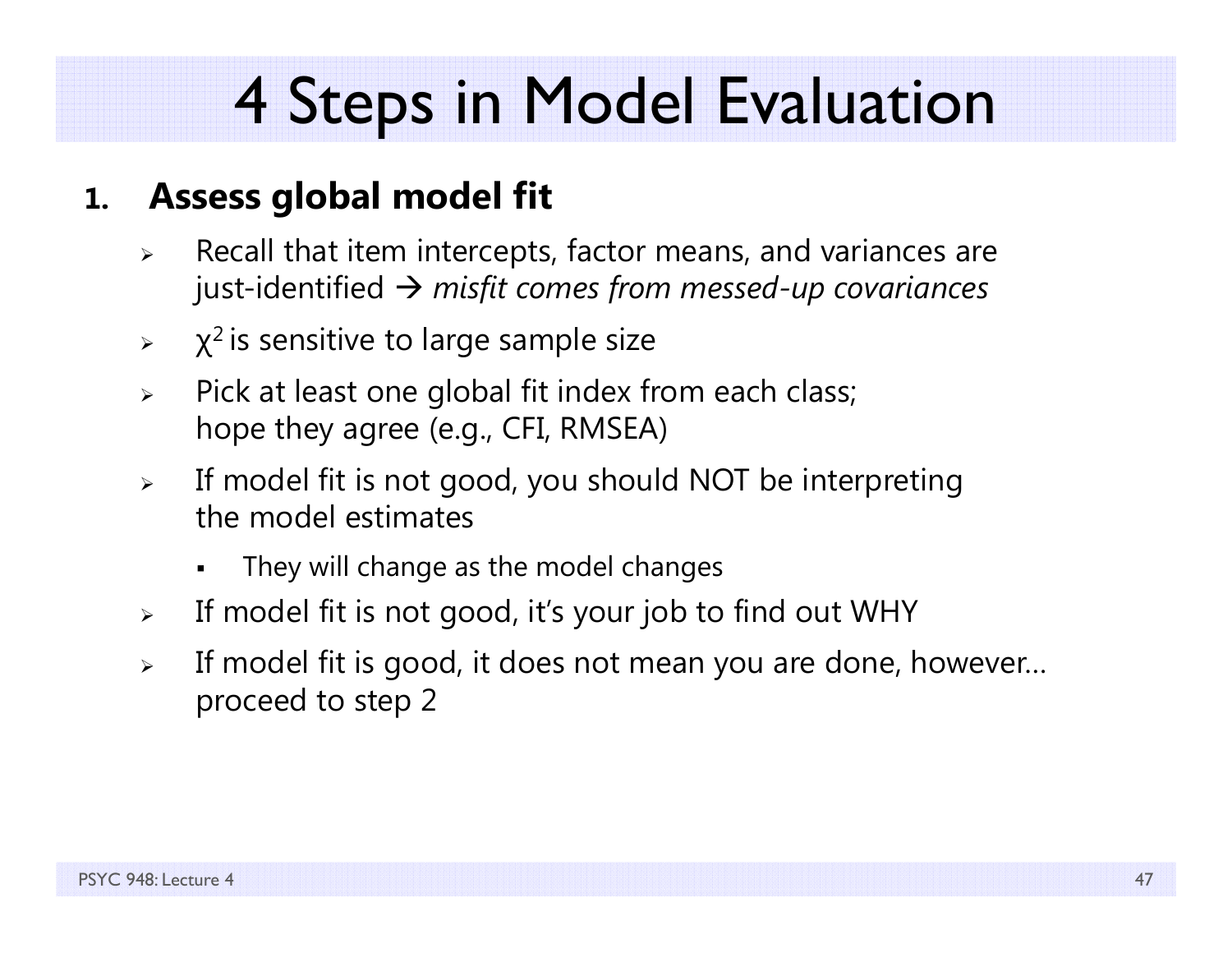#### **2.Identify localized model strain**

- $\blacktriangleright$  Global model fit means that the observed and predicted item covariance matrices aren't too far off on the whole… this says nothing about the specific covariances to be predicted
- $\blacktriangleright$  Should inspect **normalized model residuals** for that Local fit
	- $\blacksquare$ Available via **RESIDUAL** output option in Mplus
	- $\blacksquare$ ■ Normalized as residual/SE → works like a z-score
	- $\blacksquare$ Relatively large absolute values indicate "localized strain"
	- $\blacksquare$ **Positive** residual  $\rightarrow$  Items are more related than you predicted
		- More than just the factor creating a covariance
	- $\blacksquare$ **Negative** residual  $\rightarrow$  Items are less related than you predicted
		- Not as related as the model said they should be
- $\blacktriangleright$  **Evidence of localized strain tells you where the problems are, but not what to do about them…**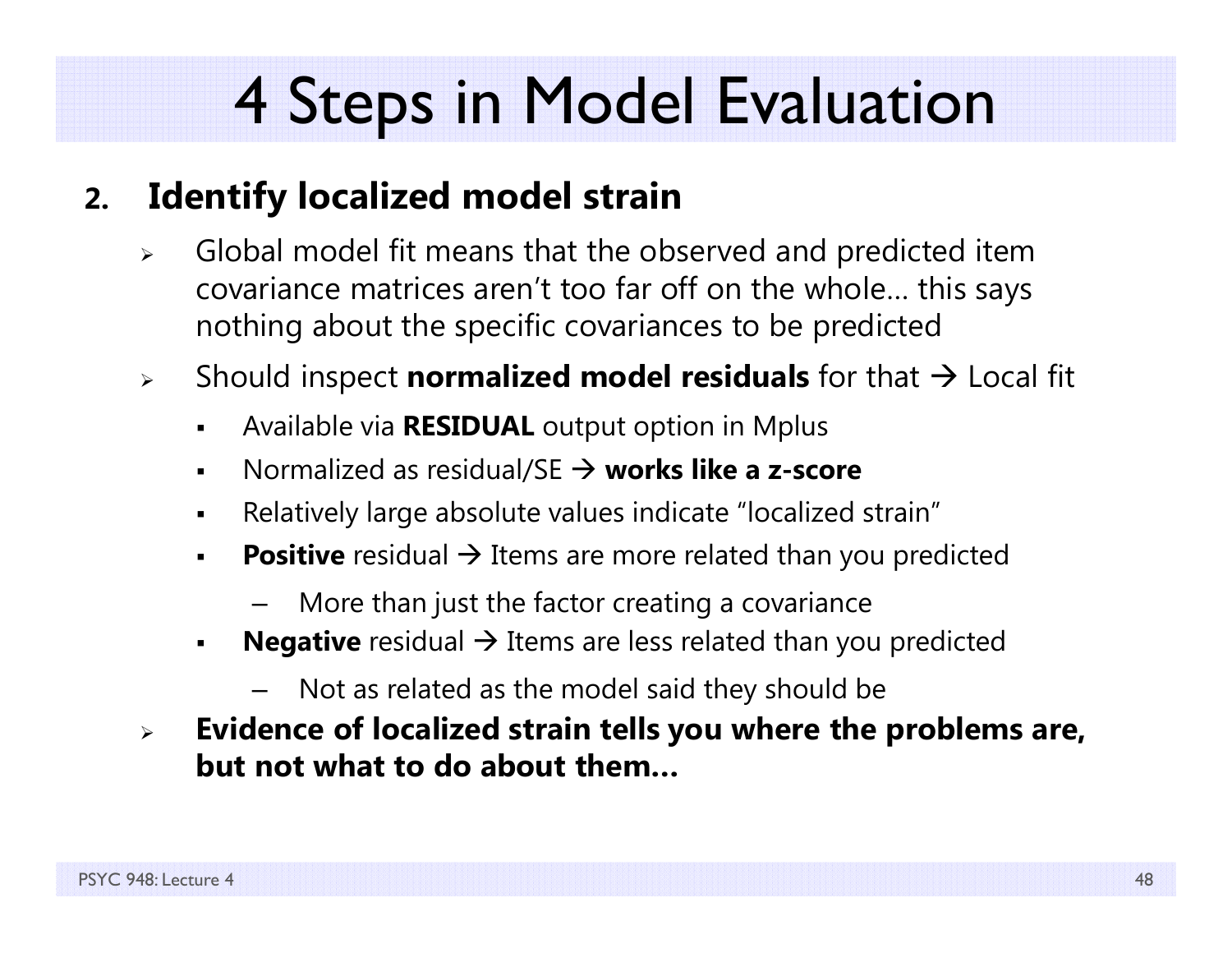- 2.Identify localized model strain, continued…
- • Another approach: **Modification Indices** (aka, voo-doo)
	- $\blacktriangleright$  $\triangleright$  LaGrange Multiplier: decrease in  $\chi^2$  by adding the listed model parameter (e.g., cross-loading, error covariance)
		- F Usually only pay attention if > 3.84 for df=1 (for *p* < .05)
		- Get expected parameter estimate for what's to be added – but only pay attention if its effect size is meaningful
		- F Also only pay attention if you can INTERPRET AND DEFEND IT
	- $\blacktriangleright$  Implement these ONE AT A TIME, because one change can alter the rest of the model substantially
- • Keep in mind that voo-doo indices can only try to repair your current model; they will never suggest a new one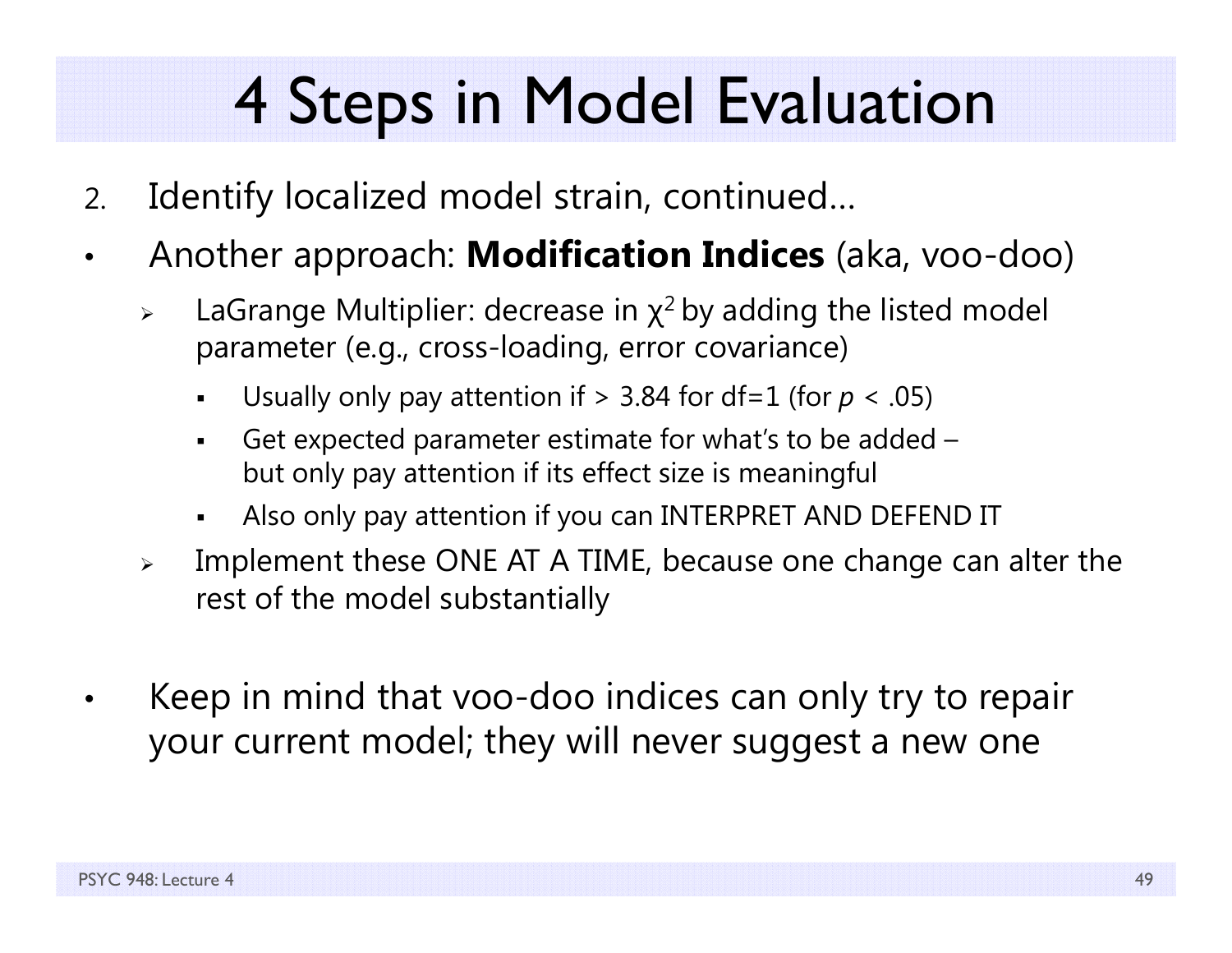### Testing Fixes to the Model

- • Most common approach for assessing whether adding or subtracting parameters changes model fit is the likelihood ratio test (aka, െ 2 ∆LL deviance difference test)
	- > Implemented via direct difference in model  $\chi^2$  values most often, but this is only appropriate when using regular ML estimation
- • Variants of ML for non-normal data (like MLR) require a modified version of this −2∆LL test (see Mplus website): http://www.statmodel.com/chidiff.shtml
	- $\triangleright$  Is called "rescaled likelihood ratio test"
	- $\triangleright$  Includes extra steps to incorporate scaling factors
	- $\triangleright\;$  I built you a spreadsheet for this…you're welcome  $\mathbb G$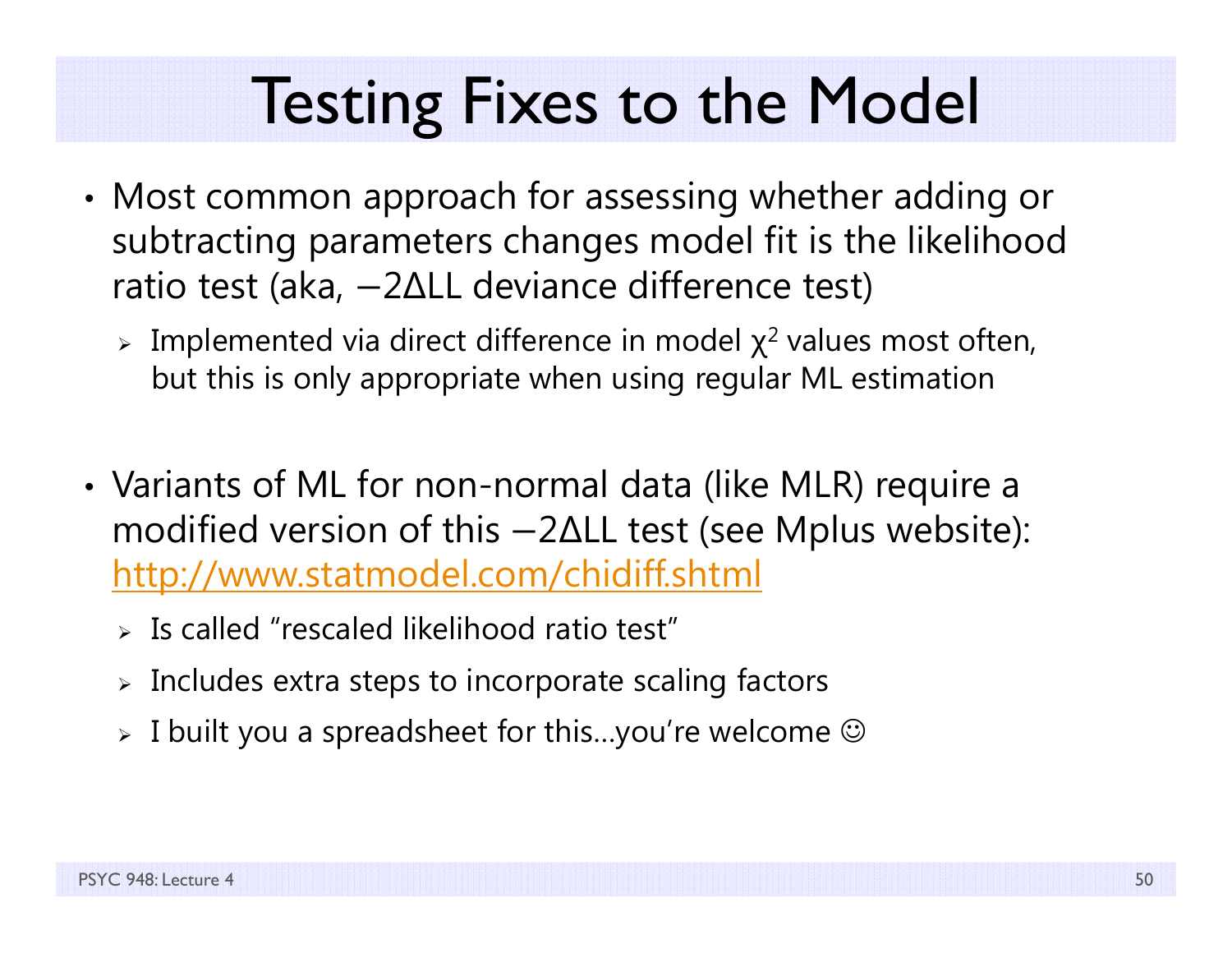### Testing Fixes to the Model: -2 ΔLL

- • $\bullet$  Comparing nested models via a "**likelihood ratio test**"  $\rightarrow$ െ **2 ∆LL** (MLR rescaled version)
	- **⊳** 1. Calculate −2ΔLL = −2\*(LL<sub>fewer</sub> LL<sub>more</sub>)

Note: Your LL will always be listed as the **H0**(H1 is for the saturated, perfectly fitting model).

2. Calculate **difference scaling correction** =

 $(\text{\#params}_{\text{fewer}}^*$ scale $_{\text{fewer}}^*$ ) – ( $\text{\#params}_{\text{more}}^*$ scale $_{\text{more}}^*$ ) (#parms<sub>fewer</sub> – #parms<sub>more</sub>)

Fewer = simpler model More = more parameters

- 3. Calculate **rescaled difference** <sup>=</sup> − 2 ∆LL / scaling correction
- > 4. Calculate **∆df** = #parms<sub>more</sub> #parms<sub>fewer</sub>
- 5. **Compare rescaled difference to χ 2 with df <sup>=</sup> ∆df**
	- Add 1 parameter? LL $_{\rm diff}$  > 3.84, add 2 parameters: LL $_{\rm diff}$  > 5.99...
	- Absolute values of LL are meaningless (is relative fit only)
	- Process generalizes to many other kinds of models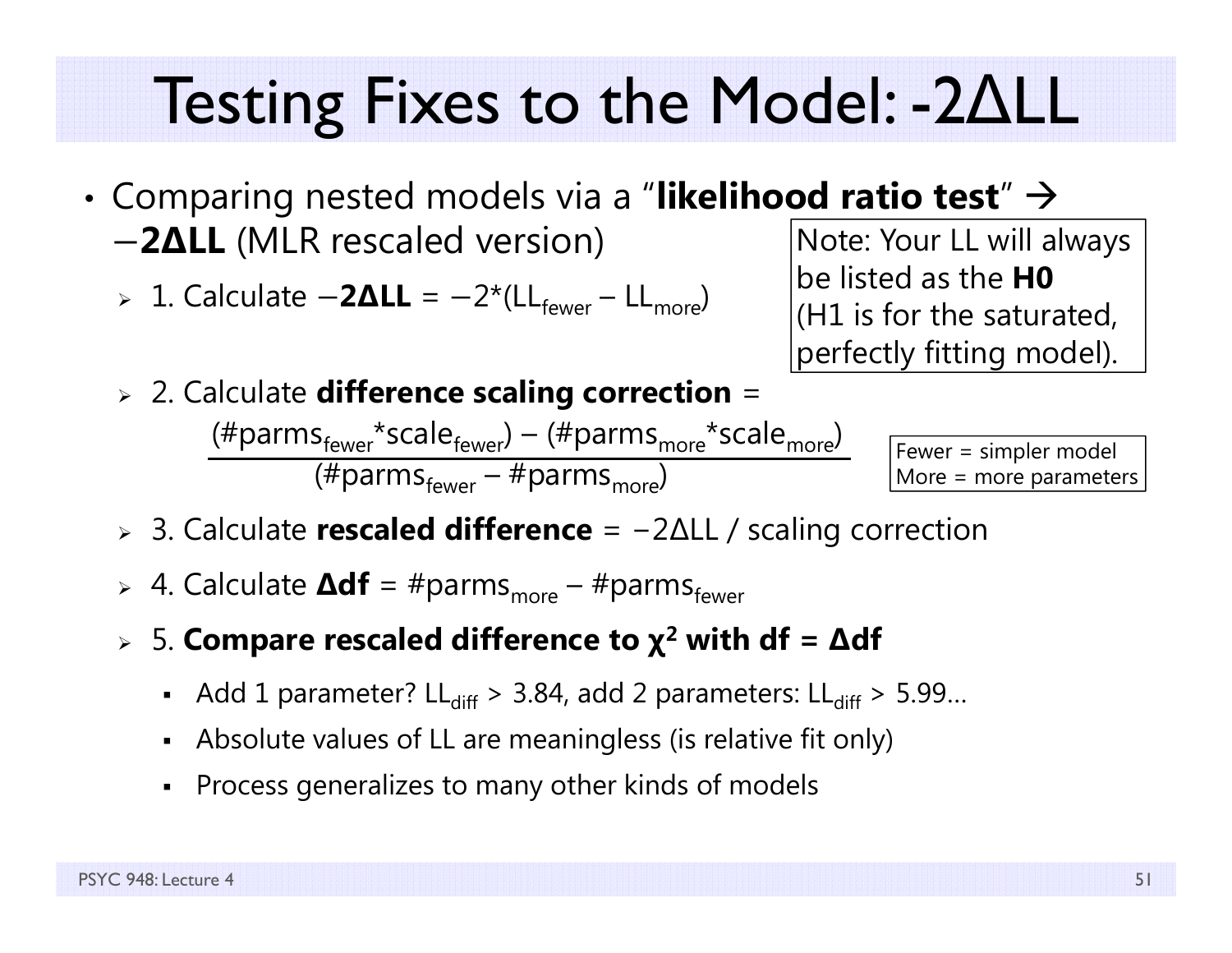### Testing Fixes to the Model: -2 ΔLL

- •• If **adding** a parameter, model fit can either get **better** OR stay the same ("not better"):
	- > Better = larger LL<sub>H0</sub> and smaller model  $\chi^2$
	- $\triangleright$  e.g., add another factor, add error covariance
- •• If **removing** a parameter, model fit can either get **worse** OR stay the same ("not worse")
	- > Worse = smaller LL<sub>H0</sub> and larger model  $\chi^2$
	- $\triangleright$  e.g., constrain items to have same loadings  $\rightarrow$  tau-equivalence
- • When testing parameters that have a boundary (e.g., factor correlation  $\neq$  1?), then this test will be conservative
	- Should use *p* < .10 instead of *p* < .05 (or mixture χ 2 distribution)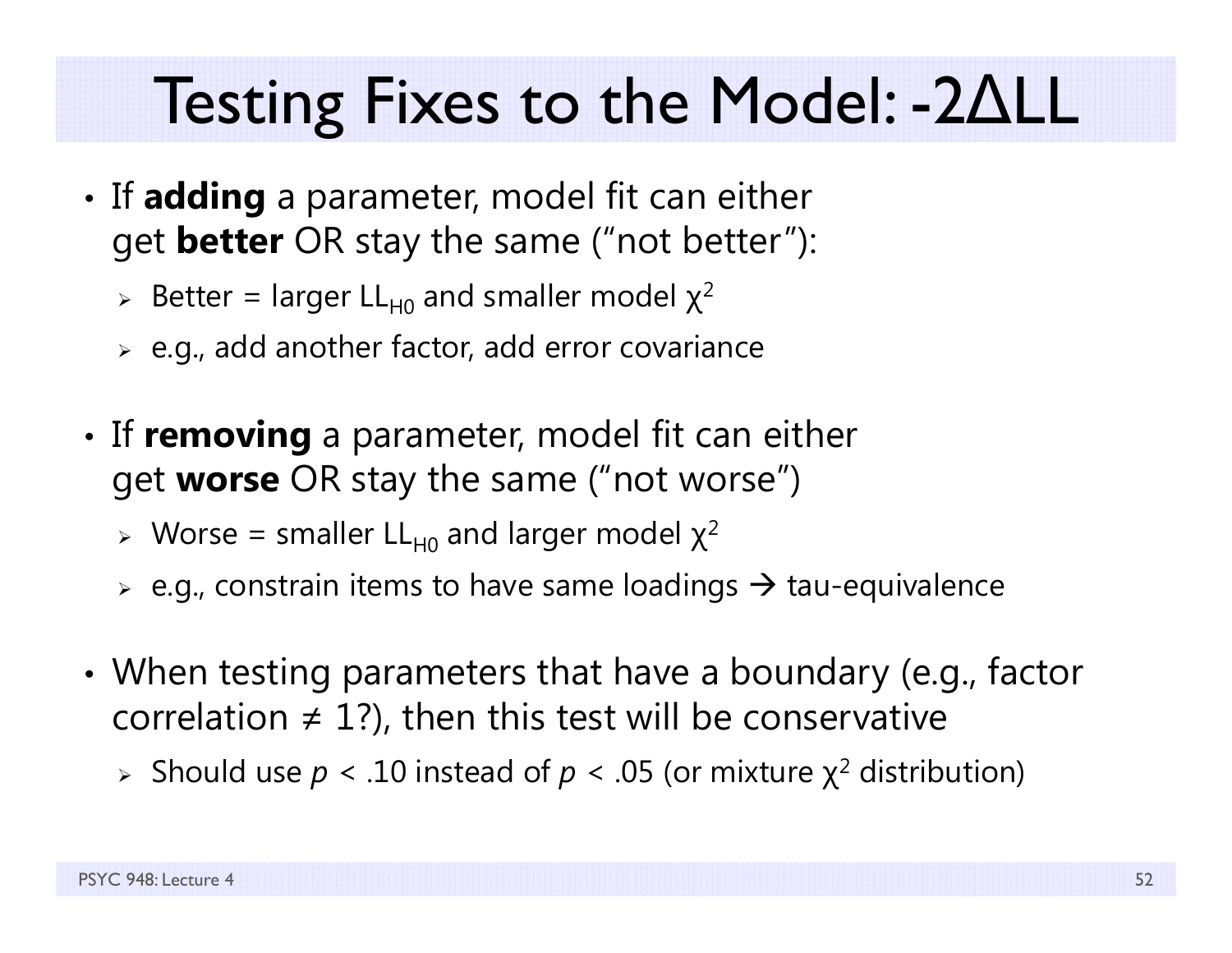### Testing Fixes to the Model, cont.

- • $\boldsymbol{\cdot}$  For comparing  $\boldsymbol{\mathsf{non-nested}}$   $\boldsymbol{\mathsf{models}}$  (e.g., should  $\boldsymbol{\mathsf{y}}_1$  load on  $\boldsymbol{\mathsf{F}}_2$ or  $\mathsf F_1$  instead?), the −2∆LL test is not applicable
- Use information criteria instead: **AIC** and **BIC**
	- > Akaike IC: AIC = -2LL + 2\*#parameters
	- Bayesian (Schwartz) IC = െ2LL + log(N)\*#parameters
	- $\triangleright$  Are NOT significance tests, just "smaller is better", is "evidence"
	- **Still cannot be used on models with different sets of items**
- •• For both nested or non-nested model comparisons, differences in other fit indices should be examined, too
	- $\triangleright\;$  No real critical values for changes in other fit indices, however
	- $\triangleright$  They may disagree (especially RMSEA, which likes parsimony)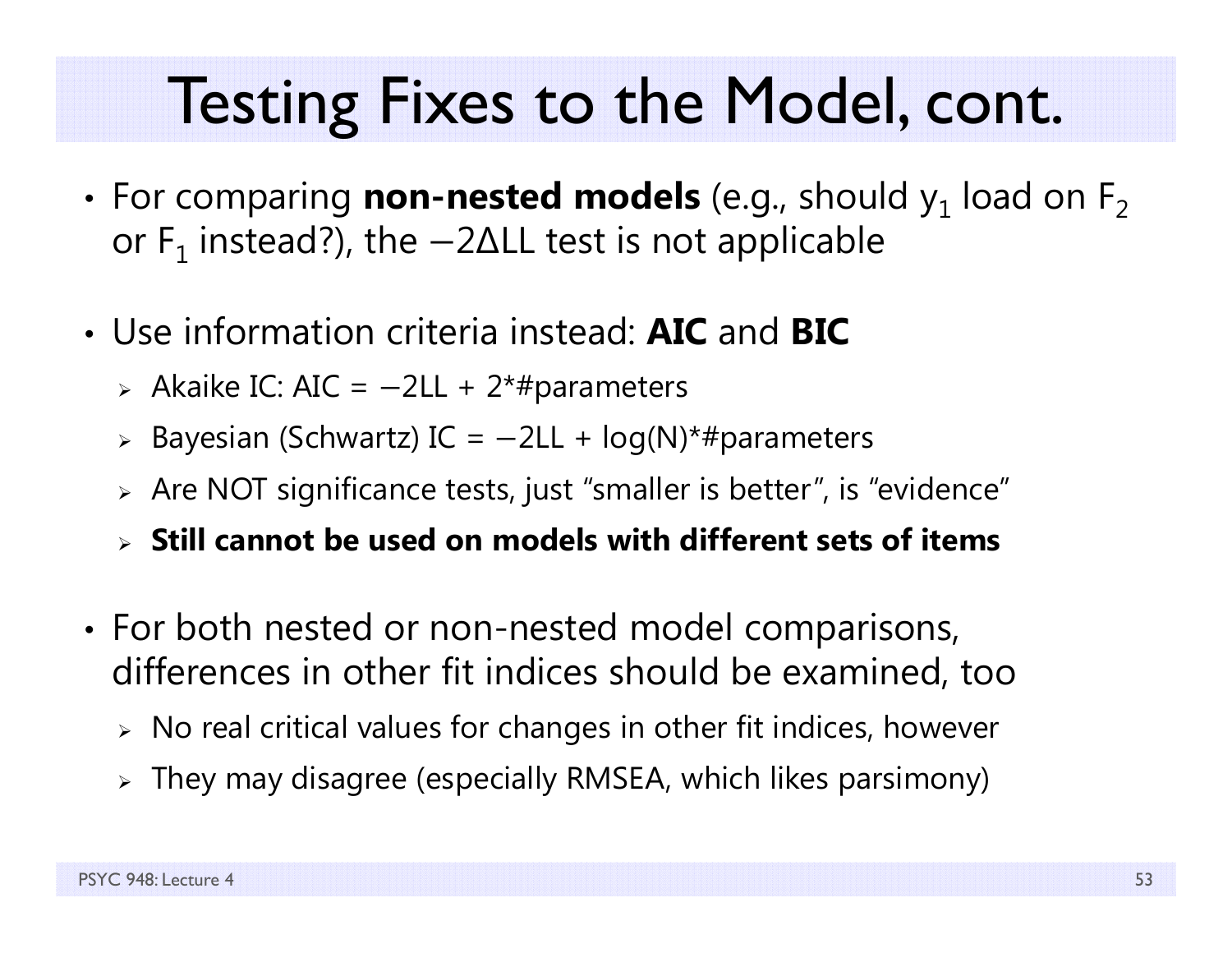# Fixing the Model by Expanding

- A common source of misfit is due to items that remain too correlated after accounting for their common factor
- Solutions for this:
	- Add **error covariance** (i.e., as suggested by voo-doo indices)
		- **I** Is additive:  $Cov(y_1, y_2) = cov$  due to Factor + cov due to error covariance, so the error covariance basically plugs the hole in the covariance matrix
		- **Error covariances are unaccounted for multi-dimensionality**  $\rightarrow$  this means you have measured your factor + something else that those items have in common (e.g., stem, valence, specific content)
	- Lots of problematic pairings? **Re-consider dimensionality.**
		- I'd generally recommend against adding cross-loadings, because if the item measures more than one thing, it may not be useful (and will complicate interpretation of factors)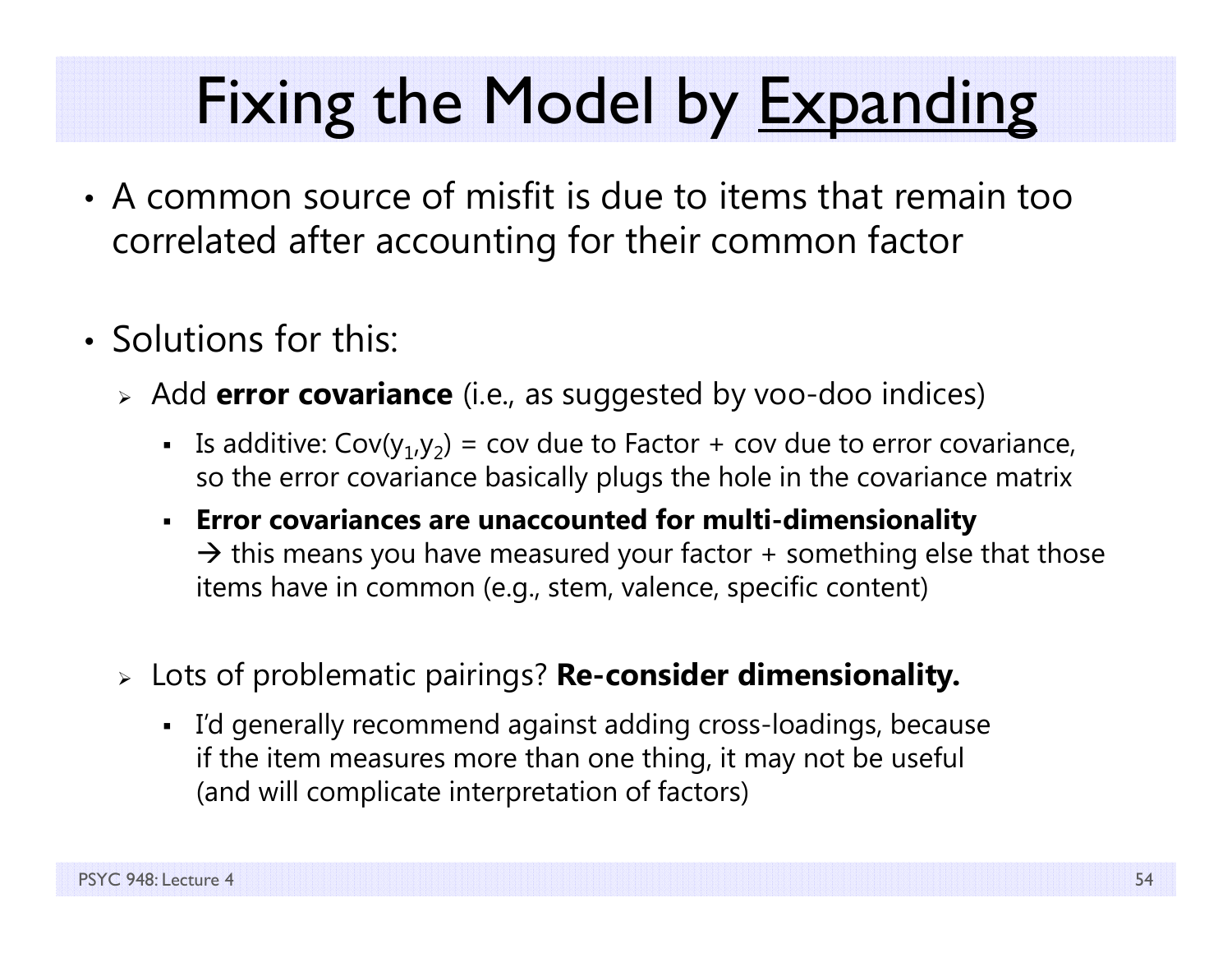#### Error Covariances Actually Represent Multidimensionality…







Here there is a general factor of "Social Interaction Anxiety" that includes two items dealing with public speaking specifically.

The extra relationship between the two public speaking items can be modeled in many different, yet statistically equivalent ways… error covariances really represent another factor (which is why you should be able to explain and predict them if you include them).

PSYC 948: Lecture 4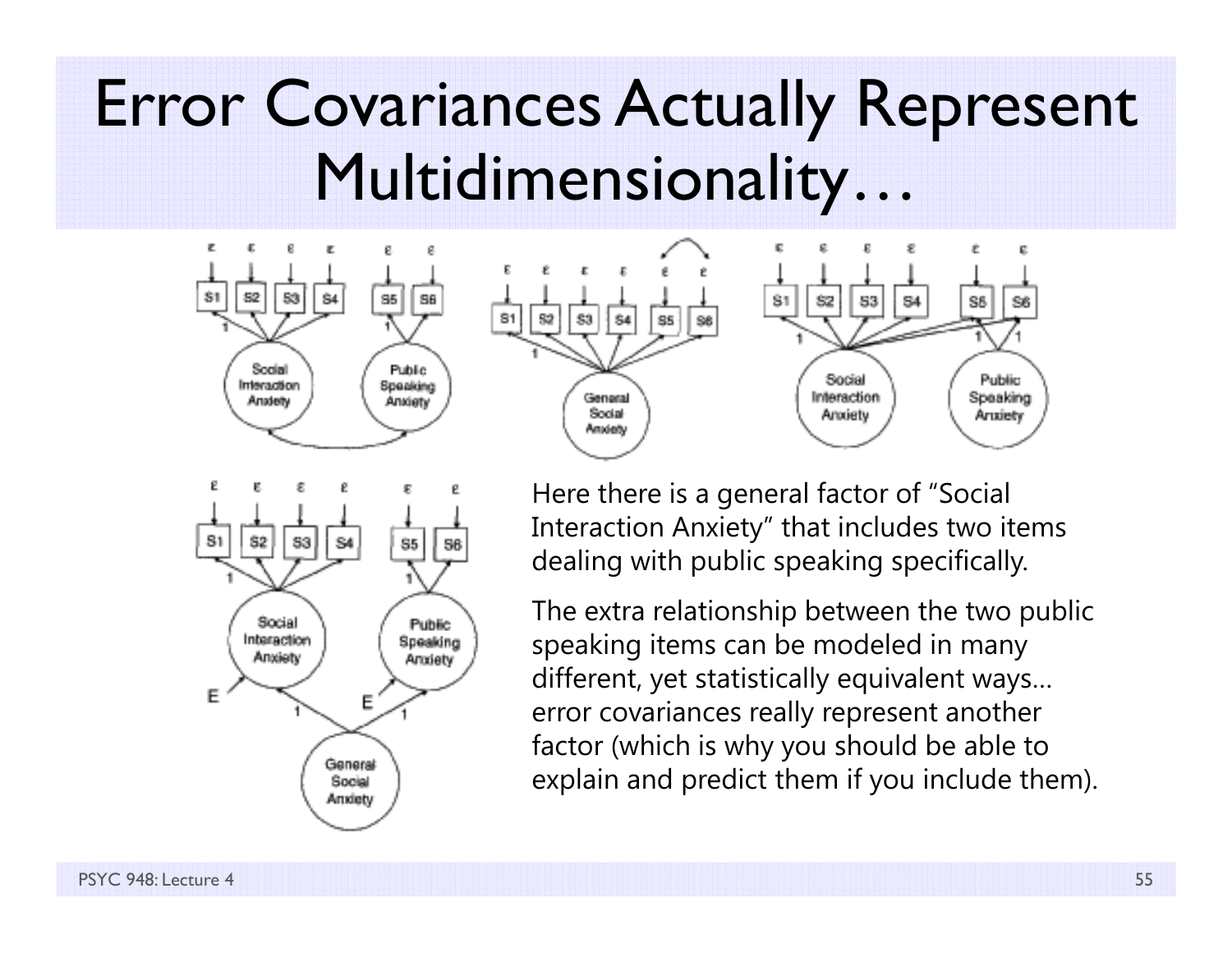# Fixing the Model by Simplifying

- Factors correlated > .85 may suggest a simpler structure
	- $\triangleright$  Nested model comparison: fix factor variances to 1 so factor covariance becomes factor correlation, then test  $r \neq 1$  at  $p < .10$  (because  $r$  is bounded from  $-1$  to  $1)$
- When might you consider dropping an item?
	- $\triangleright$   $\,$  Non-significant loadings: If the item isn't related, it isn't measuring the construct,  $\,$ and you most likely don't need it
	- $\triangleright$   $\,$  Negative loadings: Make sure to reverse-coded as needed ahead of time otherwise, this indicates a big problem!
	- $\triangleright$  Problematic leftover positive covariances between two items such redundancy implies you may not need both items
- However models with differing # items are NOT COMPARABLE AT ALL because their LL values are based on different data!
	- $\triangleright$  No model comparisons of any kind (including AIC and BIC)
	- $\triangleright\;$  To do a true comparison, you'd need to leave the item in the model but remove its loading ( ≈ original test of its loading)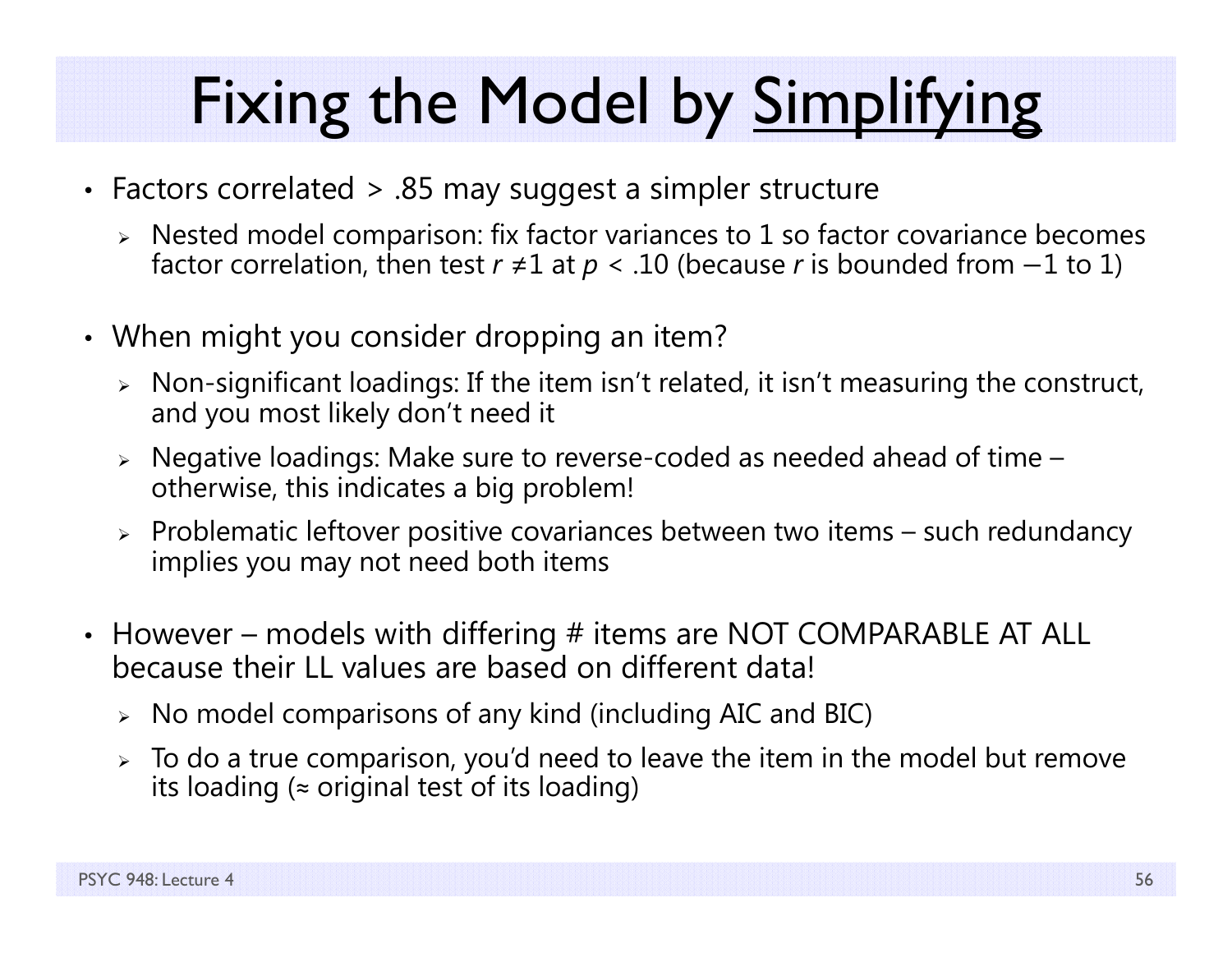### What else can go wrong?

- • Error message: "**non-positive definite** "
	- $\triangleright\;$  Both **S** (data) and **Σ** (predicted) matrices must be positive definite
		- $\blacksquare$ Because they get inverted in the LL formula (like matrix division)
	- $\triangleright$  Non-positive definite means that the determinant is  $\approx$  0, or that the matrix is singular (has redundant information)
		- Double-check that data are being read in correctly; otherwise you may need to drop items that are too highly correlated

#### • **Structural under-identification**

- $\triangleright$  Does every factor have a metric and at least 3 items?
- Does the marker item actually load on the factor???

#### •**Empirical under-identification**

 $\triangleright$  More likely with smaller sample sizes, fewer indicators per factor, and items with low communalities (R<sup>2</sup> values)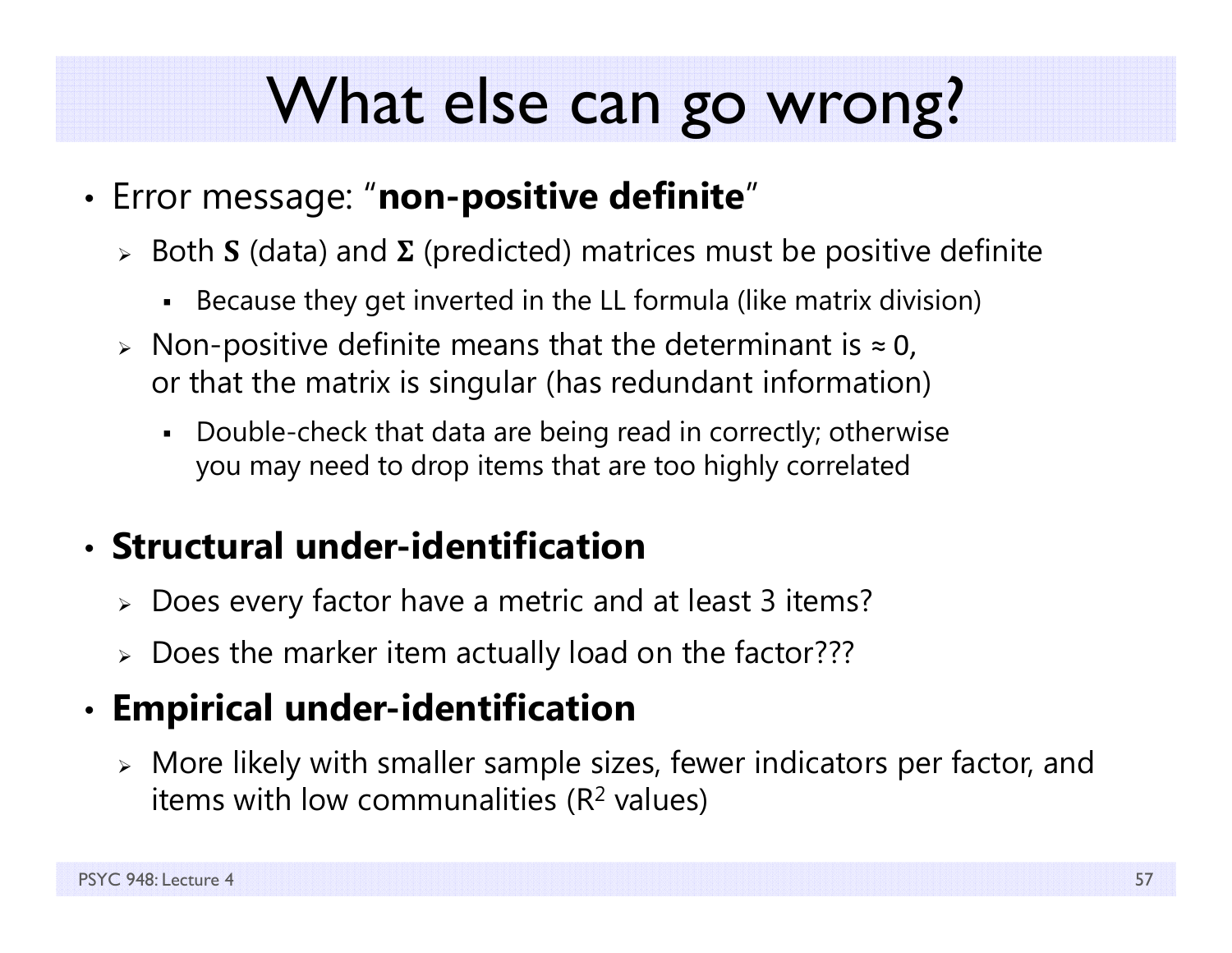### Open in case of emergency…

- •• If good model fit seems hopeless, you may need to go back to the drawing board… almost
	- $\triangleright$  Actual EFA uses weird constraints to identify the model, so don't use it
- • Brown suggests an "E/CFA" approach of estimating an exploratory-like model within a CFA framework:
	- $>$  Fix each factor variance to 1
	- $\triangleright$  Each factor gets one item that loads ONLY on it (loading fixed to 1)
	- $\triangleright$  Rest of items can load on all factors
	- $\triangleright\;$  Why bother? To get significance tests of factor loadings
	- $\triangleright$  May suggest a useful alternative structure, which should then ideally be replicated in an independent sample using CFA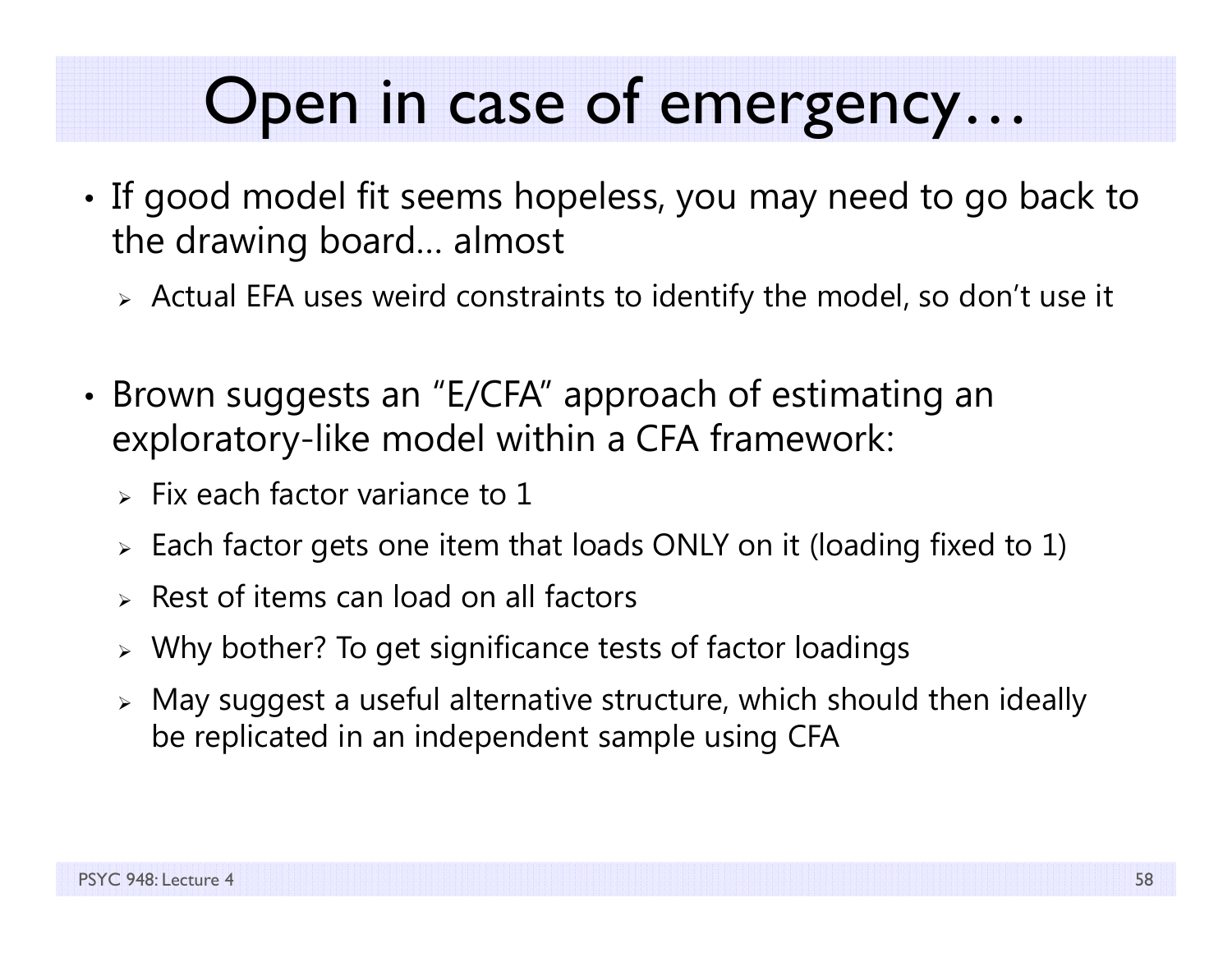# Summary: Steps 1 and 2

#### **1. Assess global model fit**

- ➤ Recall that item intercepts, factor means, and variances are just-identified *misfit comes from messed-up covariances*
- $\blacktriangleright$  $\chi^2$  is sensitive to large sample size, so pick at least one global fit index from each class; hope they agree (e.g., CFI, RMSEA)

#### **2.Identify localized model strain**

- $\blacktriangleright$  Global model fit means that the observed and predicted covariance matrices aren't too far off on the whole… says nothing about the specific matrix elements (reproduction of each covariance)
- $\blacktriangleright$  Consider normalized residuals and modification indices to try and "fix" the model (add or remove factors, add or remove error covariances, etc.) – Has to be theoretically justifiable!!

#### **Good global and local fit? Great, but we're not done yet…**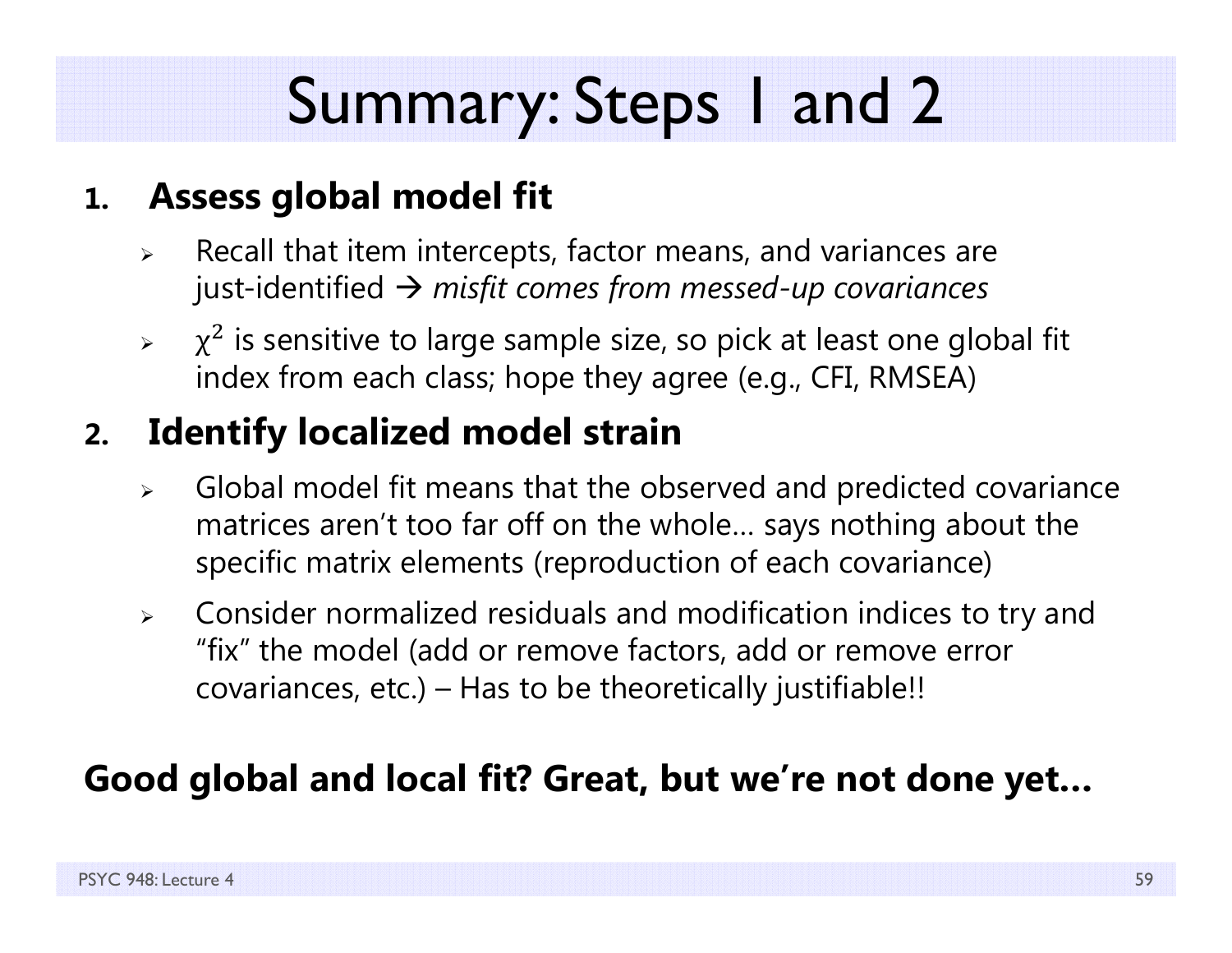- 3. Inspect **parameter effect sizes** and significance
	- $\blacktriangleright$ A 1-factor model will fit each of these correlation matrices perfectly:

|    | y1               | $\vert$ y <sup>2</sup> | y3        | $\vert y4 \vert$ |    | y1                | $y^2$             | y3 | y4 |
|----|------------------|------------------------|-----------|------------------|----|-------------------|-------------------|----|----|
| y1 |                  |                        |           |                  | y1 |                   |                   |    |    |
| y2 | $\cdot$ <b>1</b> |                        |           |                  | y2 | $\boldsymbol{.8}$ | $\mathbf{1}$      |    |    |
| y3 | $\cdot$ 1        | $\cdot$ 1              |           |                  | y3 | $\boldsymbol{8}$  | $\boldsymbol{.8}$ |    |    |
| y4 | $\cdot$ <b>1</b> | $\cdot$ 1              | $\cdot$ 1 |                  | y4 | $\boldsymbol{.8}$ | $\boldsymbol{.8}$ | 8. |    |

- $\blacktriangleright$ **Good model fit does not guarantee a good model**
- $\blacktriangleright$ **A good model has meaningful factor loadings**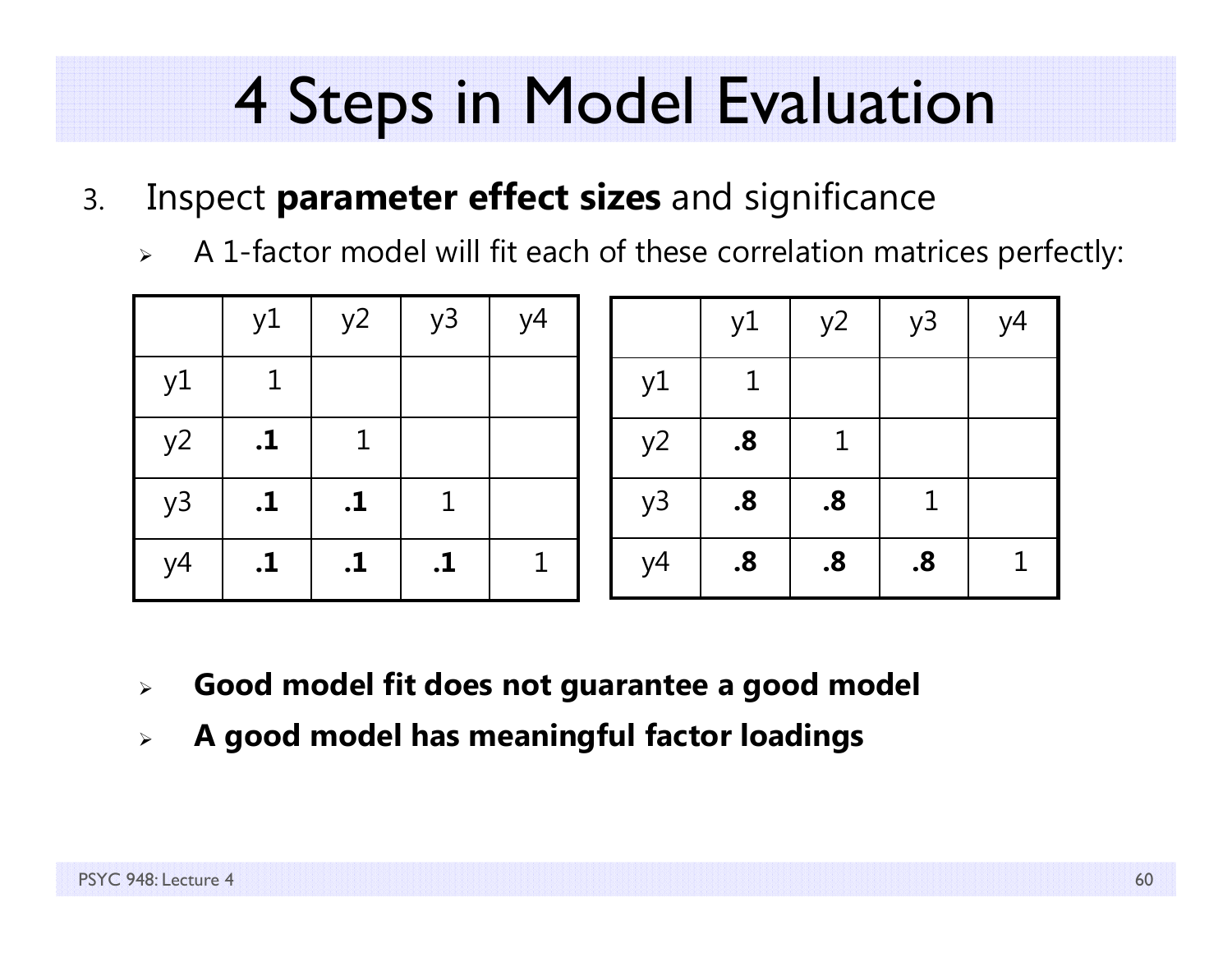- 3. Inspect **parameter effect sizes** and significance
	- $\blacktriangleright$  Model fit does not guarantee meaningful factor loadings
		- F Can reproduce lack of covariance quite well and still not have anything useful – e.g., factor loading of .2  $\rightarrow$  4% shared variance?
		- $\blacksquare$ **Effect size (R 2 of item variance from factor) is practical significance**
	- $\blacktriangleright$  Get SEs and *p*-values for unstandardized (and standardized) estimates (at least report SE from unstandardized)
		- $\blacksquare$  Marker items won't have significance tests for their unstandardized loadings because they are fixed at 1, but you'll still get standardized factor loadings for them (help to judge relative importance)
	- $\blacktriangleright$  Make sure all estimates are within bounds
		- $\blacksquare$  No standardized factor loadings > 1 (unless the indicator has crossloadings, in which case this is actually possible)
		- $\blacksquare$ No negative factor variances or negative error variances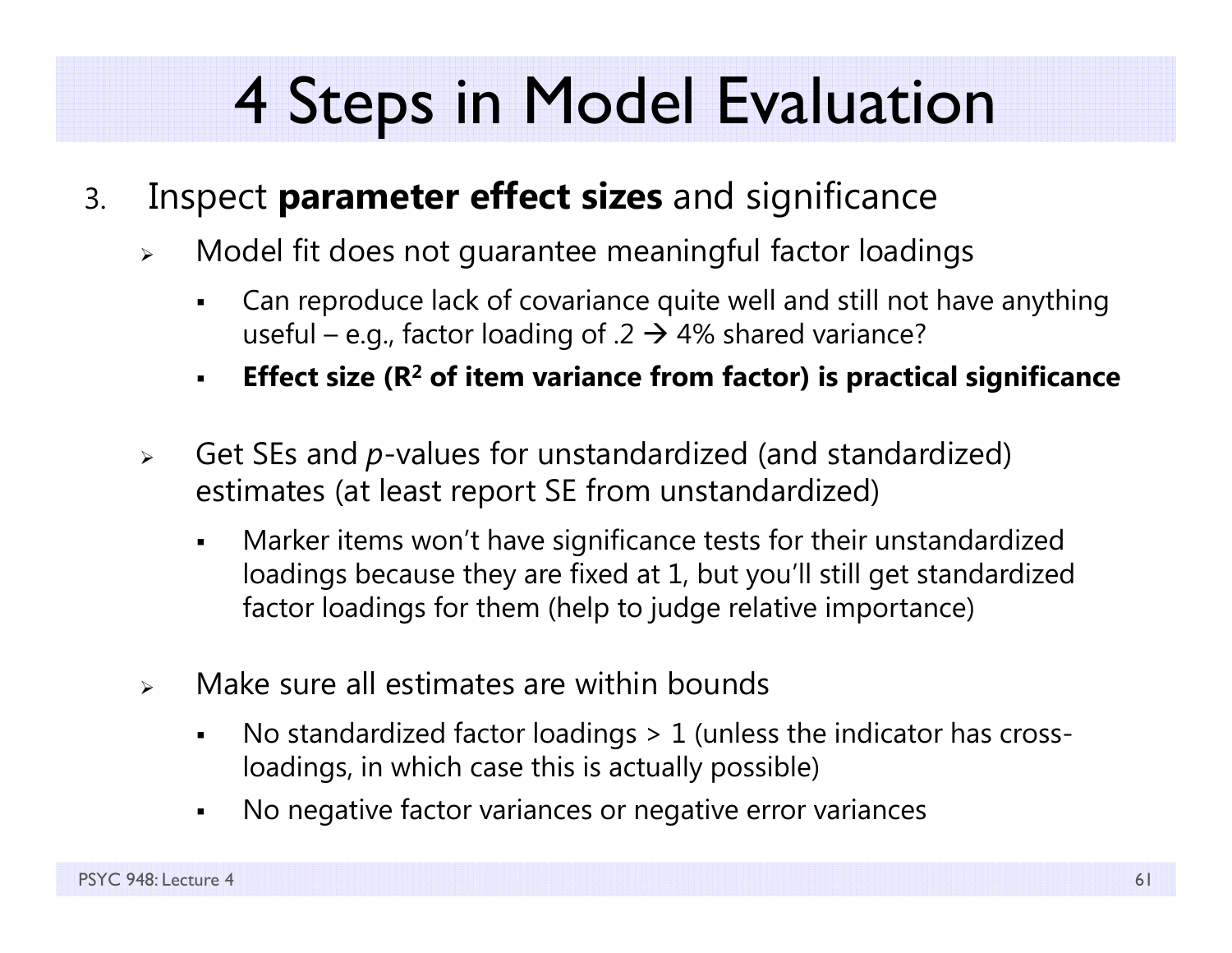- 4. Calculate item information and model-based reliability
	- $\blacktriangleright$  $\triangleright$  **Item Information =** (unstandardized  $\lambda$ )<sup>2</sup>  $\langle$  Var(e)
		- $\rightarrow$  What proportion of item variance is "true" relative to error?
		- $\blacksquare$  Size of unstandardized loadings by themselves is not enough, as their relative contribution depends on size of error variance
		- $\blacksquare$  The standardized loadings will give you the same rank order in terms of item information, which is why information is not often used within CFA (but stay tuned for item and test information in IRT)

#### $\blacktriangleright$  $\triangleright$  "Omega" Test Reliability =  $(\Sigma \lambda)^2$  /  $[(\Sigma \lambda)^2 + \Sigma \, \text{Var}(\mathbf{e}) + \, \, 2 \Sigma(\mathbf{e} \, \text{cov})]$

- $\rightarrow$  Squared sum of \*\*\*unstandardized\*\*\* factor loadings, over that + summed error variances + 2\*summed error covariances
- $\blacksquare$  Although Omega should be calculated using unstandardized loadings, Omega can differ slightly across methods of model identification
- $\blacksquare$  **Omega is calculated PER FACTOR because it assumes unidimensionality (which should have been tested already)**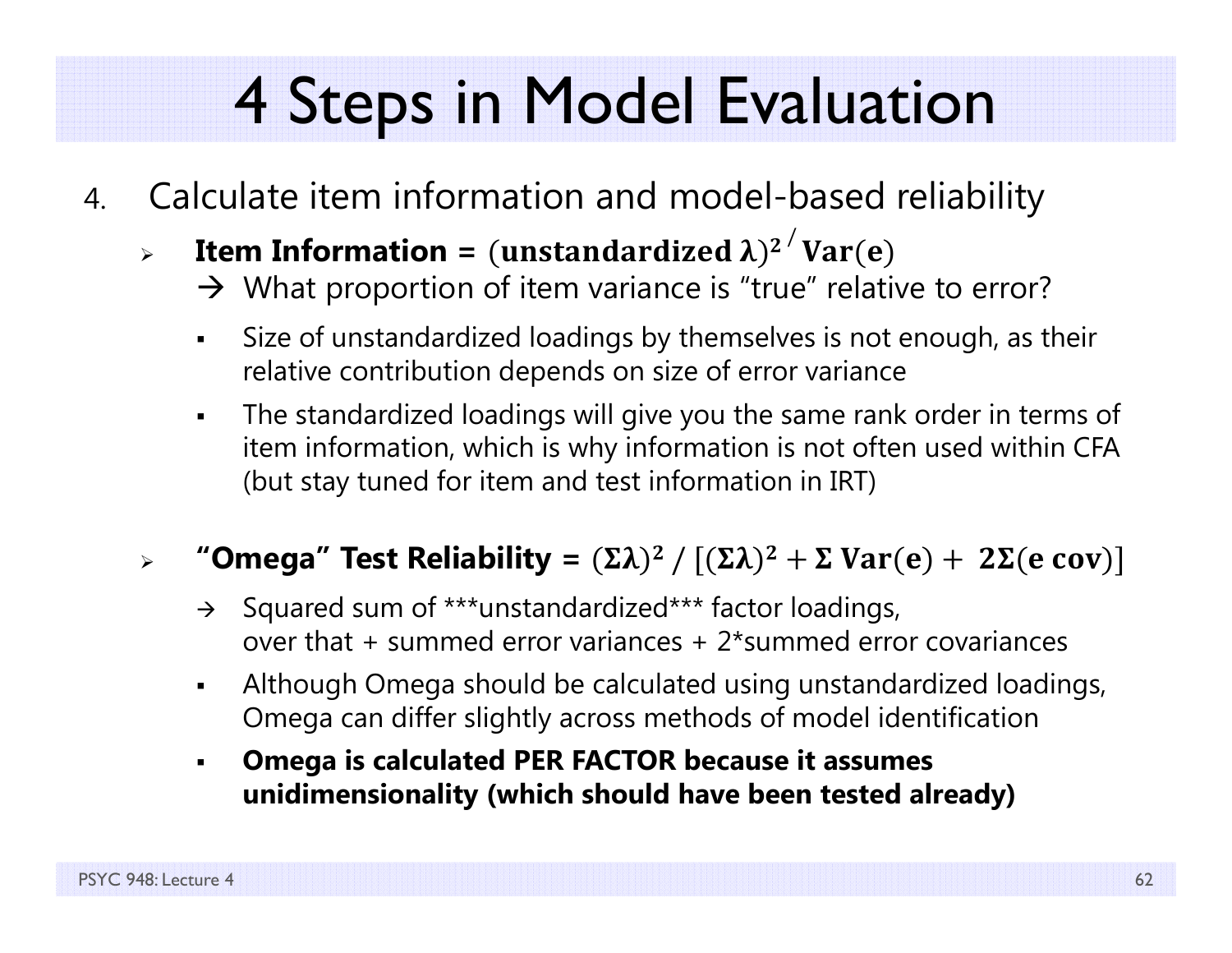# Testing CTT Assumptions in CFA

- **Alpha** is reliability assuming two things:
	- $\triangleright$  All factor loadings (discriminations) are equal, or that the items are "true-score equivalent" or "**tau-equivalent** "
	- **Local independence** (dimensionality now tested within factor models)
- We can test the assumption of **tau-equivalence** via a  $-2\Delta$ LL comparison against a model in which the loadings are constrained to be equal
	- $\triangleright$  If model fit gets worse, the loadings are not equal; items differ in discrimination
	- $\triangleright$  If so, don't use alpha use model-based reliability (omega) instead. Omega assumes unidimensionality, but not tau-equivalence
	- $\triangleright$  Research has shown alpha can be an over-estimate or an under-estimate of reliability depending on particular data characteristics
- The assumption of **parallel items** is then testable by constraining item error variances to be equal, too – does model fit get worse?
	- $\triangleright$  Parallel items will hardly ever hold in real data
	- $\triangleright$   $\,$  Note that if tau-equivalence doesn't hold, then neither does parallel items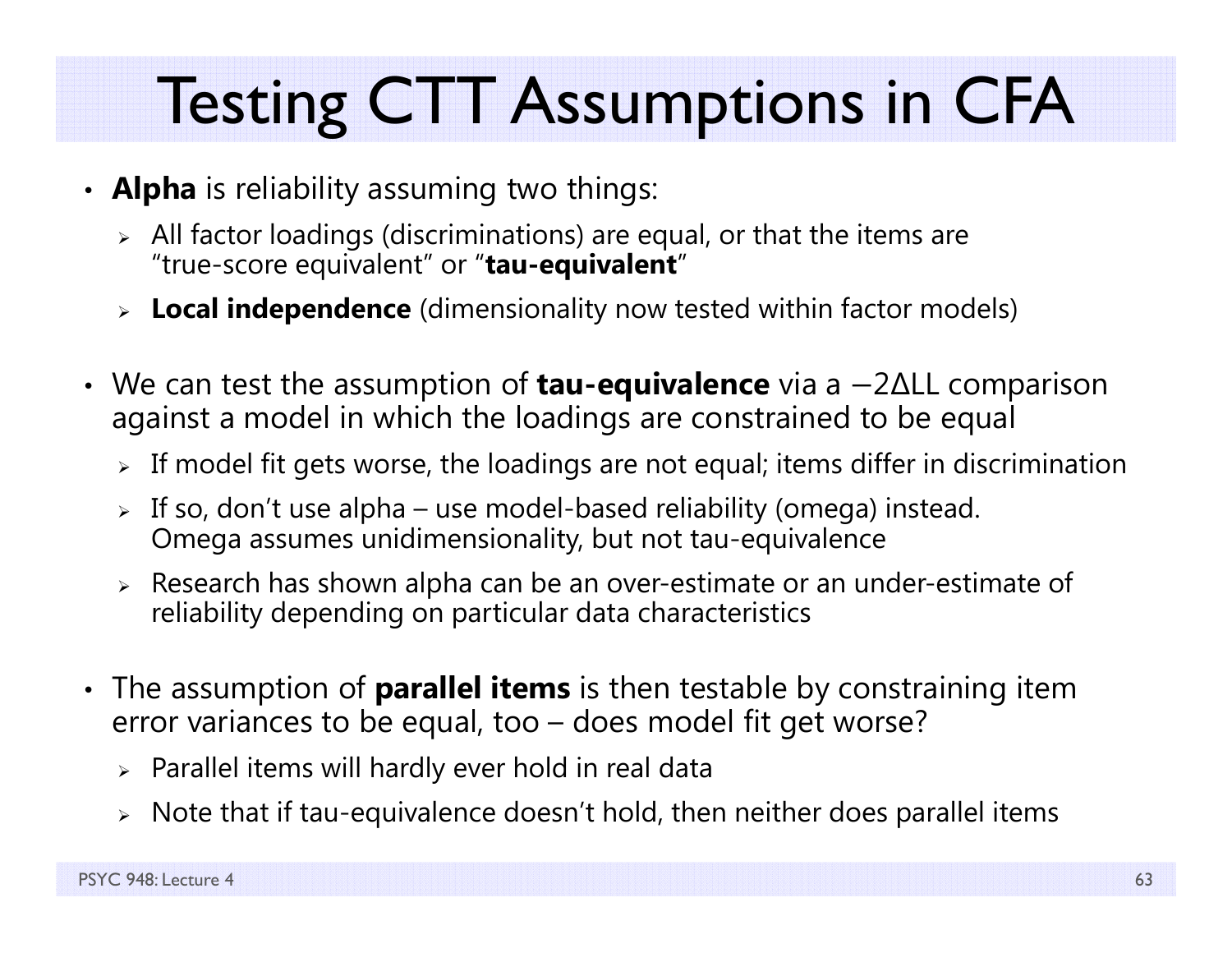## Model Fit: Summary

- • The primary advantage of working in a CFA framework is obtaining indices of global and local model fit
	- $\triangleright$   $\chi^2$  and model fit indices indicate how well the model-predicted covariance matrix matches the observed covariance matrix…
		- .. But normalized residuals should still be examined for evidence of local misfit (e.g., mis-predicted covariances between certain items)
	- $\triangleright$  Nested model comparisons via rescaled  $-2\Delta$ LL can be conducted in order to improve the fit of the model or to simplify the model…
		- … But careful relying too heavily on modification indices to do so
	- $\triangleright$  Size and significance of model parameters matters, too
		- … How well are your factors really defined anyway?
		- Watch out for out-of-bound estimates this means something is wrong